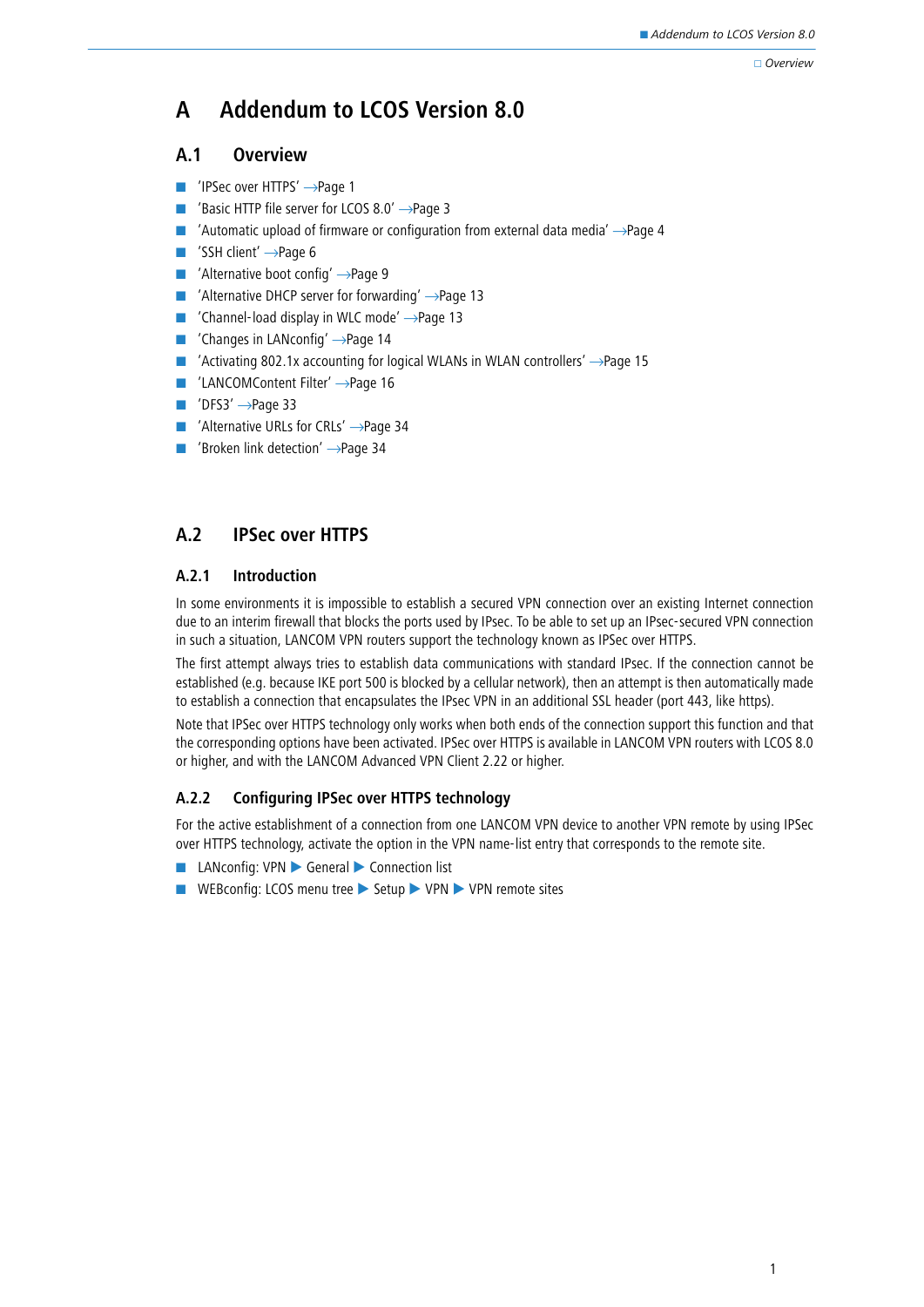#### IPSec over HTTPS

| <b>Connection list - Edit Entry</b>                                                                                                                                                                                                                                                                                                                                                                                                                                                                                                 |               |         | ж      |
|-------------------------------------------------------------------------------------------------------------------------------------------------------------------------------------------------------------------------------------------------------------------------------------------------------------------------------------------------------------------------------------------------------------------------------------------------------------------------------------------------------------------------------------|---------------|---------|--------|
| Name of connection:                                                                                                                                                                                                                                                                                                                                                                                                                                                                                                                 | CLIENT_0001   |         | OK     |
| Short hold time:                                                                                                                                                                                                                                                                                                                                                                                                                                                                                                                    | n             | seconds | Cancel |
| Dead Peer Detection:                                                                                                                                                                                                                                                                                                                                                                                                                                                                                                                | 60            | seconds |        |
| <b>Extranet address:</b>                                                                                                                                                                                                                                                                                                                                                                                                                                                                                                            | 0000          |         |        |
| Gateway:                                                                                                                                                                                                                                                                                                                                                                                                                                                                                                                            | 0.0.0.0       |         |        |
| Connection parameters:                                                                                                                                                                                                                                                                                                                                                                                                                                                                                                              | P-CLIENT 0001 |         |        |
| Rule Creation:                                                                                                                                                                                                                                                                                                                                                                                                                                                                                                                      | Manual        |         |        |
| Dynamic VPN connection (only with compatible remote stations):<br>is No dynamic VPN<br><b>In Dynamic VPN (a connection is created to transmit IP addresses)</b><br><b>By Dynamic VPN (IP addresses are transmitted without establishing a</b><br>connection if possible)<br>Dynamic VPN (an ICMP packet will be sent to transmit IP addresses)<br><b>In Dynamic VPN (an UDP packet will be sent to transmit IP addresses)</b><br>IKE exchange (only in conjunction with "No dynamic VPN"):<br><b>Main mode</b><br>a Aggressive mode |               |         |        |
| IKE-CEG-                                                                                                                                                                                                                                                                                                                                                                                                                                                                                                                            | Server        |         |        |
| <b>XAUTH</b>                                                                                                                                                                                                                                                                                                                                                                                                                                                                                                                        | Off           |         |        |
| SSI-IPsec                                                                                                                                                                                                                                                                                                                                                                                                                                                                                                                           | On            |         |        |
| Routing tag:                                                                                                                                                                                                                                                                                                                                                                                                                                                                                                                        | n             |         |        |

#### - **SSL-IPsec**

With this option you activate IPSec over HTTPS technology when actively establishing a connection to this remote site.

Possible values:

□ On, off

Default:

 $\Box$  Off



Note that when the IPSec over HTTPS option is activated, the VPN connection can only be established when the remote site also supports this technology, and when the remote site is set up to receive passive VPN connections that use IPSec over HTTPS.

Activate the option in the general VPN settings to enable passive connection establishment to a LANCOM VPN device from another VPN remote that works with IPSec over HTTPS technology (LANCOM VPN device or LANCOM Advanced VPN client).

- **LANconfig: VPN General**
- WEBconfig: LCOS menu tree ▶ Setup ▶ VPN

| Virtual Private Network:<br>Activated                                                                                                                                                        |  |  |  |  |  |  |  |
|----------------------------------------------------------------------------------------------------------------------------------------------------------------------------------------------|--|--|--|--|--|--|--|
| V Simplified RAS with certificates activated                                                                                                                                                 |  |  |  |  |  |  |  |
| Allow peer to select remote network                                                                                                                                                          |  |  |  |  |  |  |  |
| NAT traversal activated                                                                                                                                                                      |  |  |  |  |  |  |  |
| <b>D</b> Accept SSL-IPsec                                                                                                                                                                    |  |  |  |  |  |  |  |
| Establ. of net relationships (SAs):<br>Each separate                                                                                                                                         |  |  |  |  |  |  |  |
| <b>VPN</b> connections                                                                                                                                                                       |  |  |  |  |  |  |  |
| In this table, you can define the VPN connections that are to<br>be established by your device. Specify additional net<br>relationship settings in the configuration section 'Firewall/QoS'. |  |  |  |  |  |  |  |
| Connection list                                                                                                                                                                              |  |  |  |  |  |  |  |
| Remote gateways                                                                                                                                                                              |  |  |  |  |  |  |  |
| In this table, you can specify a list of possible redundant<br>gateways for each remote site.                                                                                                |  |  |  |  |  |  |  |
| Further remote gateways                                                                                                                                                                      |  |  |  |  |  |  |  |
| <b>Connection parameters</b>                                                                                                                                                                 |  |  |  |  |  |  |  |
| Define other parameters for the individual VPN connections<br>here                                                                                                                           |  |  |  |  |  |  |  |
| Connection parameters.                                                                                                                                                                       |  |  |  |  |  |  |  |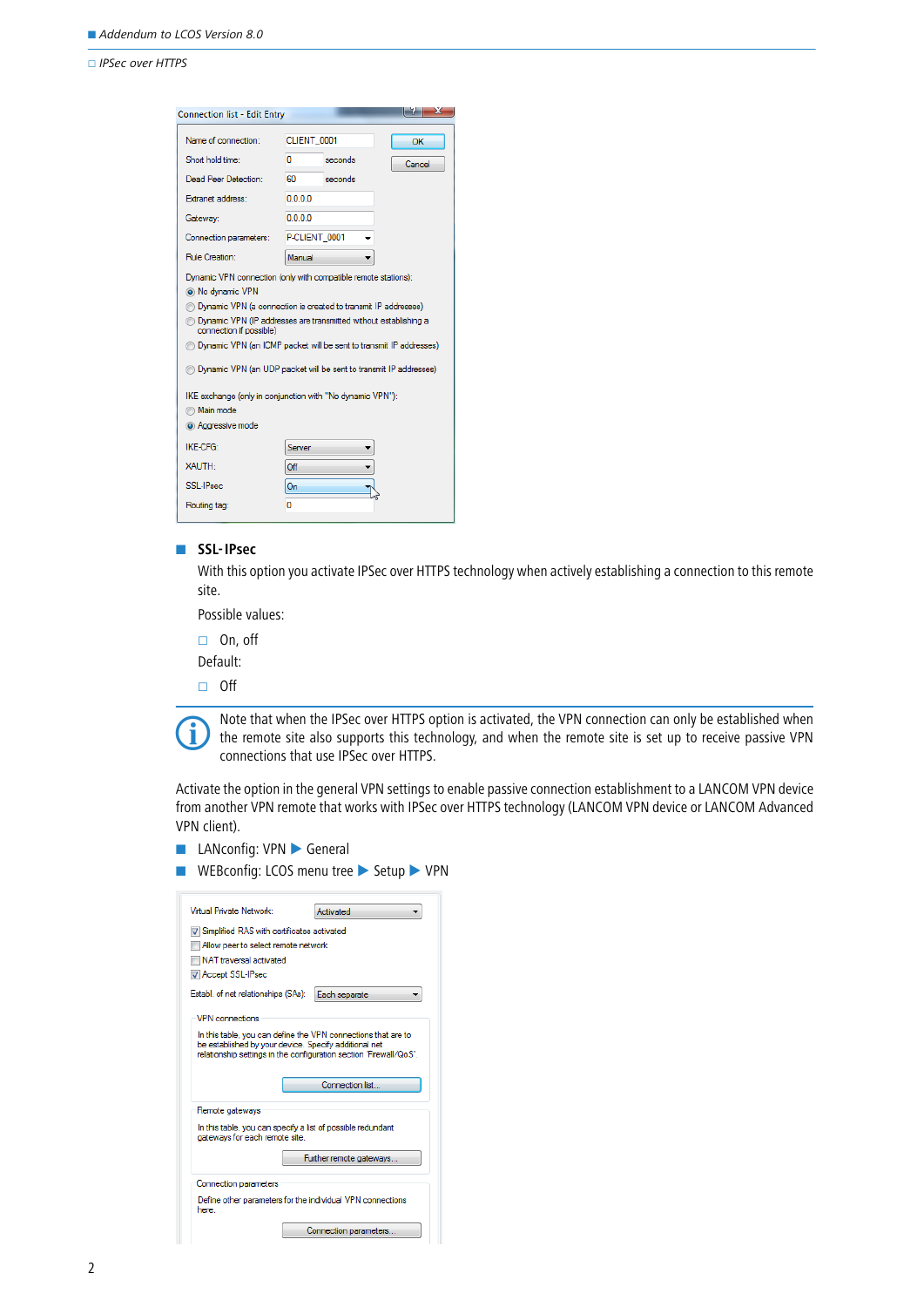#### **EXECUTE:** Accept SSL-IPsec

With this option your system accepts passive attempts to connect when the remote site supports IPSec over HTTPS technology.

Possible values:

□ On, off

Default:

 $\Box$  Off



 The LANCOM Advanced VPN Client supports automatic fallback to IPSec over HTTPS. With this setting, the VPN client initially attempts to establish a connection **without** using the additional SSL encapsulation. If the connection cannot be made, the device then tries to connect **with** the additional SSL encapsulation.

## **A.2.3 Status displays for IPSec over HTTPS technology**

The status displays show whether IPSec over HTTPS technology is being used on each of the active VPN connections.

```
■ WEBconfig: LCOS menu tree ▶ Setup ▶ VPN ▶ Connections
```

|               | <b>Connections</b> |        |             |  |                        |  |                                     |        |           |        |     |              |        |                                                                                                                                                |        |
|---------------|--------------------|--------|-------------|--|------------------------|--|-------------------------------------|--------|-----------|--------|-----|--------------|--------|------------------------------------------------------------------------------------------------------------------------------------------------|--------|
| Peer          | <b>State</b>       |        |             |  |                        |  |                                     |        |           |        |     |              |        | Last-Error Mode SH-Time phys.-Conn. B1-DT Remote-Gw Nat-Detection SSL-Encaps. Crypt-Alg Length Hash-Alg Hash-Length Hmac-Alg Hmac-Length Compi |        |
| <b>CLIENT</b> | Ready              | (none) | Active 0    |  | NETCOLOGN 9999 0.0.0.0 |  |                                     | no-nat | <b>No</b> | (none) |     | (none)       | (none) | $\Omega$                                                                                                                                       | (none) |
| LCS           | Connection (none)  |        | Active 9999 |  |                        |  | NETCOLOGN 9999 213.217.69.77 no-nat |        | No        | AES    | 128 | HMAC MD5 128 | (none) | $\Omega$                                                                                                                                       | (none) |
|               |                    |        |             |  |                        |  |                                     |        |           |        |     |              |        |                                                                                                                                                |        |

## <span id="page-2-0"></span>**A.3 Basic HTTP file server for LCOS 8.0**

## **A.3.1 Introduction**

The HTTP server integrated into the LCOS uses the HTTP protocol to connect to an external storage medium, so providing a basic data server.

This function is supported by all LANCOM devices with a USB connector.

## **A.3.2 Preparing the USB storage medium**

The following describes how to set up a USB medium for operating with a LANCOM device:

- File system: Format the USB medium with the FAT16 or FAT32 file system.
- Base directory: Create the directory public\_html on the USB medium. The LCOS HTTP server only accesses the files and subdirectories in this directory. All other files on the USB medium are ignored.
- -USB connection: Connect the mass storage device to the USB connector on the LANCOM.

#### **A.3.3 Determine the mount point of the USB medium in the LCOS**

When a USB medium is connected to a LANCOM device, a mount point is created automatically for the LCOS's internal management of the medium. This mount point always remains the same for a certain USB medium, even after rebooting or restarting. Different media are each allocated their own unique mount point.

The mount point must be known in order to access the files on the USB medium. The mount points for USB media are shown in the status table:

■ WEBconfig: LCOS menu tree ▶ Setup ▶ File system ▶ Volumes

**Volumes** 

| ID             | Mountpoints                       |        | Filesystem Unmountable?Free |                 | Size |
|----------------|-----------------------------------|--------|-----------------------------|-----------------|------|
|                | BlkDev-1 /PKBACK#.001. /usb FAT32 |        |                             | 53382 KB 122 MB |      |
| MiniFs /minifs |                                   | MiniFs | $\Omega$                    | 209 KB 256 KB   |      |

The status table displays all of the volumes discovered by the device.

- MiniFs is the flash file system integrated into most devices.
- **BLKDev-n are descriptors for the known USB media. If there is just one USB mass storage device connected, it** is named BlkDev-1 and is mounted under /usb.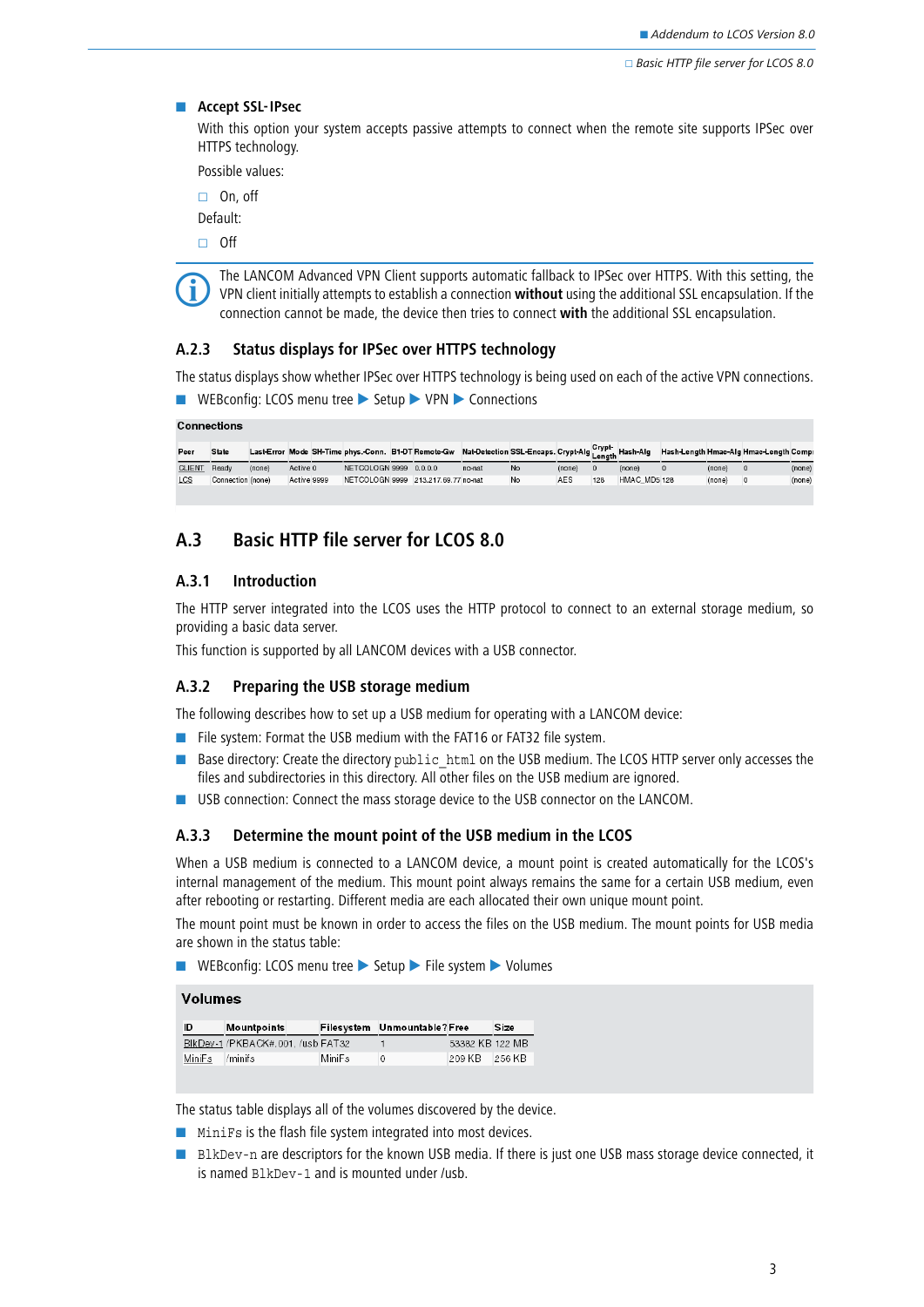□ Automatic upload of firmware or configuration from external data media

## **A.3.4 Accessing the files on a USB medium**

Use the following URL to access the files on the USB medium by using the HTTP server in the LCOS:

- http://<IP address of device>/filesrv/<mount point>/<file name>
	- If, for example, the file is named coupon.  $ipeq$  and it is stored in the base directory  $\phi$ ublic html of the only USB medium, then you can access it with the following link:

http://<IP address of device>/filesrv/usb/coupon.jpeg

Files can be accessed with HTTPS as well as HTTP.

## **A.3.5 Supported content type**

The HTTP server in the LCOS uses the file extension to determine the MIME content type required to display the content correctly in a browser. The following extensions are currently recognized and will be translated into the correct MIME content type:

- $\Box$  .htm and .html for HTML files
- $\Box$  .gif, .jpg, .jpeg, .png, .bmp, .pcx for images in the corresponding format
- $\Box$  . ico for icon files
- $\Box$  .pdf for Adobe Acrobat PDF files
- $\Box$  .css for cascading style sheet files

## **A.3.6 Directory structure**

The directory public html can contain sub-directories. The LCOS HTTP server observes certain rules for accessing the directories:

- **If** a file named 'index.html' exists in the sub-directory, then this is sent to the HTTP client, or else:
- **If** a file named 'index.htm' exists in the sub-directory, then this is sent to the HTTP client, or else:
- The file server simply displays a list of the files and sub-directories in the main directory.

## <span id="page-3-0"></span>**A.4 Automatic upload of firmware or configuration from external data media**

## **A.4.1 Introduction**

LANCOM devices with a USB connector can be commissioned very easily with the aid of an external data medium. Firmware files, loaders and even full configurations or scripts can be uploaded into the device from a USB medium.

## **A.4.2 Automatic upload of loader and/or firmware files**

With this function activated and a USB medium mounted, the device searches for a loader and/or firmware files in the directory "Firmware". All files in the directory with the file extension ".upx" will be considered for automatic loading if they are for the correct device type. This is done by reading the file headers and processing the files according to the following rules:

- - If at least one .upx file with a loader is found, then the loader with the highest version number is loaded, unless the device already contains a loader with a higher version number.
- If at least one firmware file is found, then the firmware with the highest version number is loaded into the device, assuming that its version number is not equal to that of active or inactive firmware versions already in the device.

During the automatic load procedure, the device's power LED and online LED blink alternately. If a loader is uploaded first, the device will restart after this and it will commence a second automatic upload if new firmware is found. During this second load procedure, too, the device's power LED and online LED blink alternately.

The automatic uploading of loaders and/or firmware may, if applicable, be followed by further uploads of configuration files and/or script files.

Once the automatic upload procedure is complete, all LEDs on the device light up in green for 30 seconds. The USB medium can be removed.

## **A.4.3 Automatic upload of configuration and/or script files**

With this function activated and a USB medium mounted, the device searches for a configuration and/or script files in the directory "Config". All files in the directory with the file extension ".lcs" or ".lcf" will be considered for automatic loading if they are for the correct device type. This is done by reading the file headers and processing the files according to the following rules: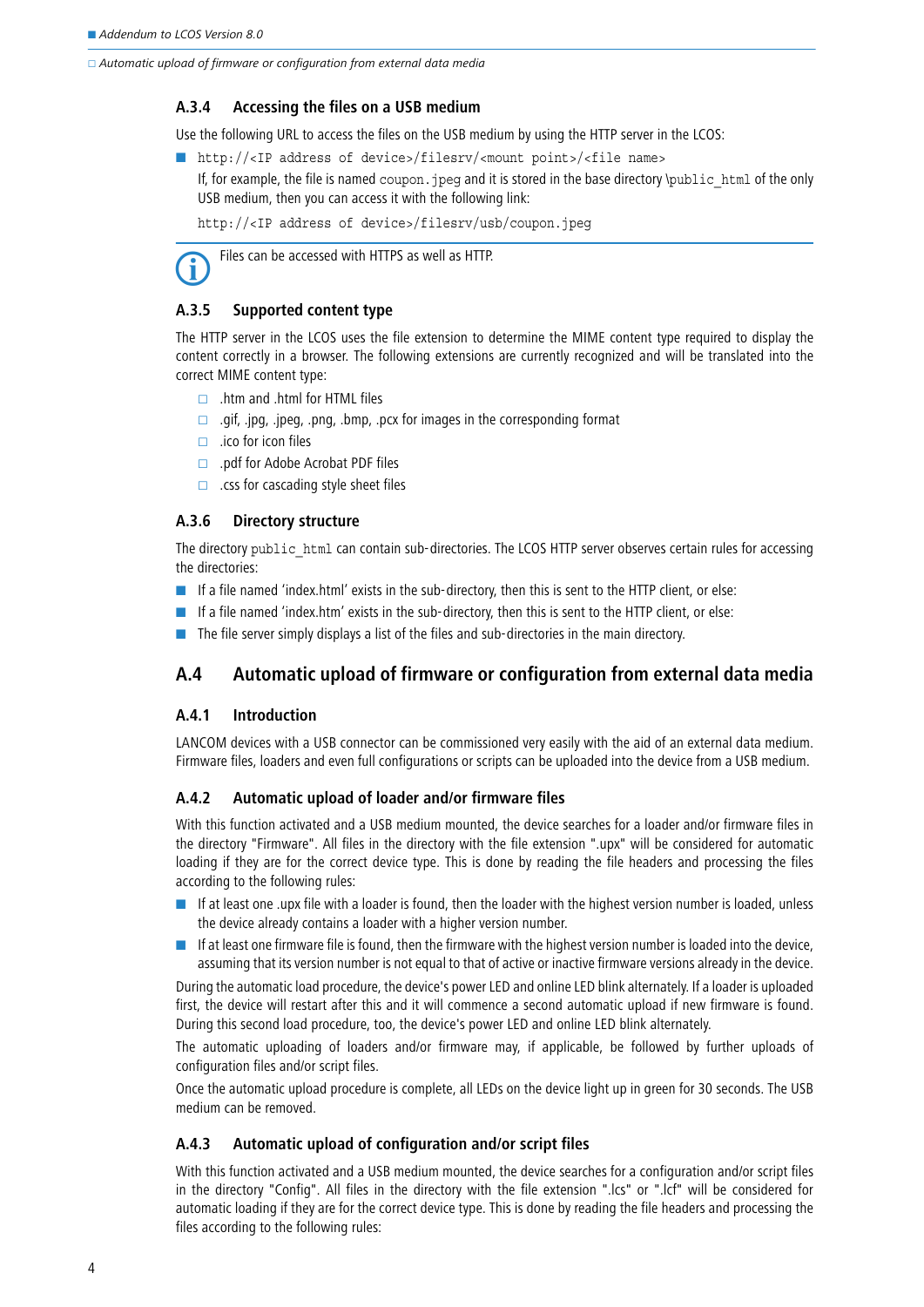Automatic upload of firmware or configuration from external data media

- A full configuration ".lcf" is always loaded before a script ".lcs". Full configurations will only be loaded if the device type matches the device doing the loading, and if the firmware version entered into the header is the same as the active firmware in the device. If several suitable full configurations are found, then selection procedure follows these criteria:
	- $\Box$  The configuration header contains a device serial number that matches that of the device doing the upload.
	- $\Box$  The configuration header contains a MAC address that matches that of the device doing the upload.
	- If multiple configuration files are left over after applying these selection criteria, then the configuration with the most recent date is taken.

 When saving an off-line configuration, the header parameters for configuration files can be set manually in LANconfig's file dialog.

- If there is no full configuration available, then a script file (".lcs") is used instead, if available. If several suitable scripts are found, then selection procedure follows these criteria:
	- $\Box$  The script header contains a device serial number that matches that of the device doing the upload.
	- $\Box$  The script header contains a MAC address that matches that of the device doing the upload.
	- $\Box$  The script header contains a firmware version that matches that of the device doing the upload.
	- If multiple script files are left over after applying these selection criteria, then the script with the most recent version number or date is taken.



The header parameters for scripts can be set manually by using a text editor. In the corresponding script file,<br>
enter "SERIAL:" and/or "MAC:" and. if applicable. a firmware version. enter "SERIAL:" and/or "MAC:" and, if applicable, a firmware version.

During the automatic load procedure, the device's power LED and online LED blink alternately.

Once the automatic upload procedure is complete, all LEDs on the device light up in green for 30 seconds. The USB medium can be removed.

## **A.4.4 Configuration**

The configuration for automatic loading is to be found under the following menu:

■ LANconfig: Management ▶ USB data storage

| Automatic loading from USB data storage |                               |
|-----------------------------------------|-------------------------------|
| Firmware:                               | On unconfigured device        |
| Configuration:                          | On unconfigured device        |
|                                         | Off<br>On unconfigured device |
|                                         |                               |

■ WEBconfig: LCOS menu tree ▶ Setup ▶ Autoload

### Autoload

Config-and-script if-unconfigured Firmware-and-loader if-unconfigured

#### $\blacksquare$  Firmware

This option activates the automatic loading of loader and/or firmware files from a connected USB medium. Possible values:

 $\Box$  Off

Automatic loading of loader and/or firmware files is deactivated.

□ On

Automatic loading of loader and/or firmware files is activated.

When a USB medium is mounted, a suitable loader and/or firmware file us uploaded to the device. The USB medium is mounted when it is plugged into the USB connector on the device, or when it is restarted.

 $\Box$  On unconfigured device

Automatic loading of loader and/or firmware files is only activated when the device has its factory settings. A configuration reset can be used to return the device to its factory settings at any time.

#### Default:

 $\Box$  On unconfigured device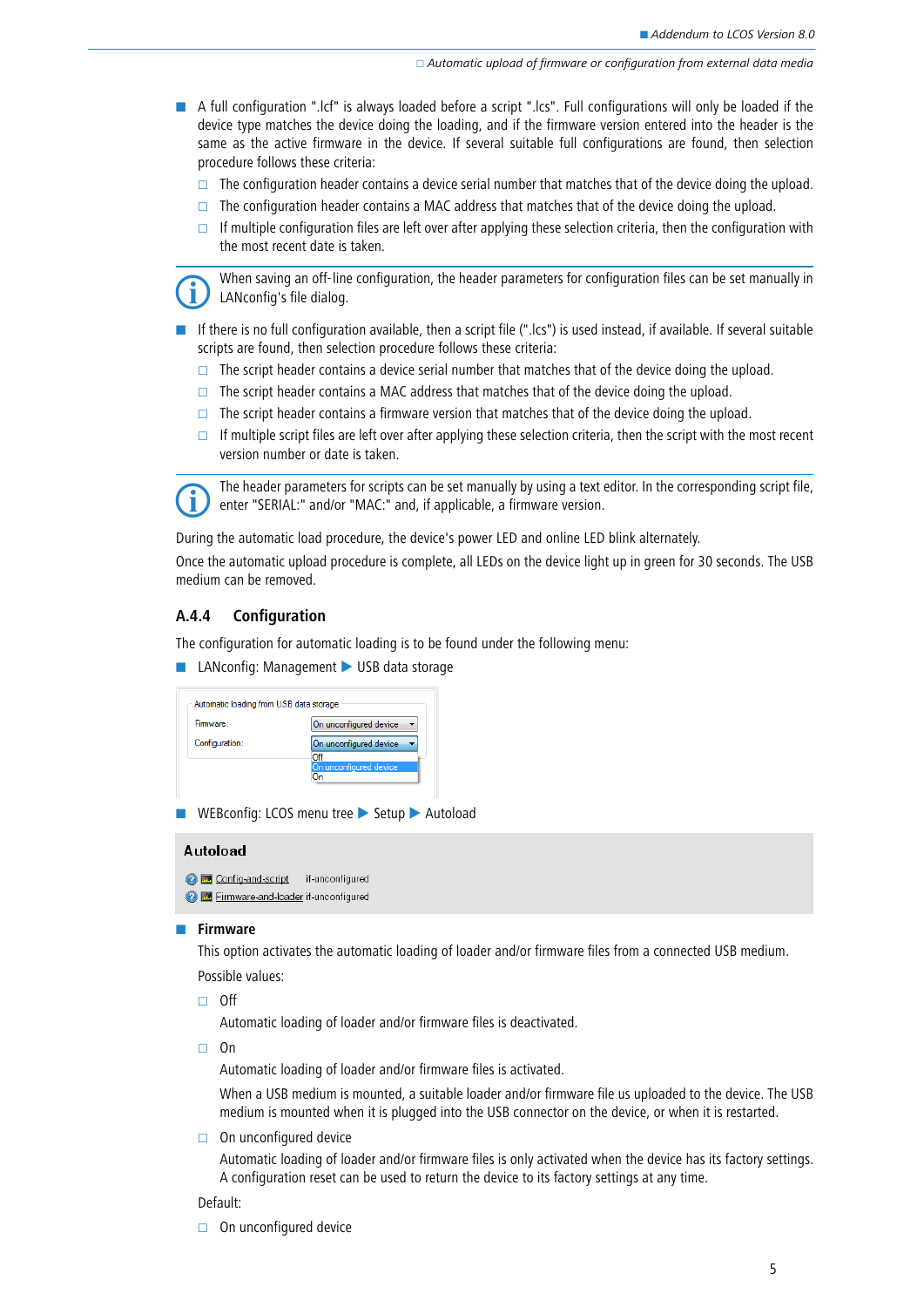-

#### $\Box$  SSH client

This option is set to "inactive" in the Security Settings Wizard or the Basic Settings Wizard.

## **Configuration**

This option activates the automatic loading of configuration and/or script files from a connected USB medium. Possible values:

 $\Box$  Off

Automatic loading of configuration and/or script files is deactivated.

 $\Box$  On

Automatic loading of configuration and/or script files is activated.

When a USB medium is mounted, a suitable configuration and/or script file us uploaded to the device. The USB medium is mounted when it is plugged into the USB connector on the device, or when it is restarted.

 $\Box$  On unconfigured device

Automatic loading of configuration and/or script files is only activated when the device has its factory settings. A configuration reset can be used to return the device to its factory settings at any time.

Default:

 $\Box$  On unconfigured device

This option is set to "inactive" in the Security Settings Wizard or the Basic Settings Wizard.



 A device can be fed with an undesirable configuration by resetting it to its factory settings and inserting a prepared USB data media. To prevent this you have to deactivated the reset switch.

## **A.4.5 Meta data for configuration files**

Configuration files can be marked with the serial number and/or MAC number of a device to facilitate the automatic loading from a USB data medium. The auto-load function in the devices then ensures that only the configuration or script with the matching serial number is uploaded to the device.

LANconfig provides the option of storing this information as meta parameters when a configuration is saved. When saving the configuration in LANconfig, click on the **Advanced** button:

| <b>Save Configuration File</b>                                              | $-23$                                                                                                                                |
|-----------------------------------------------------------------------------|--------------------------------------------------------------------------------------------------------------------------------------|
| $  0$ $0$ $ -$<br>Save in: U Desktop                                        |                                                                                                                                      |
| Name                                                                        | $Size -$                                                                                                                             |
| <b>Libraries</b>                                                            | Ξ                                                                                                                                    |
| Computer                                                                    | $\mathbf{x}$<br>Advanced                                                                                                             |
| <b>C</b> u Network<br>E LANCOM 1722 VoIP (Annex A) - V8.0x D2010-05-27 T145 | <b>New Configuration</b><br>Description:<br>Ŧ                                                                                        |
| Ш                                                                           | The following parameters are optional and can be interpreted by the<br>auto load feature of the device. So, the configuration can be |
| File name:<br>BAT300-F - V8.0x D2010-06-07 T1054                            | specialized for a particular device.                                                                                                 |
| Save as type:<br><b>Configuration Files</b>                                 | MAC address:                                                                                                                         |
| Advanced                                                                    | Serial number:                                                                                                                       |
| BAT300-F with firmware version 8.0x<br>Device type:                         |                                                                                                                                      |
|                                                                             | Cancel<br>Save<br>M                                                                                                                  |

## <span id="page-5-0"></span>**A.5 SSH client**

## **A.5.1 Introduction**

In addition to an SSL server for the secure and authenticated dialing-in to LANCOM devices, LCOS also features an SSH client. This SSH client enables SSH connections to be established from a LANCOM device to a remote server, such as another LANCOM device or a Unix server. This function is highly useful if it is impossible to connect directly to a remote device, but if there is an indirect connection via the LANCOM device that can be accessed from both subnets instead.

The SSH client can be started with simple commands at the command line interface, similar to the OpenSSH client on a Linux or Unix system.

## **A.5.2 CLI arguments for the SSH client**

The SSH connection to a remote system is initiated with the following command: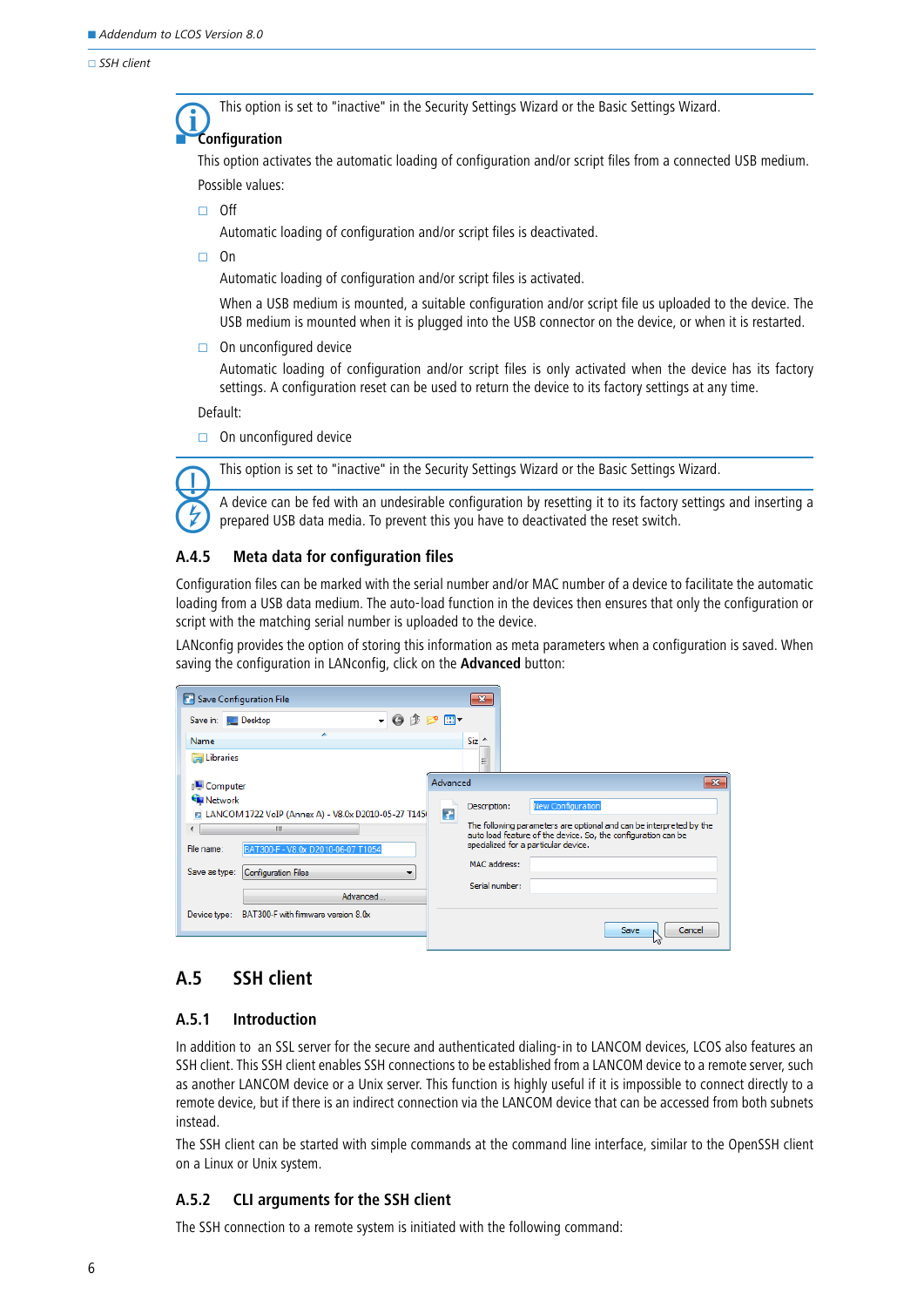- ssh [-?][-h] [-b/-a loopback-address] [-p port] [-C] [-j interval] [user@]host [command]
	- $\Box$  -?, -h: Display a brief help text about the available arguments
	- $\Box$  -b, -a: Enables the sender address (loopback address) to be specified. This option is especially important in connection with ARF.
	- $\Box$  -p: Specifies the port to be used. If the port is not specified here, the default is TCP port 22.
	- $\Box$  command: The SSH client either starts an interactive shell on the remote system or it can execute a single command. If no command is entered, the interactive shell starts.
	- user: User name for logging in to the remote system. If you do not explicitly enter a user name here, then the user name for your current local session is used for logging in at the LCOS CLI.
	- $\Box$  -C: If this option is specified, the SSH client uses the zlib algorithm to attempt to negotiate a method for data compression with the remote system. If the remote system does not support compression, then the data is transmitted uncompressed. The use of compression is generally worthwhile only for slow connections (e.g. ISDN). With fast connections, the performance loss from the additional overhead due to compression tends to be greater than the gain from reduced data amounts.
	- $\Box$  -j interval: If the connection to the remote system is routed via a NAT router or a firewall, it may be worthwhile to leave the connection running permanently. With an interactive SSH session, data is not transferred at all at certain phases, which can lead to disconnection because of timeouts. In such cases the SSH client can regularly transmit keep-alive packets. These are irrelevant to the remote station, but they inform the gateway that the connection is still being used. This argument specifies the interval in seconds for transmitting keep-alive packets. The keep-alive packets are only transmitted when the SSH client is not sending other data to the remote system.

## **A.5.3 CLI arguments for the Telnet client**

Telnet can be used as an alternative to the SSH client to establish a connection to a remote station with the following command:

- telnet [-?] [-h] [-b loopback-address] host [port]
	- $\Box$  -?, -h: Display a brief help text about the available arguments
	- $\Box$  -b: Enables the sender address (loopback address) to be specified. This option is especially important in connection with ARF.
	- $\Box$  port: Specifies the port to be used. If the port is not specified here, the default is TCP port 23.

## **A.5.4 Public keys for authentication**

Authentication with SSH works with public keys sent from the remote system. If an SSH client needs to connect to an SSH server, the server sends the public key to the client, which then looks for that key in its files. The following situations can occur here:

- - The SSH client finds the key in its list of known server keys, and the key is allocated to the corresponding host name or IP address. The SSH connection can be established without further activity from the user.
- **The SSH client does not find the key in its list of known server keys, and also no other key of the same type (RSA** or DSS) for the corresponding host name or IP address. The SSH client assumes that this is the first connection to the server. It shows its public key and the associated fingerprint. The user can verify the key using a copy from another source, and can then decide whether the server should be stored in the list of known SSH servers. If the user declines this verification, the SSH connection is broken immediately.
- The SSH client finds a key for the corresponding host name or IP address, but this is different from the key currently in use. Both keys are displayed, but the SSH connection will be terminated because the SSH client suspects a man-in-the-middle attack. If the public key on the remote system was recently changed, then the administrator has to delete the outdated entry from the list of known servers.

After successfully verifying the server key, the administrator can enter the password for accessing the remote system. The password cannot be entered directly at the command line.

SSH connections are usually closed at the server, e.g. by entering "Exit" in the shell. Sometimes it may be necessary to close the SSH connection with the client, e.g. if the application on the server has problems. The SSH client in the LCOS uses the same character string as OpenSSH to close the connection, i.e. tilde - dot.



 If the LCOS CLI session itself was opened with an OpenSSH client, you must use the string tilde – tilde – dot; otherwise the wrong connection will be closed.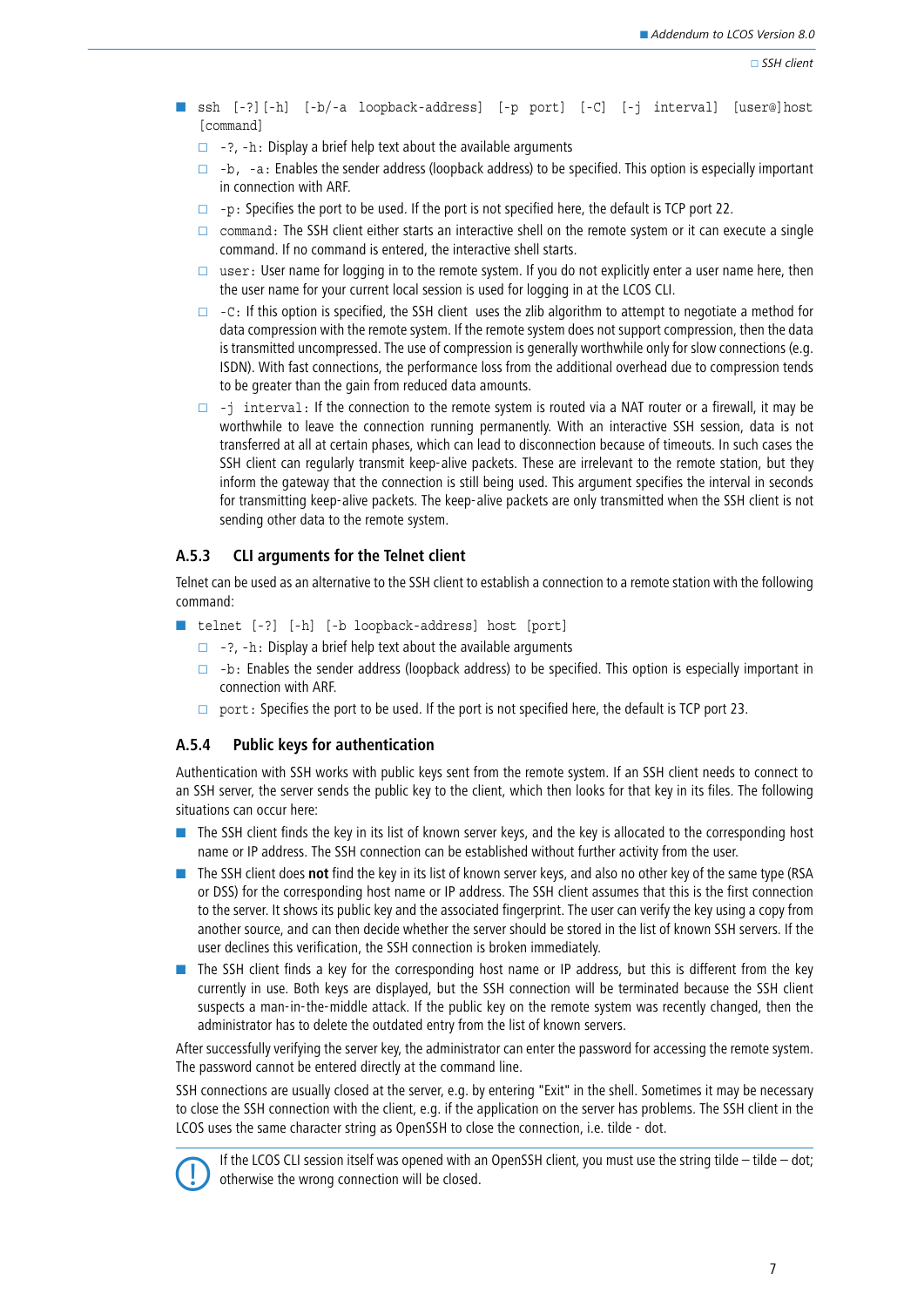$\Box$  SSH client

### **A.5.5 Creating SSH keys**

SSH authentication works with two different procedures:

- **n** Interactive with password entry by keyboard
- **By exchanging public keys**

Keys have to be created for each individual as there are no predefined standard keys. For this reason, LANCOM devices with their factory settings only support authentication by password.

Keys are generated by entering the command sshkeygen at the command line on the device that the administrator want to run the SSH client on. The following syntax applies:

- sshkeygen [-?] [-h] [-t dsa|rsa] [-b bits] [-f output-file]
	- $\Box$  -?, -h: Display a brief help text about the available arguments
	- $\Box$  -t: This argument sets the key type.

SSH supports two types of key:

RSA keys are most widely used and have a length between 512 and 16384 bits. If possible you should work with keys of 1024 to 2048 bits in length.

DSS keys follow the standard set down by the National Institute of Standards and Technology (NIST) and are typically used in environments which are required to comply with the Federal Information Processing Standard (FIPS). DSS keys are always 1024 bits long, but they are slower to process than a corresponding RSA key.

An RSA type key will be generated if no key type is specified.

- $\Box$  -b: This argument sets the length of the RSA key in bits.
	- If no length is specified, the default value is 1024 bits.
- $\Box$  -f: Enables a file name for the key to be specified.

After generating the key, the public part must be transmitted to the remote system. The public part of the key can be displayed with the following command:

**B** show ssh idkeys

This command generates output similar to the following:

Configured Client-Side SSH Host Keys For User 'root':

ssh-rsa AAAAB3NzaC1yc2EAAAABEQAAAQEA2

8BtnFFInAi8I5B1aOwq5g2YfwIX2O/vMX+9SLZ

AJVAhFnhdOG4wjTpLVuaQRNlITpBESPaWPLqoA

...

wd0T0nkuNQ== root@sshctest

Even though the output is divided into a number of lines, it is a single key consisting of three parts:

- The first part shows the key type (ssh-rsa or ssh-dss).
- $\blacksquare$  The second part is the binary output of the key itself, coded as Base64.
- **The third part contains the host name and is intended for entering comments.**

This file can be edited with a convenient function in WEBconfig (WEBconfig  $\triangleright$  Extras  $\triangleright$  Edit list of allowed SSH public keys). Copy the first and second parts and replace the third part with a list of users to limit the use of this key to a selection of LCOS administrators.

## **A.5.6 Editing the files**

During operations, the SSH client uses various files which may require manual editing.

## **The list of known SSH servers**

The SSH client uses the list of known SSH servers to store the corresponding key. This file is changed each time a connection is established to an SSH server for the first time and the administrator accepts the key displayed for the remote system.

Each key is stored to a line in this file and contains three fields:

- **The name or IP address of the remote system as entered into the SSH command when establishing the** connection.
- The key type, i.e. ssh-rsa or ssh-dss.
- -The binary output of the key itself, coded as Base64.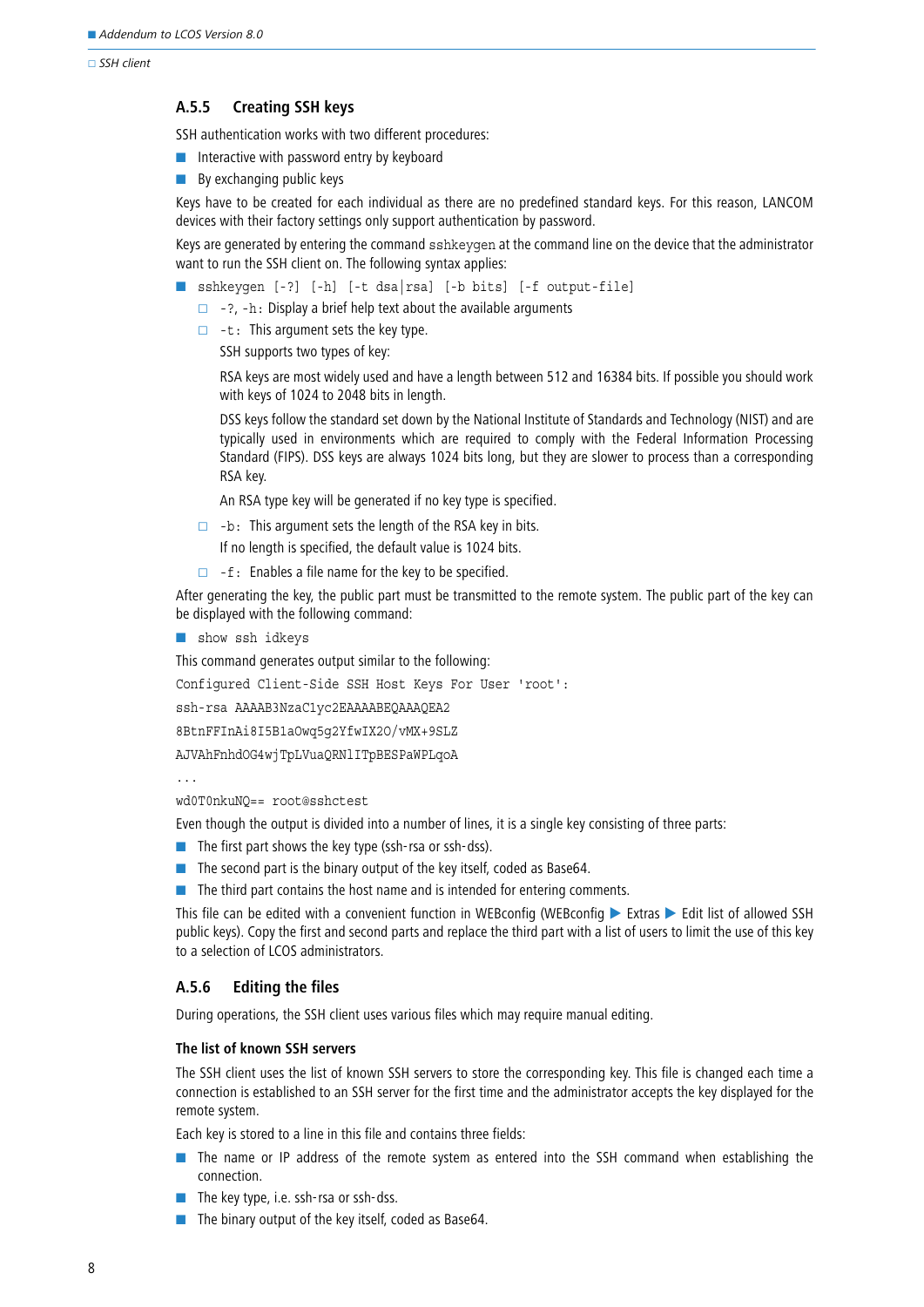

 Once an administrator has accepted the public key of an SSH server, this key applies to all LCOS administrators; there is no differentiation at user level.

#### **The files ssh\_id\_rsa and ssh\_id\_dsa**

These files contain the keys generated with the sshkeygen command, i.e. the keys for authenticating the remote SSH server in PEM format. The keys for all LCOS administrators are stored in a central file which is accessible to root administrators only. It is not possible to upload or download this with WEBconfig.

The ID files have the following structure, which defines the use of a key for a certain LCOS administrator:

\*\*\* User xyz

Key

\*\*\* End

## **A.5.7 Priorities for SSH authentication**

SSH authentication follows a strict order of priorities:

- **The first method always attempts to authenticate by means of public key, unless the remote system does not** support this method or the current LCOS administrator does not possess a public key.
- **The second method is the interactive authentication by keyboard where public-key authentication is unavailable** or when the remote system has rejected the public key of the current LCOS administrator. Depending on the application, interactive authentication may consist of exchanging a number of messages between the SSH client and SSH server. In the simplest case, the password just has to be entered one time.

## **A.5.8 Rights for operating the SSH client**

Rights to work with the SSH client can be allocated on an individual basis to each administrator of LANCOM devices.

The rights for the administrators are to be found in the following menu:

- LANconfig: Management ▶ Admin ▶ Additional administrators
- WEBconfig: LCOS menu tree ▶ Setup ▶ Config ▶ Admins

| <b>V</b> Entry active                           |                             | OK     |
|-------------------------------------------------|-----------------------------|--------|
| Administrator:                                  | admin                       | Cancel |
| Password:                                       | Show                        |        |
|                                                 | Generate password           |        |
| Access rights:                                  | All                         |        |
| <b>Function rights</b><br><b>V</b> Basic wizard | V Security wizard           |        |
| V Internet wizard                               | <b>V</b> Provider selection |        |
| <b>V</b> RAS wizard                             | V LAN-LAN wizard            |        |
| <b>V</b> Rollout wizard                         |                             |        |
| Adjustment of date and time                     |                             |        |
| V Search of further devices in LAN              |                             |        |
| V SSH client                                    |                             |        |

## <span id="page-8-0"></span>**A.6 Alternative boot config**

## **A.6.1 Introduction**

The way that a LANCOM device operates is determined by its configuration. The configuration is defined by the user and stored to a special portion of the flash memory that remains intact even when the device is restarted (configuration memory). When shipped, the configuration memory is empty because it does not yet have a userdefined configuration. Once in operation, the configuration memory can be deleted again by carrying out a configuration reset. If a device with an empty configuration memory is restarted or rebooted, the parameter values are taken from a boot configuration containing default values for the respective model.

A configuration is only written to the configuration memory if at least one parameter has been changed. The full configuration is written to the configuration memory. Even if only the device name is changed, current values for all of the parameters available to the device are stored to the user-defined configuration. Values for unchanged parameters are taken from a boot configuration.

LANCOM devices can make use of three different boot configurations: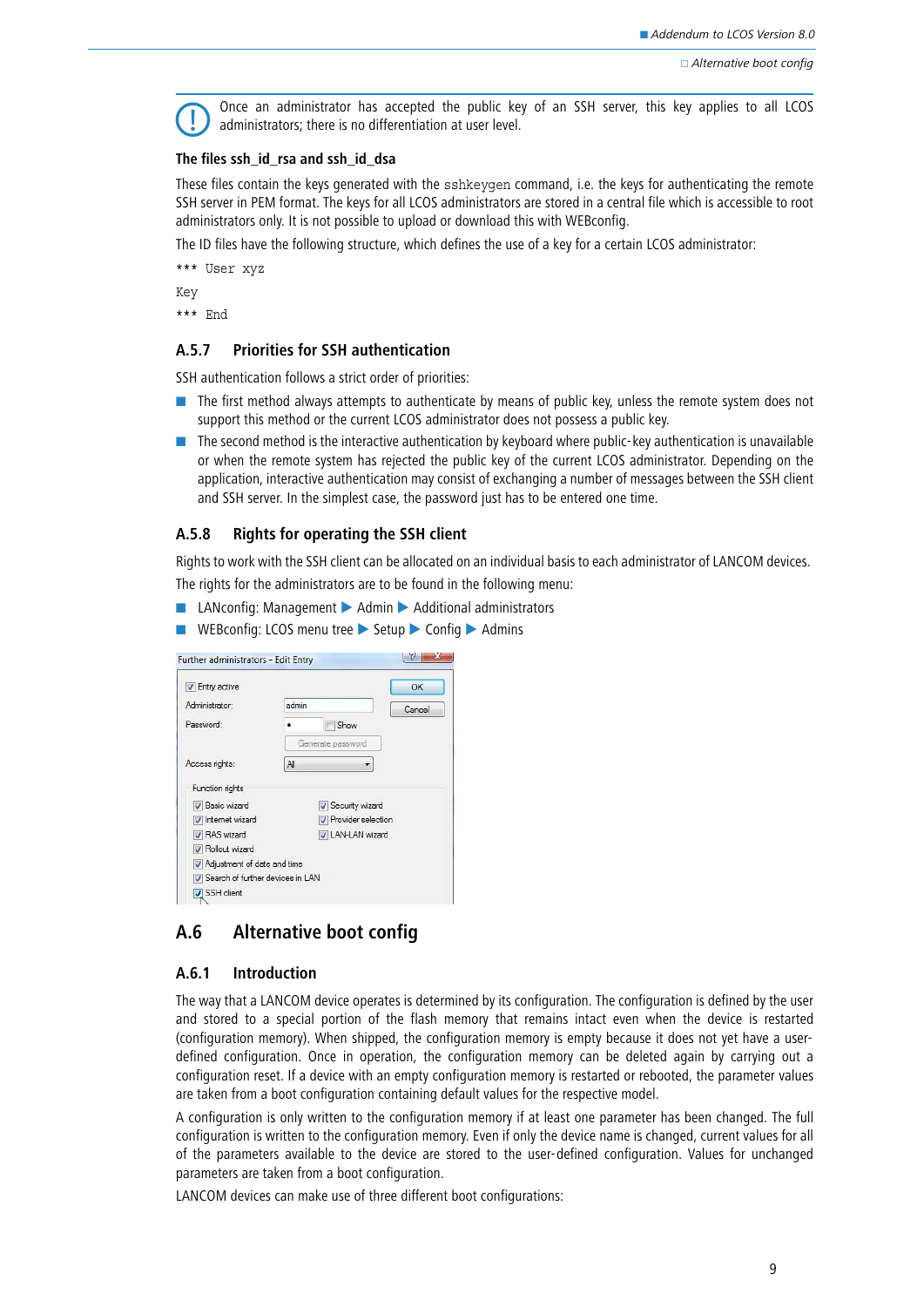$\Box$  Alternative boot config

- **LANCOM** factory settings: These are the default values for the model as shipped, i.e. the LANCOM standard. The standard boot configuration is contained in the device's firmware.
- **Dum** Customer-specific standard settings: These are the customer's own standard settings for the model in question. These are used when the configuration memory is empty but the LANCOM default settings should not be used. This function provides LANCOM devices with persistent settings (i.e. remaining available however many times the device is rebooted or reset) that contain customer-specific standard settings for the boot procedure. Customer-specific standard settings are **not** deleted by a configuration reset. Customer-specific standard settings are stored to the first boot memory space.
- - Rollout configuration: This configuration is useful for large-scale rollout scenarios where multiple devices need a boot configuration that differs from the LANCOM default configuration. The rollout configuration is activated by pressing the reset key for a particular length of time. The specialized rollout configuration is stored to the second boot memory space.

## **A.6.2 Using the boot configuration**

When started normally, the LANCOM devices try to use the available configurations in a set order:

- **E** User-defined configuration (in the configuration memory)
- Customer-specific standard settings (in the first boot memory space)
- **LANCOM** factory settings (in firmware)

The customer-specific standard settings are taken automatically and in preference to the LANCOM factory settings, assuming that the configuration memory is empty.

The rollout configuration is activated with the reset button. The reset button fulfills various functions depending upon how long the button is pressed:

- **Less than 5 seconds: Boot (restart), whereby the user-defined configuration is loaded from the configuration** memory. If the user-defined configuration is empty, then the customer-specific standard settings (first memory space) are loaded instead. The loading of the customer-specific standard settings is visible when all LEDs on the device light up briefly in red. Similarly, the LANCOM factory settings are loaded if the first memory space is empty.
- **In** Longer than 5 seconds until the **first** time that all device LEDs light up: Configuration reset (deletes the configuration memory) followed by a restart. In this case the customer-specific standard settings (first memory space) are loaded instead. The loading of the customer-specific standard settings is visible when all LEDs on the device light up briefly in red. The LANCOM factory settings are loaded if the first memory space is empty.
- **Longer than 15 seconds until the second time that all device LEDs light up: Activating the rollout configuration** and deleting the user-defined configuration After restarting, the rollout configuration is started from the second memory space. The loading of the rollout configuration is visible when all LEDs on the device light up twice briefly in red. The LANCOM factory settings are loaded if the second memory space is empty.

The rollout configuration is activated directly after restarting if the reset button is pressed for more than 15 seconds. The next time the device is restarted, the normal boot sequence applies again automatically (user-defined configuration, customer-specific standard settings, LANCOM factory settings).

 If the reset button has been deactivated in the configuration (set to 'Ignore' or 'Boot only'), it is impossible to load the rollout configuration.

The following diagram illustrates which configuration is loaded by the different reset procedures, depending on the status of the device. Examples:

- If the button is pressed for less than 5 seconds, the user-defined configuration is loaded. If this is not available, then the customer-specific standard settings are loaded. If this is not available then the LANCOM factory settings are loaded.
- - If the reset button is pressed for more than 15 seconds then the user-defined configuration is loaded. If this is not available then the rollout configuration is loaded. if this is not available then the LANCOM factory settings are loaded.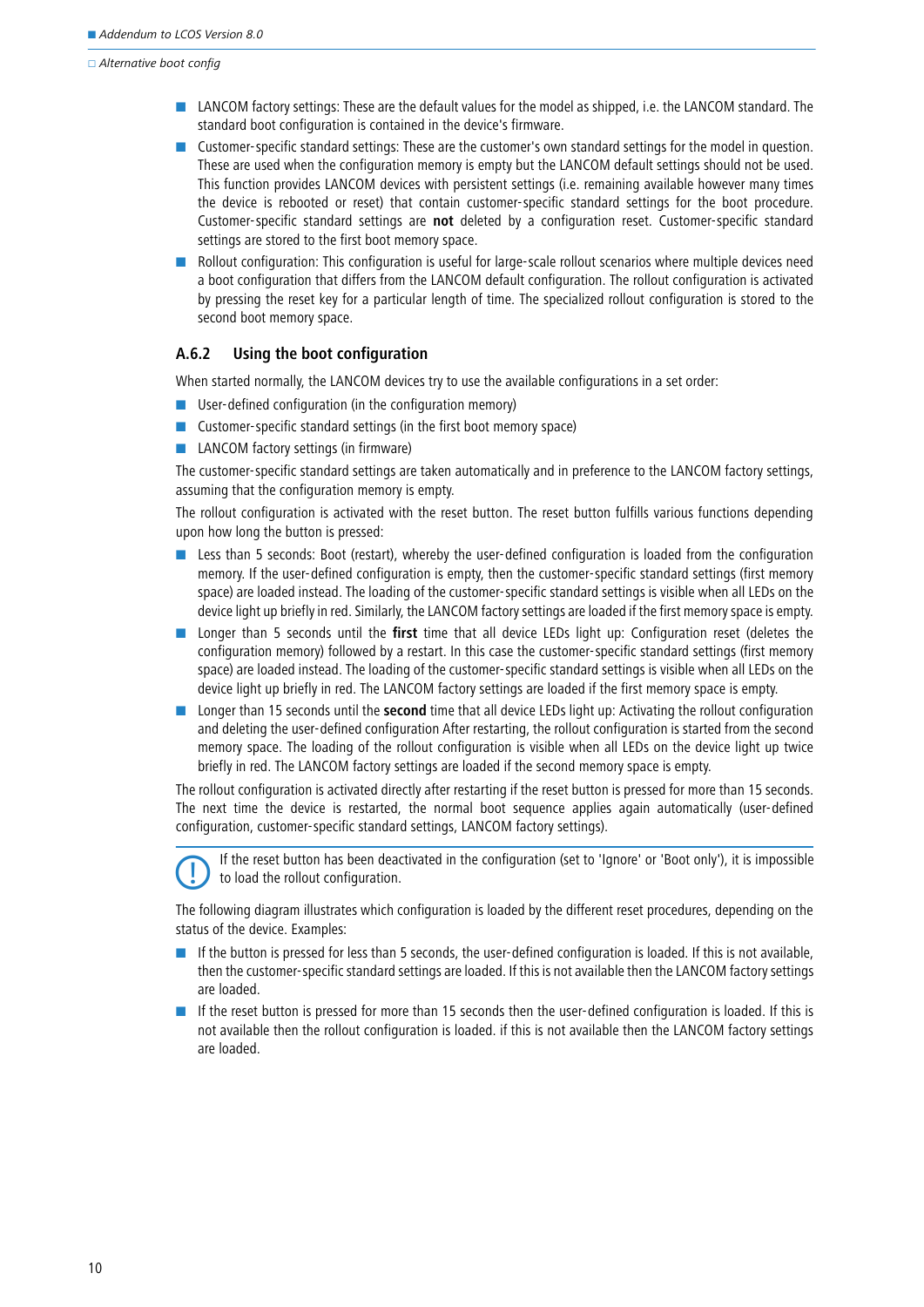□ Alternative boot config



## <span id="page-10-0"></span>**A.6.3 Restoring the LANCOM factory settings via the serial port**

If both memory spaces are taken up with customer-specific standard settings **and** a rollout configuration, then the device cannot be reset to the LANCOM factory settings by using the reset button. If it becomes impossible to access the configuration (e.g. in case of a lost password), then the LANCOM factory settings can only by restored by means of the serial interface.

The serial interface can be used to load firmware into the device. Entering the serial number instead of the configuration password results in the device configuration being reset to its ex-factory settings. In this way you can regain access to the device if it becomes impossible to restore the LANCOM factory settings in any other way.

- **1** Use the serial configuration cable to connect the device to a computer.
- On the computer, start a terminal program such as Hyperterminal.
- Open a connection with the settings 115200bps, 8n1, hardware handshake (RTS/CTS).
- In the terminal program's welcome screen, press the Return key until the request to enter the password appears.
- Enter the serial number that is displayed under the firmware version and press Return again.

| Outband-115200 Bit/s OK                                                                                                                              |  |
|------------------------------------------------------------------------------------------------------------------------------------------------------|--|
| LANCOM L-54ag Wireless<br>Ver. 7.26.0002 / 19.09.2007<br>013020600159<br>SN.<br>Copyright (c) LANCOM Systems                                         |  |
| Connection No : 001 (Outband-115200 Bps)                                                                                                             |  |
| Password:                                                                                                                                            |  |
| System is going down<br>ewe                                                                                                                          |  |
| ▪ FLASHROM-Upload<br>LANCOM L-54ag Wireless<br>Copyright (C) LANCOM Systems<br>Ver. $2.06.0001 / 22112006 / 16:30$<br>Start Xmodem Upload<br>$S_{-}$ |  |
| SCROLL<br>CAPS<br>Capture<br>Print echo<br>Connected 0:01:41<br>Auto detect<br>115200 8-N-1<br><b>NUM</b>                                            |  |
|                                                                                                                                                      |  |

**(6)** The device now expects a firmware upload. You initiate this in Hyperterminal by clicking on Transfer▶ Send **file** and selecting X-Modem as the transfer protocol.



 Uploading the firmware in this way completely deletes the configuration, including the boot configuration, and returns the device to its ex-factory settings! This deletes all of the files stored on the device, including any rollout certificates. For this reason you should only use this option if you have no other way of accessing the device. The configuration and boot configuration are deleted even if the firmware upload is interrupted.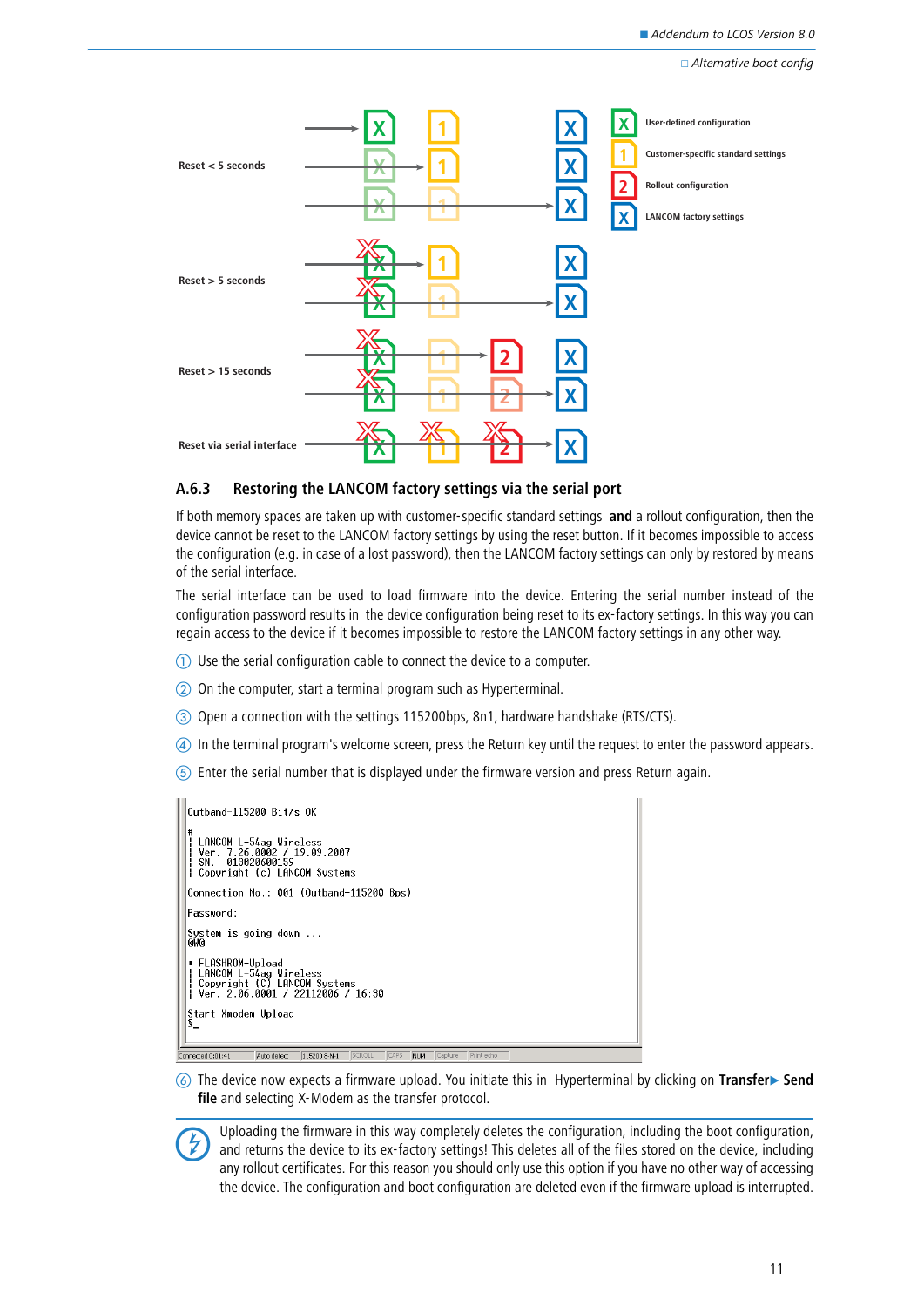$\Box$  Alternative boot config

### **A.6.4 Storing and uploading the boot configurations**

The customer-specific standard settings and the rollout configuration are saved in a compressed format. By means of the command line function, the current device configuration can be saved as customer-specific standard settings or as a rollout configuration. Use the following command for this:

■ bootconfig -savecurrent [1,2, all] or bootconfig -s [1,2, all]

Entering the appropriate number ensures that either the first boot memory space for the customer-specific standard settings is selected, or the second boot memory space for the rollout configuration. The parameter "all" writes the current configuration to both memory spaces at the same time.

WEBconfig can also be used to upload customer-specific settings or the rollout configuration into the device:

■ WEBconfig: LCOS menu tree ▶ File management ▶ Upload configuration

#### **Upload Configuration**

Enter the path and file name of the configuration file.

```
\Box Save configuration as first alternative boot configuration
\Box Save configuration as second alternative boot configuration
Filename: [
                                      Durchsuchen...
```
Here you select the configuration file to be used and you activate the purpose as either customer-specific standard settings and/or rollout configuration.



 If both memory spaces are taken up with customer-specific standard settings **and** a rollout configuration, then the device cannot be reset to the LANCOM factory settings by using the reset button. In this case you should use the function ['Restoring the LANCOM factory settings via the serial port'](#page-10-0) → Page 11.

## **A.6.5 Deleting the boot configuration**

The alternative and the special boot configurations cannot be deleted with the normal file functions. Use the following command for this:

```
■ bootconfig - remove [1,2, all] or bootconfig -r [1,2, all]
```
Selecting the appropriate number ensures that the corresponding boot memory space is selected. The parameter "all" causes both memory spaces to be deleted at once.

## **A.6.6 Working with certificates**

In order for VPN and SSL/TLS to function after a configuration reset, a standard certificate can be stored to the device as a PKCS#12 container. This standard certificate is only used by the customer-specific standard settings and the rollout configuration.

- **If the customer-specific standard settings are loaded, the standard certificate is copied to the normal certificate** storage location for VPN and SSL/TLS. This ensures that it remains available even after rebooting.
- - If the rollout configuration is loaded, the standard certificate for VPN is used, but it is not copied. This means that in case of a restart (even without a configuration reset) the device has no access to the certificate.

You can upload the standard certificate into the device with WEBconfig.

■ WEBconfig: LCOS menu tree ▶ File management ▶ Upload certificate or file

#### **Upload Certificate or File**

Select which file you want to upload, and its name/location, then click on 'Start Upload'. In case of PKCS12 files, a passphrase may be necessary. Default certificate - Container as PKCS#12-File (\*.pfx, \*.p12) File Type:  $\overline{\phantom{a}}$ Durchsuchen. File Name/Location: E:\mycert.p12 Passphrase (if -------required): Caution: Files are not being checked for correct contents or passphrase during upload. These checks are performed by the individual modules using these files. When uploading certificates, possible error messages can be seen in the VPN status trace immediately after download.

Select the certificate and commence the upload with **Start upload**.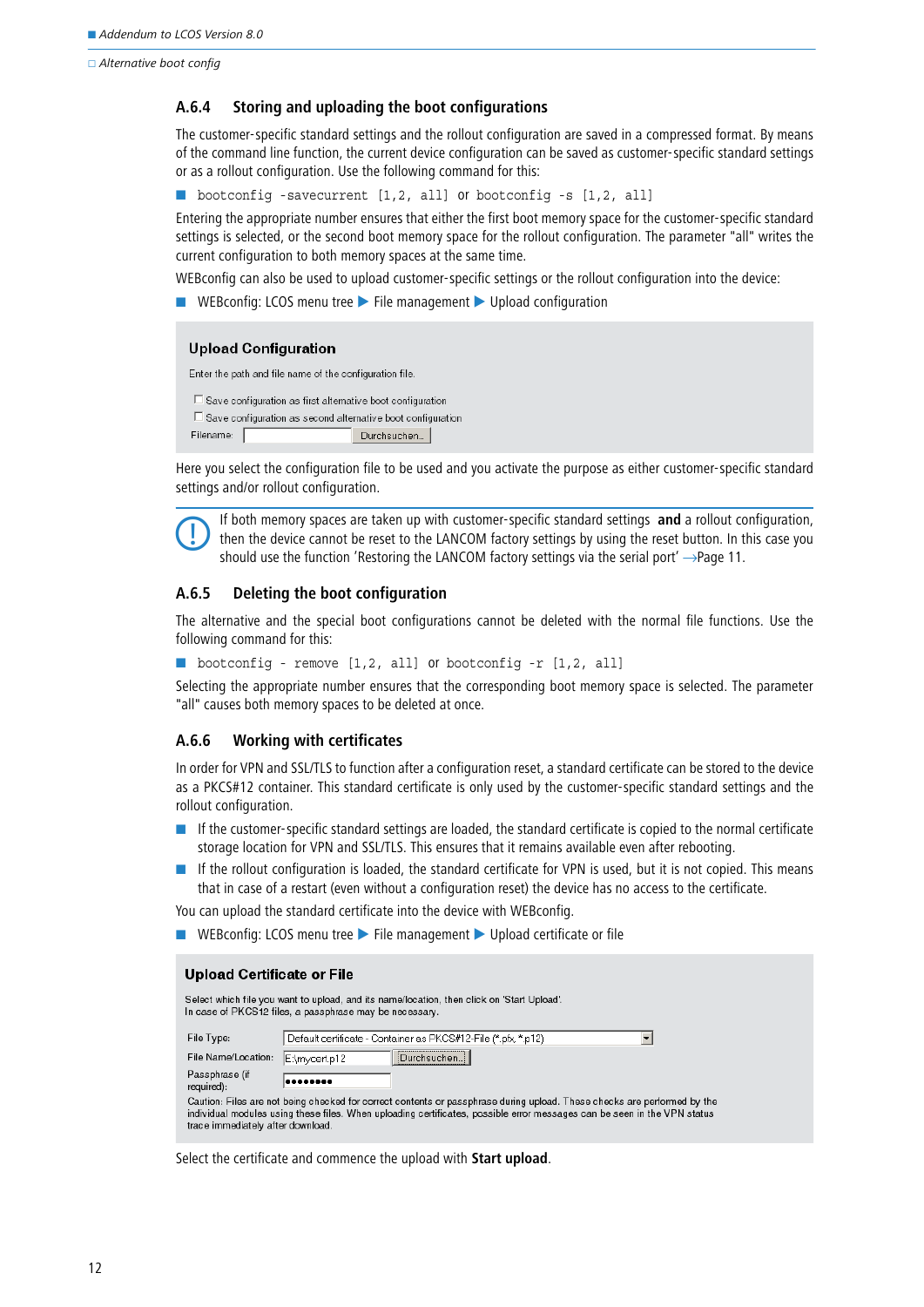## <span id="page-12-0"></span>**A.7 Alternative DHCP server for forwarding**

## **A.7.1 Introduction**

The DHCP server offers various operating modes. In the forwarding mode, the device acts in the local network like a DHCP relay and forwards requests to one of more pre-defined DHCP servers. This setting facilitates the operation of central DHCP servers in another network.

All DHCP messages sent by DHCP clients as a broadcast are forwarded to all predefined DHCP servers. The client selects the first server to answer and sends all subsequent messages as unicasts directly to that server. If the selected server becomes unavailable, the client once again transmits broadcast messages and selects another DHCP server.

## **A.7.2 Configuration**

To configure the DHCP server for forwarding, refer to the following menus:

- LANconfig: TCP/IP ▶ DHCP ▶ DHCP networks
- WEBconfig: LCOS menu tree ▶ Setup ▶ DHCP ▶ Network list

| <b>DHCP networks - Edit Entry</b>             |                                              | $\mathbb{R}$ $\mathbb{R}$ |
|-----------------------------------------------|----------------------------------------------|---------------------------|
| Network name:                                 | <b>INTRANET</b>                              | OK                        |
| DHCP server enabled:                          | Forward queries                              | Cancel                    |
| Evaluate broadcast bit<br><b>DHCP</b> cluster |                                              |                           |
| Addresses for DHCP clients                    |                                              |                           |
| First address:                                | 192.168.2.20                                 |                           |
| Last address:                                 | 192.168.2.50                                 |                           |
| Netmask:                                      | 255 255 255.0                                |                           |
| Broadcast:                                    | 0.0.0.0                                      |                           |
| Default gateway:                              | 192.168.2.100                                |                           |
| Name server addresses                         |                                              |                           |
| Primary DNS:                                  | 123.123.123.121                              |                           |
| Secondary DNS:                                | 123.123.123.122                              |                           |
| Primary NBNS:                                 | 123 123 123 123                              |                           |
| Secondary NBNS:                               | 123.123.123.124                              |                           |
| Forwarding of DHCP queries                    |                                              |                           |
| 1. server address:                            | 0.0.0.0                                      |                           |
| 2. server address:                            | 0000                                         |                           |
| 3 server address:                             | 0.0.0.0                                      |                           |
| 4. server address:                            | 0.0.0.0                                      |                           |
| Adapt server replies to the local network     | Place server replies in intermediate storage |                           |

#### **1st server address**

This is where the IP address for the upstream DHCP server is entered when the mode 'Relay requests' is selected. Possible values:

 $\Box$  IP address or the broadcast address of the network in which the server is located. The broadcast address is the highest address in an IP network. All packets sent to this address are received by all hosts.

Default:

 $\Box$  0.0.0.0

## <span id="page-12-1"></span>**A.8 Channel-load display in WLC mode**

The loads on the various channels used by each access point which is managed by a WLAN Controller are displayed as three values, the minimum, maximum and average channel load. The values displayed are measured every three minutes. Consequently, the first values are displayed after three minutes at the earliest.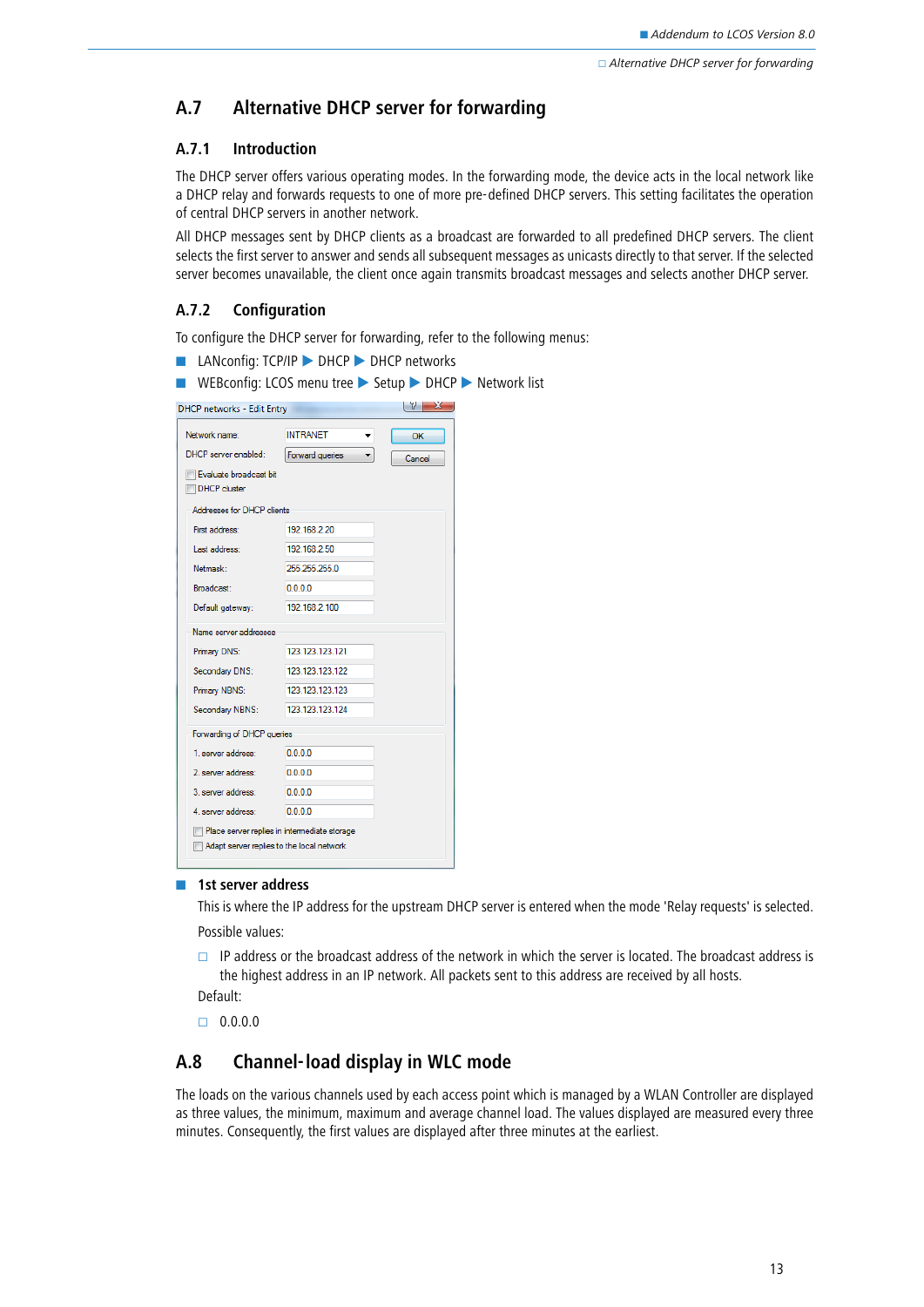□ Changes in LANconfig

| MLANmonitor                              |                                                            |                                    |                         |                          | $\begin{array}{c c c c c c} \hline \multicolumn{3}{c }{\textbf{}} & \multicolumn{3}{c }{\textbf{}} & \multicolumn{3}{c }{\textbf{}} & \multicolumn{3}{c }{\textbf{}} \end{array}$ |
|------------------------------------------|------------------------------------------------------------|------------------------------------|-------------------------|--------------------------|-----------------------------------------------------------------------------------------------------------------------------------------------------------------------------------|
| <b>Group</b> Access Point<br><b>File</b> | <b>WLAN Controller</b>                                     | View<br>Tools ?                    |                         |                          |                                                                                                                                                                                   |
| $+2x$                                    | 鼠<br>ſп                                                    |                                    |                         |                          | LANCOM<br><b>Systems</b>                                                                                                                                                          |
| Groups                                   | Controller                                                 |                                    |                         |                          | <b>Network Profiles</b>                                                                                                                                                           |
| <b>WLANmonitor</b>                       | Name                                                       | <b>Missing APs</b><br>New          | <b>Active APs</b>       | <b>Clients</b><br>$IP-A$ | ▴<br>Name                                                                                                                                                                         |
| Access Points (24)                       | LC_BKP_WLC-4                                               | $\Omega$<br>0                      | 3                       | 5<br>TEL.                | <b>COLLEGE AND STREET</b>                                                                                                                                                         |
| MLAN-Controller                          | C WLC-4025+                                                | $\bf{0}$<br>n                      | 13                      | 29<br>m                  | ۰                                                                                                                                                                                 |
| Aachen (2)<br>London (2)                 | $\overline{ }$                                             | m.                                 |                         | r.                       | m.<br>$\overline{ }$<br>٠                                                                                                                                                         |
| Munich (3)                               | <b>Access Points</b>                                       |                                    |                         |                          |                                                                                                                                                                                   |
| <b>Roque AP Detectio</b><br>D.           | Name                                                       | Interfa<br>Clie                    | Band<br>$C_{\cdots}$    | Min. Chan                | Max. Chan<br>Ave. Channel load<br>۰                                                                                                                                               |
|                                          | ᆚ<br>Ic-e280-OAP54                                         | <b>WLAN-2 2</b>                    | 5 GHz<br>0%<br>64       | 2%                       | 1%<br>리                                                                                                                                                                           |
|                                          | 4<br>Ic-e203-L322                                          | $WLAN-1$ 0                         | 2.4 GHz 12<br>$0\%$     | 29 %                     | 28 %                                                                                                                                                                              |
|                                          | Ic-e203-1322                                               | <b>WI AN-2 1</b>                   | 5 GHz<br>0%<br>100      | 0%                       | 0%                                                                                                                                                                                |
|                                          | Ic-e360-L322                                               | <b>WLAN-1 1</b>                    | 2.4 GHz 1<br>0%         | 29 %                     | 19 %                                                                                                                                                                              |
|                                          | Ic-e360-L322                                               | $WLAN-2$ 0                         | 5 GHz<br>0%<br>64       | 2%                       | 0%                                                                                                                                                                                |
|                                          | L54-MPlum-H                                                | WLAN-1<br>$\Omega$                 | 5 GHz<br>0%<br>108      | 0%                       | 0%                                                                                                                                                                                |
|                                          | L320agn-MPI                                                | <b>WLAN-1</b><br>$\Omega$          | 5 GHz<br>0%<br>100      | 0%                       | 0%                                                                                                                                                                                |
|                                          | پ<br>OAP310agn-                                            | WLAN-1 0                           | $2.4$ GHz 6<br>0%       | 1%                       | 0%<br>٠                                                                                                                                                                           |
|                                          | $\overline{4}$                                             | m.                                 |                         |                          | b.                                                                                                                                                                                |
|                                          | <b>Clients</b>                                             |                                    |                         |                          |                                                                                                                                                                                   |
|                                          | <b>MAC Address</b>                                         | Identification                     | Controller<br>Sig       |                          | <b>Access Point</b><br>Network Profile                                                                                                                                            |
|                                          | <b>The Contract Contract of Con-</b><br>۵ĩ                 | WEED TO THE BARNET                 | 18 %<br>LC WLC-4025+    |                          | 티<br>Ic-e202-154dual                                                                                                                                                              |
|                                          | <b>STI TENNY OF INSPECTIONALLY</b>                         | The company of the property of the | 31 %<br>LC WLC-4025+    |                          | Ic-e202-L54dual<br>(GREET) - 1982) ST.                                                                                                                                            |
|                                          |                                                            | HHE CONTROL                        | 45 %<br>LC WLC-4025+    |                          | Ic-e203-L315                                                                                                                                                                      |
|                                          |                                                            | <b>Charles Commercial</b>          | 35 %<br>LC BKP WLC-4025 |                          | Ic-e203-1322                                                                                                                                                                      |
|                                          |                                                            | <b>CONTRACTOR</b>                  | 75 %<br>LC WLC-4025+    |                          | Ic-e213-XAP<br>2. 2. 开始选择。                                                                                                                                                        |
|                                          |                                                            | China Louisiano                    | 56 %<br>LC WLC-4025+    |                          | $lc$ -e $213-XAP$<br><b>BARLEY LANGUARD</b>                                                                                                                                       |
| $\overline{m}$<br>۰                      | ۵Ĥ<br><b>CONTRACTOR CONTRACTOR</b><br>$\blacktriangleleft$ | <b>STRAKE TRIBU</b><br>m           | DE W<br>LC MLC 4025.    |                          | <b>I-AMD VAN</b><br><b><i>CARDINAL WITH COMMUNICATION</i></b><br>۰                                                                                                                |
| <b>WLANmonitor</b>                       |                                                            |                                    |                         |                          |                                                                                                                                                                                   |

## <span id="page-13-0"></span>**A.9 Changes in LANconfig**

## **A.9.1 LANconfig configuration tree**

As of version 8.00, the two top layers of the configuration menu in LANconfig are permanently visible in a dedicated area as a "configuration tree". This new structure makes it easier to navigate through the program for quick switching between the main configuration areas.

| x<br>New Configuration for LANCOM 1823 VoIP (Annex A)                                                                                                                                                                                                                                                                                                                                                                                      |                                                                                                                                                                                                                                  |  |  |  |  |  |  |  |
|--------------------------------------------------------------------------------------------------------------------------------------------------------------------------------------------------------------------------------------------------------------------------------------------------------------------------------------------------------------------------------------------------------------------------------------------|----------------------------------------------------------------------------------------------------------------------------------------------------------------------------------------------------------------------------------|--|--|--|--|--|--|--|
| Configuration<br>Management<br><b>B</b> General<br>Admin<br><b>Diff</b> Costs<br><b>Co</b> Location<br>Display<br>Wireless LAN<br>Thterfaces<br>Date & Time<br>Log & Trace<br>Communication<br>TCP/IP<br><b>IP Router</b><br>Firewall/QoS<br>a<br><b>VPN</b><br>Certificates<br><b>COM Ports</b><br><b>NetBIOS</b><br><b>RADIUS Server</b><br><b>LANCAPI</b><br><b>Difference</b> Least-Cost-Router<br>VoIP Call Manager<br><b>Printer</b> | <b>MyDevice</b><br>Device name:<br>Location:<br>Administrator:<br>Admin<br>Comments<br>Information<br>Device type:<br>LANCOM 1823 VolP (Annex A)<br>Hardware release:<br>Firmware version:<br>8.0 <sub>x</sub><br>Serial number: |  |  |  |  |  |  |  |
| LANCOM<br><b>Systems</b>                                                                                                                                                                                                                                                                                                                                                                                                                   | OK<br>Abbrechen                                                                                                                                                                                                                  |  |  |  |  |  |  |  |

## **A.9.2 Dynamic filter**

The dynamic filter in LANconfig provides an easy way of restricting the information displayed about the devices. Enter the desired filter criterion into the filter field. Filter criteria may be any of the displayed properties, such as: Device name, folder, IP address, device status, device type, serial number, etc.

LANconfig reduces the current folder view to the number of items where the filter criterion matches any of the properties (even within strings). You can reset the filter with the filter symbol next to the filter field. You can restrict the result to exactly matching expressions of the filter criterion with the symbol for capitalization (default: off). Otherwise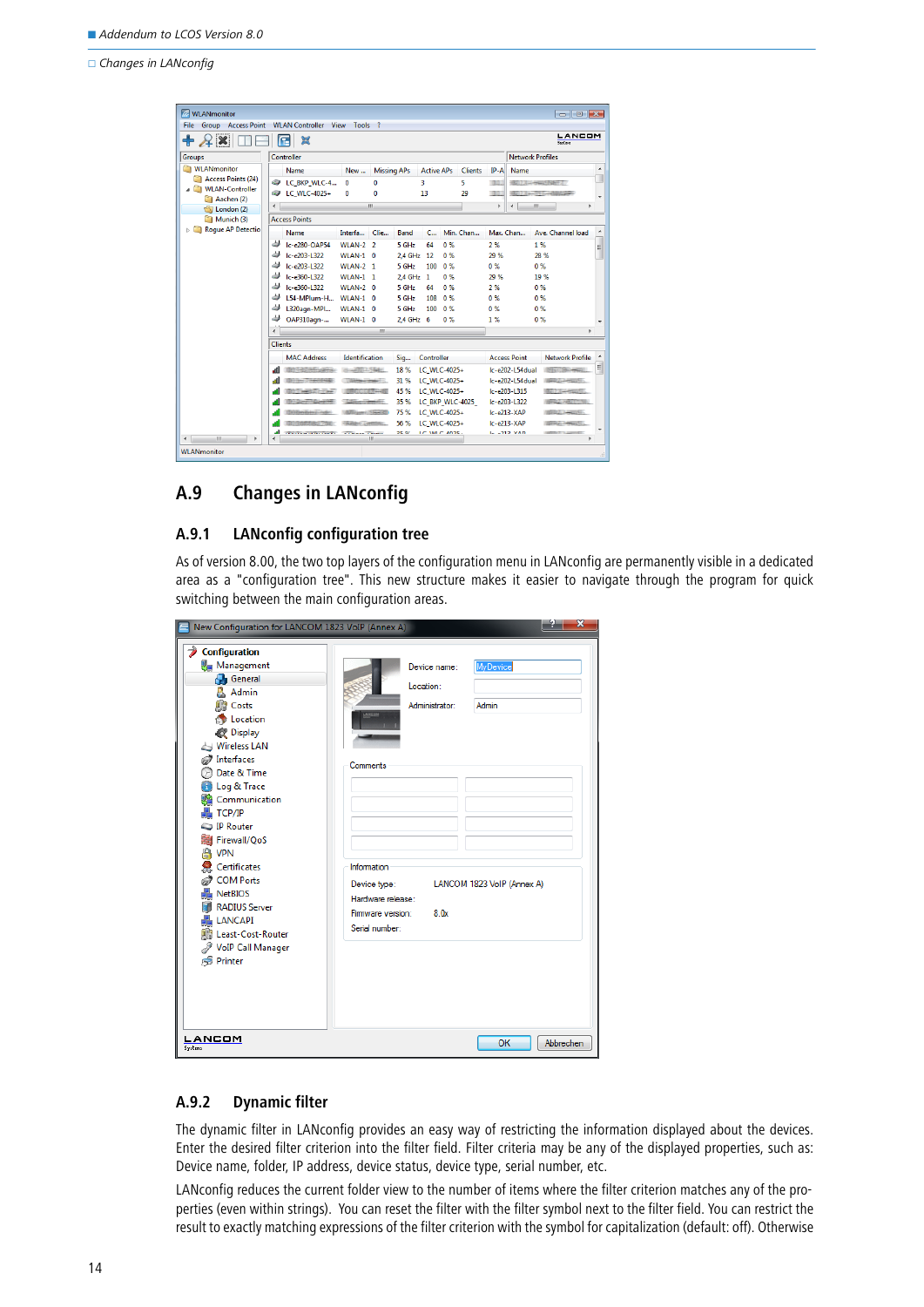the search is not case-sensitive. The dynamic filter has direct impact on the folder view with each character you type. The filter results are always due to the selected folder. The dynamic filter can be used together with 'flat view mode'. Then all matches of the selected and all subsequent folders are shown at the same time.

| LANconfig - \ - Flat view - Filter result     |                       |               |                |                      | 偘<br>$\Box$              |       |
|-----------------------------------------------|-----------------------|---------------|----------------|----------------------|--------------------------|-------|
| Edit Device View<br>File                      | Tools Help            |               |                |                      |                          |       |
| $\rightarrow \infty$<br>[510P]<br><b>STOP</b> | <b>FIZE</b><br>$\sim$ | ы             | access         |                      | <b>LANCOM</b><br>Systems |       |
| <b>Explored LANconfig</b>                     | Name                  | Folder        | <b>Address</b> | <b>Device Status</b> | Progress                 | Devic |
| access points                                 | MvAccessPoint         |               | 192.168.2.35   | Ok                   |                          | LANC  |
| centralsite                                   | AccessPoint           | access points | 192.168.2.23   | Ok                   |                          | LANC  |
|                                               | AccessPoint 01        | access points | 192.168.2.22   | Ok                   |                          | BAT3  |
|                                               |                       |               |                |                      |                          |       |

#### **A.9.3 Restricting access to web-server services**

Access to a device with HTTP for the purposes of configuration can be enabled, disabled or restricted to read-only. Independent of this, access to web-server services can be controlled separately, for example to allow communication from CAPWAP with HTTP, even though HTTP access is otherwise disabled.

■ LANconfig: Management ▶ Admin ▶ Access to web-server services

#### - **HTTP port**

For each method of access (i.e. LAN, WAN, WLAN, depending on the device) you can set the access rights for web-server services for the device's HTTP server port.

Possible values:

- $\Box$  Automatic: The HTTP server port is open as long as there is a service registered (e.g. CAPWAP). If no service is registered, the server port will be closed.
- $\Box$  Enabled: The HTTP port is always open, even if access to the configuration by HTTP is disabled. Direct access to the configuration can be prevented here, although the automatic configuration of APs by a wireless LAN controller remains possible.
- Disabled: The HTTP port is closed. No services can use the web server. If access to the configuration by HTTP is enabled, then a message is issued stating that the web server is unavailable.

 $\Box$ 

Default:

 $\Box$  The default setting for all access methods is "Automatic".

| Access rights - From the local network |                            |        |
|----------------------------------------|----------------------------|--------|
| HTTP port:                             | Automatic<br>Automatic     | ΩК     |
|                                        | Enabled<br><b>Disabled</b> | Cancel |

## <span id="page-14-0"></span>**A.10 Activating 802.1x accounting for logical WLANs in WLAN controllers**

The configuration for logical WLAN networks is to be found in the following menu:

- LANconfig: WLAN Controller ▶ Profiles ▶ Logical WLAN networks (SSIDs)
- WEBconfig: LCOS menu tree ▶ Setup ▶ WLAN management ▶ AP configuration ▶ Network profiles



As of LCOS 8.0 it is possible to activate RADIUS accounting by 802.1x for each individual SSID. Former versions of the firmware provided RADIUS accounting by 802.1x globally for all of the SSIDs only.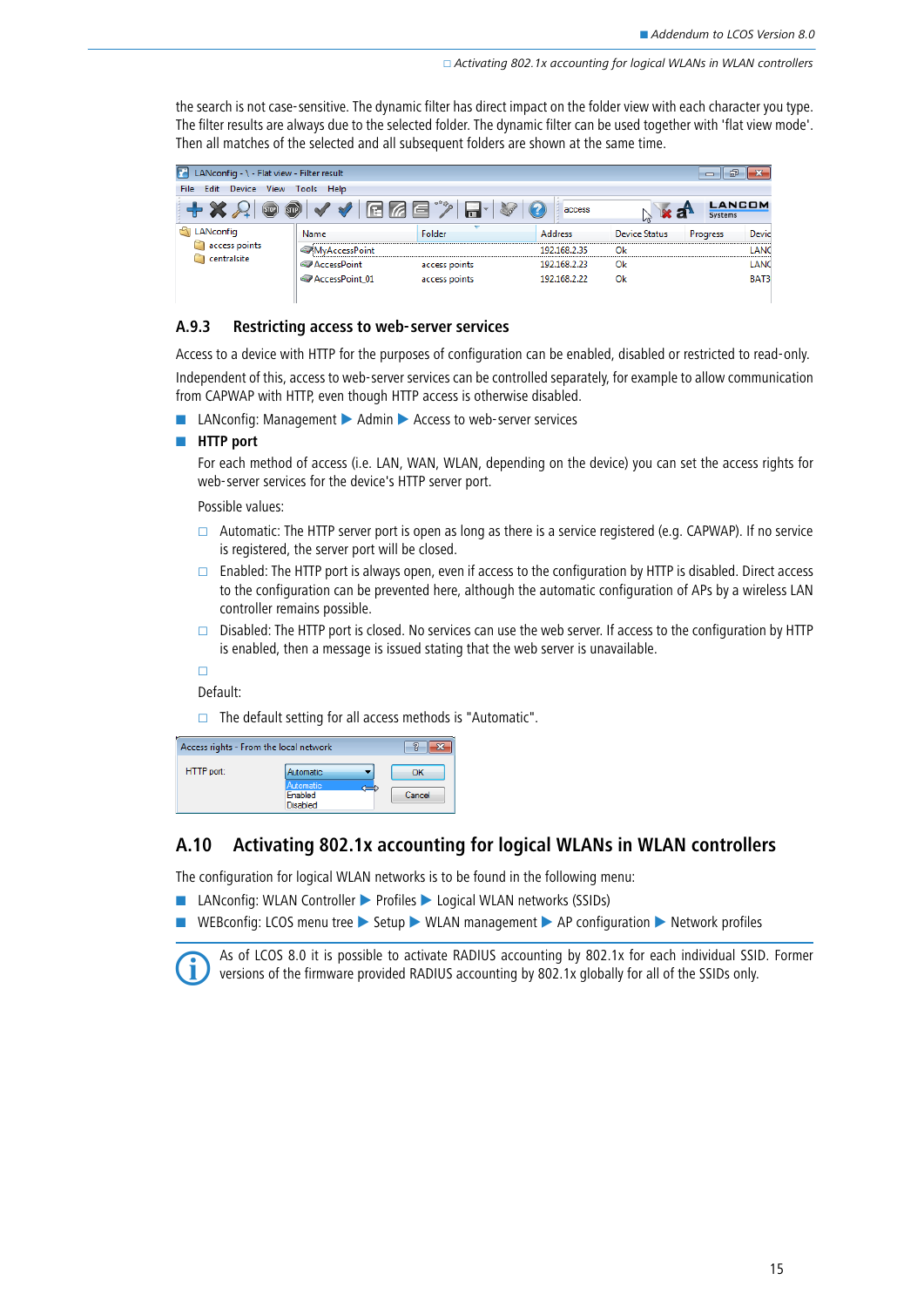| IV Logical WLAN network activated                                             |                     | OK          |
|-------------------------------------------------------------------------------|---------------------|-------------|
| Name:                                                                         | $10G-1$             | Cancel      |
| Inheritance<br>Inherit from entry:                                            |                     |             |
|                                                                               | Inherited values    |             |
| Network name (SSID):                                                          | WI AN-1             |             |
| VI AN ID:                                                                     | n                   |             |
| Encryption:                                                                   | 802.11i (WPA)-PSK   |             |
| Key 1/passphrase:                                                             |                     | <b>Show</b> |
|                                                                               | Generate password   |             |
| Allowed frequency bands:                                                      | 2.4/5 GHz (802.11a. |             |
| AP standalone time:                                                           | n                   | minutes.    |
| MAC check activated<br>Suppress SSID broadcast<br>RADIUS accounting activated |                     |             |
|                                                                               |                     |             |

#### **RADIUS accounting activated**

This is where you can activate RADIUS accounting for this logical WLAN network.

Possible values:

 Yes, No Default:

No

 The access points supporting the logical WLAN network as configured by the WLAN controller must have an LCOS version 8.00 or higher.

## <span id="page-15-0"></span>**A.11 LANCOMContent Filter**

### **A.11.1 Introduction**

The LANCOM Content Filter enables you to filter certain content from your network, so preventing access to Internet pages with content that is illegal or offensive. It also enables you to stop private surfing on specific sites during working hours. This not only increases staff productivity and network security but also ensures that the full bandwidth is available exclusively for your business activities.

The LANCOM Content Filter is an intelligent content filter that works dynamically. It contacts a rating server that evaluates Internet sites reliably and accurately in accordance with the categories that you select.

The LANCOM Content Filter operates by checking the IP addresses behind the URLs that are entered. For any given domain it is possible to differentiate according to the path, meaning that specific areas of a URL may be rated differently.



It is not possible for users to avoid the LANCOM Content Filter website rating simply by entering the website's IP address into their browsers.

The LANCOM Content Filter checks only unencrypted websites via HTTP.

The LANCOM Content Filter license you purchase is valid for a certain number of users and for a specific period (for one or three years). You will be informed of the expiry of your license in good time. The number of current users is monitored in the device, with the users being identified by their IP address. You can configure what should happen when the number of licensed users is exceeded: Access can either be denied or an unchecked connection can be made.



 You can test the LANCOM Content Filter on any router that supports this function. All you have to do is to activate a 30-day demo license for each device. Demo licenses are generated directly with LANconfig. Click on the device with the right-hand mouse key and select the context menu entry **Activate software option**. In the dialog that follows, click on the button **Register demo license**. You will automatically be connected to the website for the LANCOM registration server. Simply select the required demo license and you can register your device.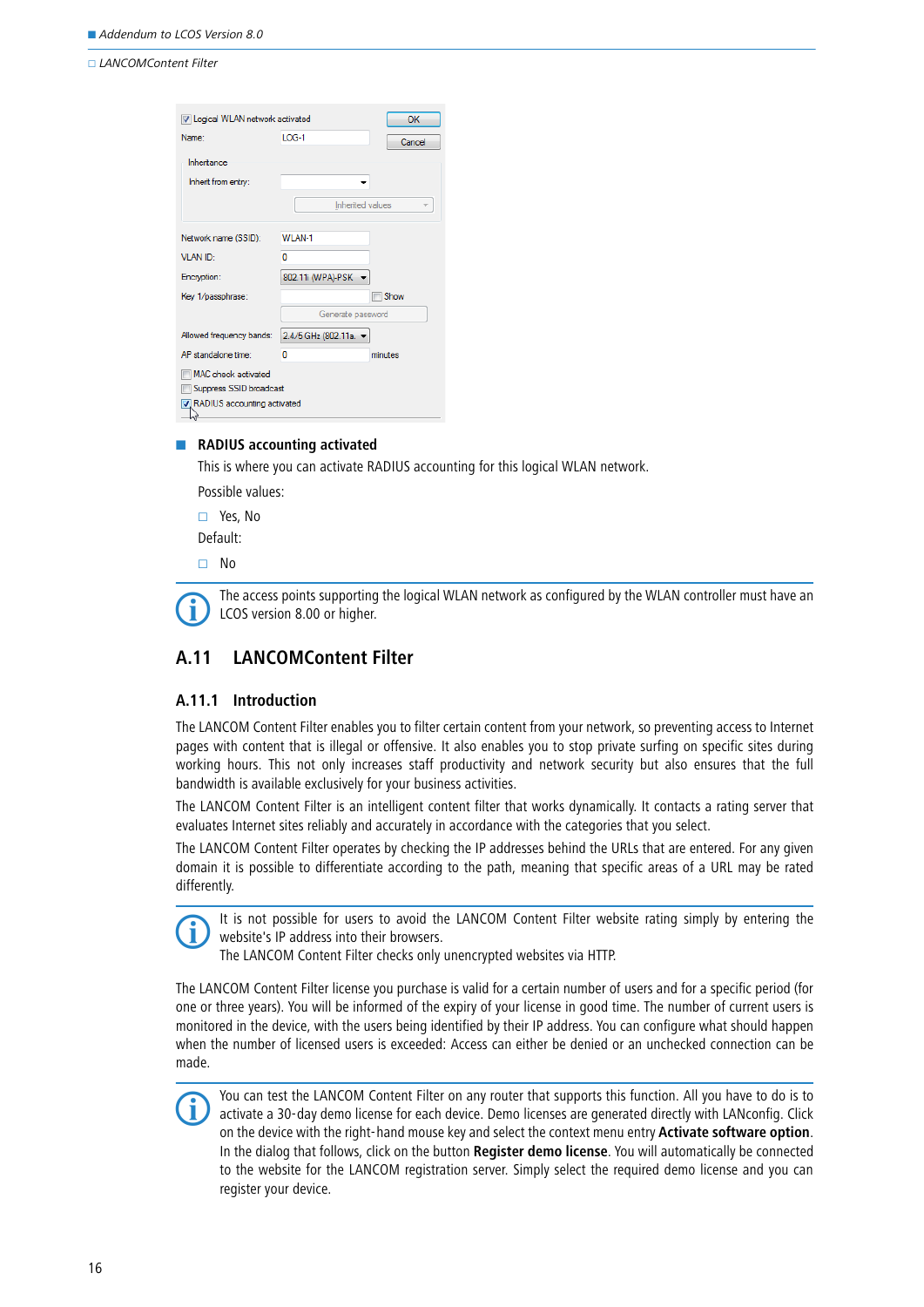| Register |                                                                                                                                     |
|----------|-------------------------------------------------------------------------------------------------------------------------------------|
|          | Before a license can be used it must be registered online.<br>Thereby you will obtain an activation key for the selected<br>device. |
|          | If you have already an activation key you can skip the<br>registration and enter the activation key below.                          |
|          | License key:                                                                                                                        |
|          |                                                                                                                                     |
|          | Register License                                                                                                                    |
|          |                                                                                                                                     |
|          | For certain options a demo license can be registered<br>here for testing.                                                           |
|          | Register Demo License                                                                                                               |
| Activate |                                                                                                                                     |
|          | Activation key:                                                                                                                     |
|          | If the key is correct, the feature will be enabled on the<br>device after rebooting.                                                |

All settings relating to categories are stored in category profiles. You select from predefined main and sub-categories in the LANCOM Content Filter: 58 categories are divided into 14 subject groups such as "Pornography, Nudity", "Shopping" or "Illegal Activities". You can activate or deactivate each of the categories in these groups. Subcategories for "Pornography/Nudity" are, for example, "Pornography/Erotic/Sex" and "Swimwear/Lingerie".

When configuring these categories, administrators have an additional option of activating an override. When the override option is active, users may still access the forbidden site for a particular period of time by clicking on a corresponding button, but the administrator will be notified of this by e-mail, syslog, or SNMP trap.

The category profile, whitelist and blacklist can be used to create a content filter profile that you can assign to particular users by means of the firewall. For example you can create a profile called "Employees\_department\_A" and assign this to all of the computers in that department.

When you install the LANCOM Content Filter, basic default settings are created automatically. These only need to be activated for the initial start. You can subsequently customize the behavior of the LANCOM Content Filter to match your own requirements.

## **A.11.2 Requirements for using the LANCOM Content Filter**

The following requirements must be met before you can use the LANCOM Content Filter:

- The LANCOM Content Filter option has been activated.
- **2** The firewall must be activated and an appropriate firewall rule must select the content filter profile.
- **S** The content filter profile must specify a category profile and if desired a whitelist and or blacklist for each part of the day. A content filter profile can consist of several different entries to provide different levels of protection during different parts of the day.

If a certain part of the day is not covered by an entry, access to websites will go unchecked for this period.

If the content filter profile is subsequently renamed, the firewall must also be modified.

## **A.11.3 Quick start**

After installing the Content Filter, all the settings have been made to get it up and running quickly.

 The operation of the Content Filter may be restricted by your country's data protection regulations or by company guidelines. Please check any regulations that may apply before putting the system into operation.

You activate the Content Filter by:

- **Start the Setup Wizard for the device.**
- 2 Select the Setup Wizard for configuring the Content Filter.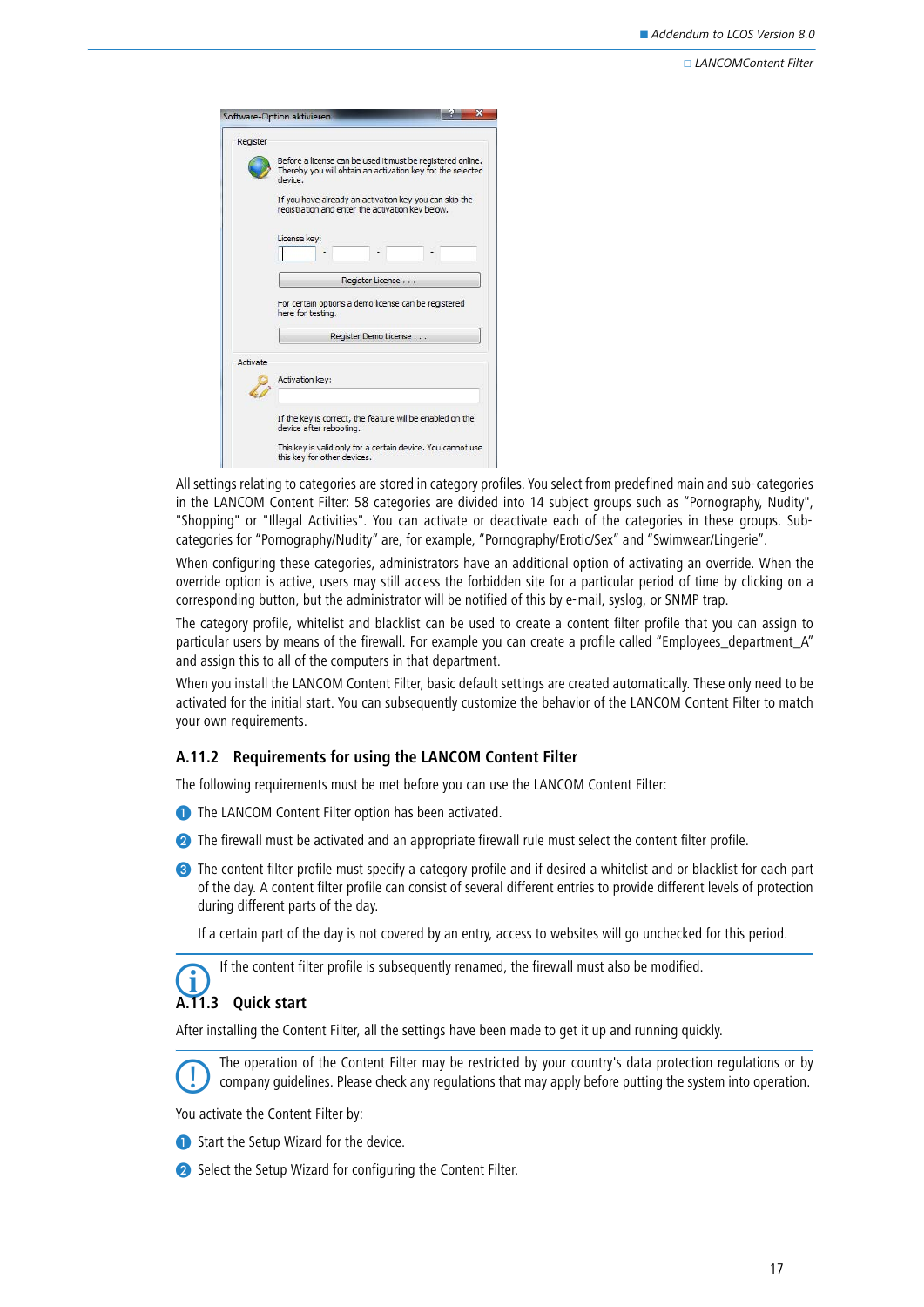

Select one of the pre-defined security profiles (basic, work, parental control):

- $\Box$  Basic profile: This profile mainly blocks access to the categories pornography, illegal, violent or discriminatory content, drugs, SPAM and phishing
- Work profile: In addition to the settings for the basic profile, this profile also blocks the categories shopping, job search, gaming, music, radio and certain communications services such as chat.
- $\Box$  Parental-control profile: In addition to the settings for the basic profile, this profile also blocks nudity and weapons/military.

Should the firewall be deactivated, the Wizard will switch the firewall on. The Wizard then checks if the firewall rule is set correctly for the content filter and, if necessary, will take corrective measures. After activating the Content Filter with the steps outlined above, all stations in the network are being filtered according to the settings of the selected content-filter profile and the as-yet empty blacklist and whitelist. You can adapt these settings for your purposes, if necessary.

 Detailed information about manually configuring the content filter is available in the Content Filter manual available as a PDF download from [www.lancom.eu.](www.lancom.de)

### **A.11.4 Standard settings in the LANCOM Content Filter**

The following elements have been created in the default configuration of the LANCOM Content Filter:

- **A** firewall rule
- **Three firewall action objects**
- -Three content filter profiles
- -Two timeframes
- -A blacklist
- -A whitelist
- **Three category profiles**

#### **Firewall rule**

The preset firewall rule is named CONTENT-FILTER and uses the action object CONTENT-FILTER-BASIC.

#### **Firewall action objects**

There are three firewall action objects: CONTENT-FILTER-BASIC, CONTENT-FILTER-WORK and CONTENT-FILTER-PARENTAL-CONTROL. These action objects work with the corresponding content-filter profiles.

#### **Content filter profiles**

There are three content filter profiles. All content-filter profiles use the timeframe ALWAYS, the blacklist MY-BLACKLIST and the whitelist MY-WHITELIST. Each content-filter profile uses one of the predefined category profiles:

- - CF-BASIC-PROFILE: This content-filter profile features a low level of restrictions and works with the category profile BASIC-CATEGORIES.
- **EXECT-PARENTAL-CONTROL-PROFILE:** This content-filter profile protects minors (e.g. trainees) from unsuitable Internet content, and it works with the category profile PARENTAL-CONTROL.
- **EXECT:** CF-WORK-PROFILE: This content-filter profile is intended for companies wishing to place restrictions on categories such as Job Search or Chat. It works with the category profile WORK-CATEGORIES.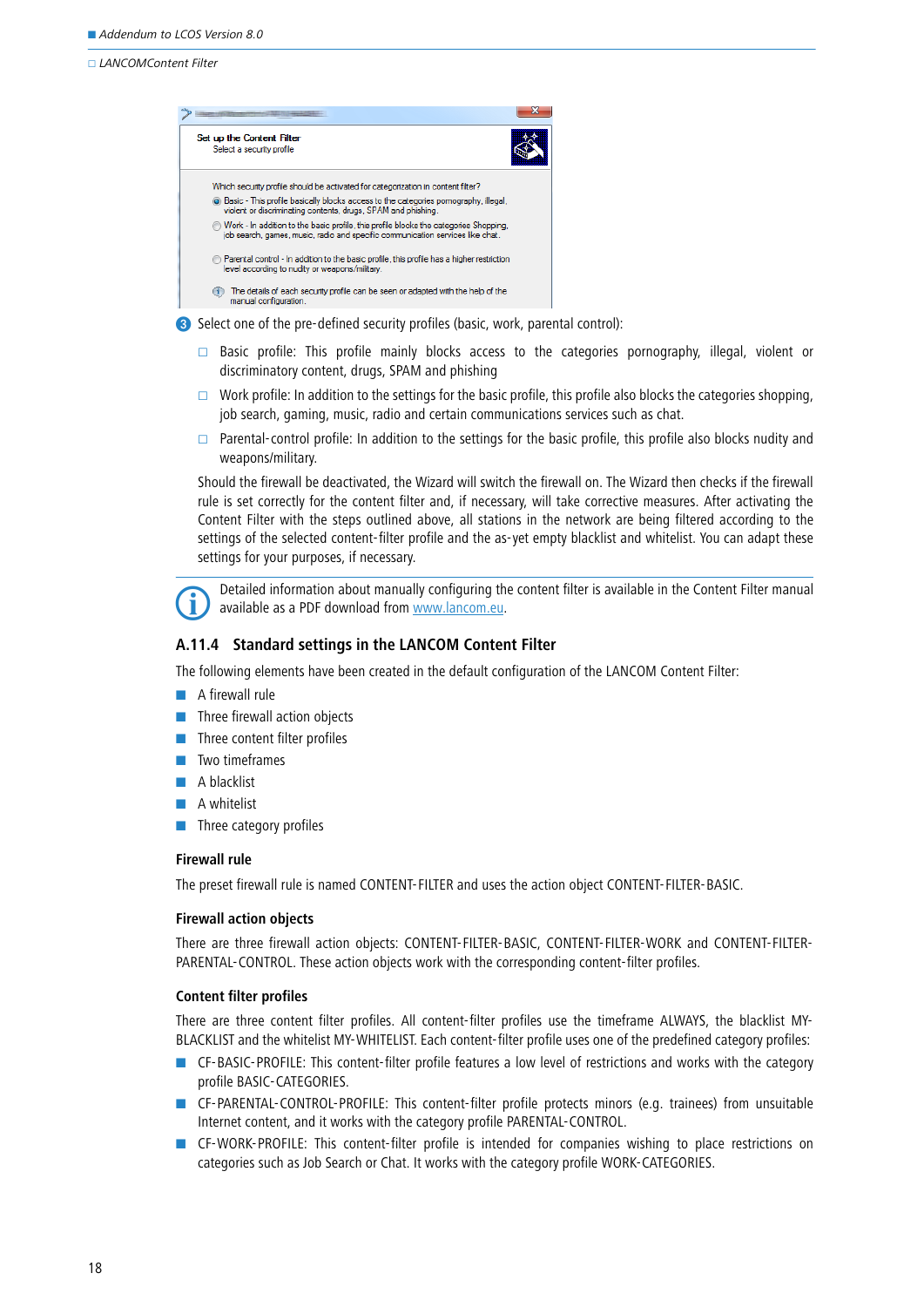| Name                               | Time frame Blacklisted | Whitelisted | Category profile                           |
|------------------------------------|------------------------|-------------|--------------------------------------------|
| CF-BASIC-PROFILE                   | AI WAYS                |             | MY-BLACKLIST MY-WHITELIST BASIC-CATEGORIES |
| CF-PARENTAL-CONTROL-PROFILE ALWAYS |                        |             | MY-BLACKLIST MY-WHITELIST PARENTAL-CONTROL |
| CF-WORK-PROFILE                    | AI WAYS                |             | MY-BLACKLIST MY-WHITELIST WORK-CATEGORIES  |
|                                    |                        |             |                                            |
|                                    |                        |             |                                            |

## **Timeframe**

There are two predefined timeframes:

- **ALWAYS: 00.00-23.59 hrs**
- -NEVER: 00.00-0.00 hrs

#### **Blacklist**

The preset blacklist is named "MY-BLACKLIST" and it is empty. Here you can optionally enter URLs which are to be forbidden.

#### **Whitelist**

The preset whitelist is named "MY-WHITELIST" and it is empty. Here you can optionally enter URLs which are to be allowed.

### **Category profiles**

There are three category profiles: BASIC-CATEGORIES, WORK-CATEGORIES and PARENTAL-CONTROL. The category profile specifies the categories which are to be allowed and forbidden, and for which one an override can be activated.

## **A.11.5 General settings**

Global settings for the LANCOM Content Filter are made here:

| that will check the HTTP traffic content. | To use the content filter properly a firewall rule must be applied |
|-------------------------------------------|--------------------------------------------------------------------|
| Activate Content Filter                   |                                                                    |
| Global Settings                           |                                                                    |
| In case of error:                         | Enrhidden                                                          |
| On license exceedance:                    | Forbidden                                                          |
| On license expiration:                    | Eorbidden                                                          |
| Max. proxy connections:                   | 500                                                                |
| Proxy processing timeout:                 | 3.000<br>milliseconds                                              |
|                                           | Save content filter informations at flash ROM activated            |
|                                           |                                                                    |

LANconfig: Content-Filter General

WEBconfig: LCOS menu tree > Setup > UTM > Content-Filter > Global-Settings

 $\blacksquare$  Operating

This is where you can activate the LANCOM Content Filter.

**E** Action-on-Error:

This is where you can determine what should happen when an error occurs. For example, if the rating server cannot be contacted, this settings either allows the user to surf without restrictions or access to the entire web is blocked.

Possible values:

□ Block, Pass

Default:

□ Block

#### **E** Action-on-License-Exceedance:

This is where you can determine what should happen when the licensed number of users is exceeded. Users are identified by their IP address. The system keeps count of the IP addresses that connect via the LANCOM Content Filter. When the eleventh user establishes a connection with a 10-user license, no further checking is performed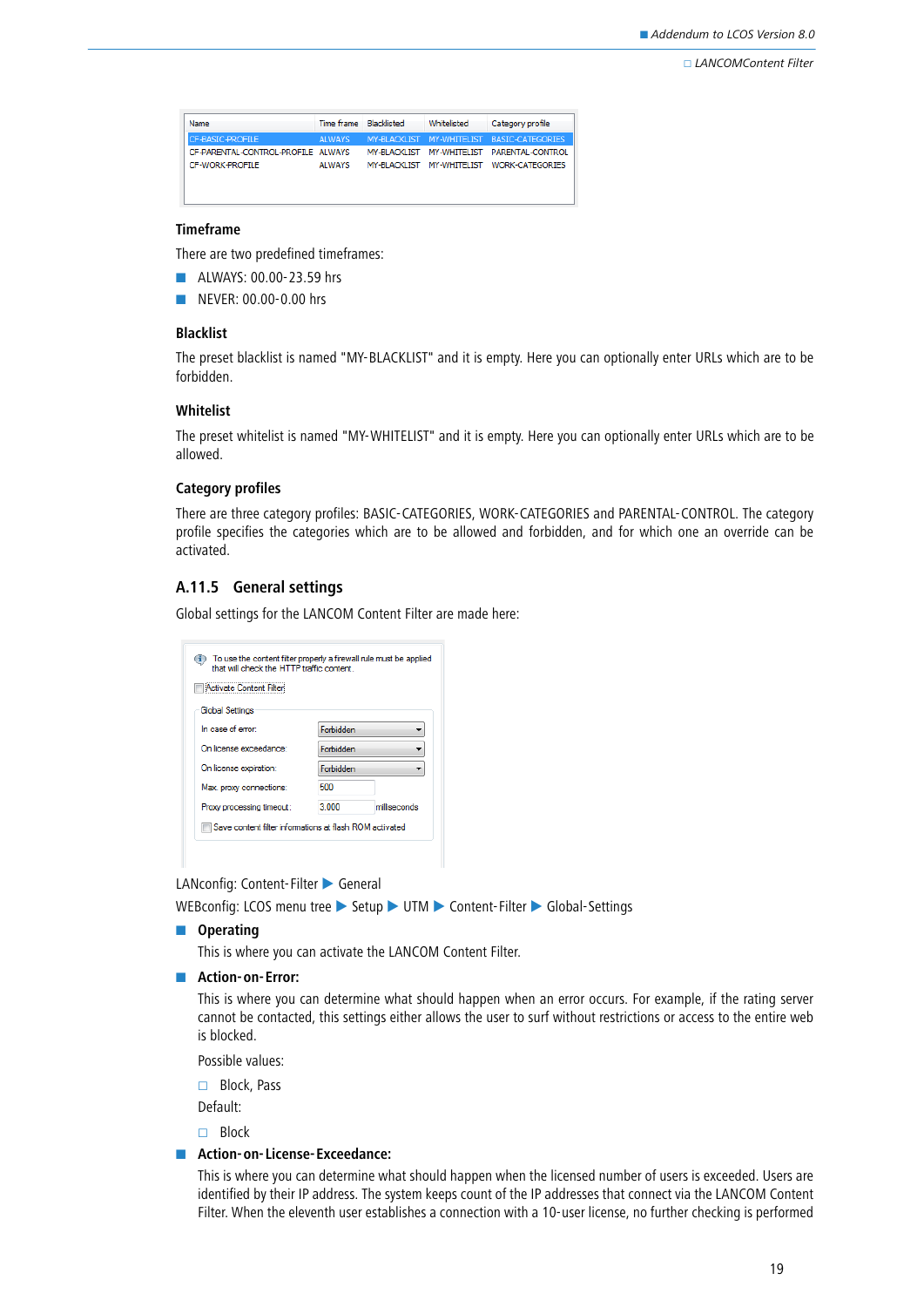by the LANCOM Content Filter. Depending on this setting, the unlicensed user can either surf the web without restrictions, or access to the entire web is blocked.

Possible values:

□ Block, Pass

Default:

□ Block



 The users of the content filter are automatically removed from the user list when no connection has been made from the IP address concerned via the content filter for 24 hours.

#### -**Action-on-License-Expiration:**

The license to use the LANCOM Content Filter is valid for a certain period. You will be reminded of the license expiry date 30 days, one week and one day before it actually expires (at the e-mail address configured in LANconfig: Log & Trace General).

This is where you can specify what should happen when the license expires (i.e. block everything or allow everything through). After the license used expires, this setting either allows the user to surf the web without restrictions, or access to the entire web is blocked.

Possible values:

□ Block, Pass

Default:

 $\Box$  Block

**E** Max. proxy connections

This setting is for the maximum allowable number of simultaneous proxy connections. This limits the load that can be placed on the system. A notification is sent if this number should be exceeded.

Possible values:

 $\Box$  0 to 999999 connections

Default:

 $\Box$  Depends on device

#### **E** Proxy processing timeout

Specifies the maximum time in milliseconds that the proxy can take for processing. A timeout error page is displayed if this time is exceeded.

Possible values:

□ 0 to 999999 milliseconds

Default:

□ 3000 milliseconds

Special values:

 $\Box$  The value 0 sets no time limit. Values less than 100 milliseconds make no sense.

## **A.11.6 Settings for blocking**

You adjust the website-blocking settings here:

| Altemative blocking URL:                                        | www.mycompany.com/block                                                                                                    |
|-----------------------------------------------------------------|----------------------------------------------------------------------------------------------------------------------------|
| A text to be shown at blocking can be defined here.             |                                                                                                                            |
|                                                                 | <b>Block text</b>                                                                                                          |
| A text to be shown on error can be defined here                 |                                                                                                                            |
|                                                                 | <b>Emortext</b>                                                                                                            |
| should be used insert it here.<br>Alt, source IP for block URL: | The device determines the correct source address for the<br>destination network automatically. If a certain source address |

LANconfig: Content-Filter Blocking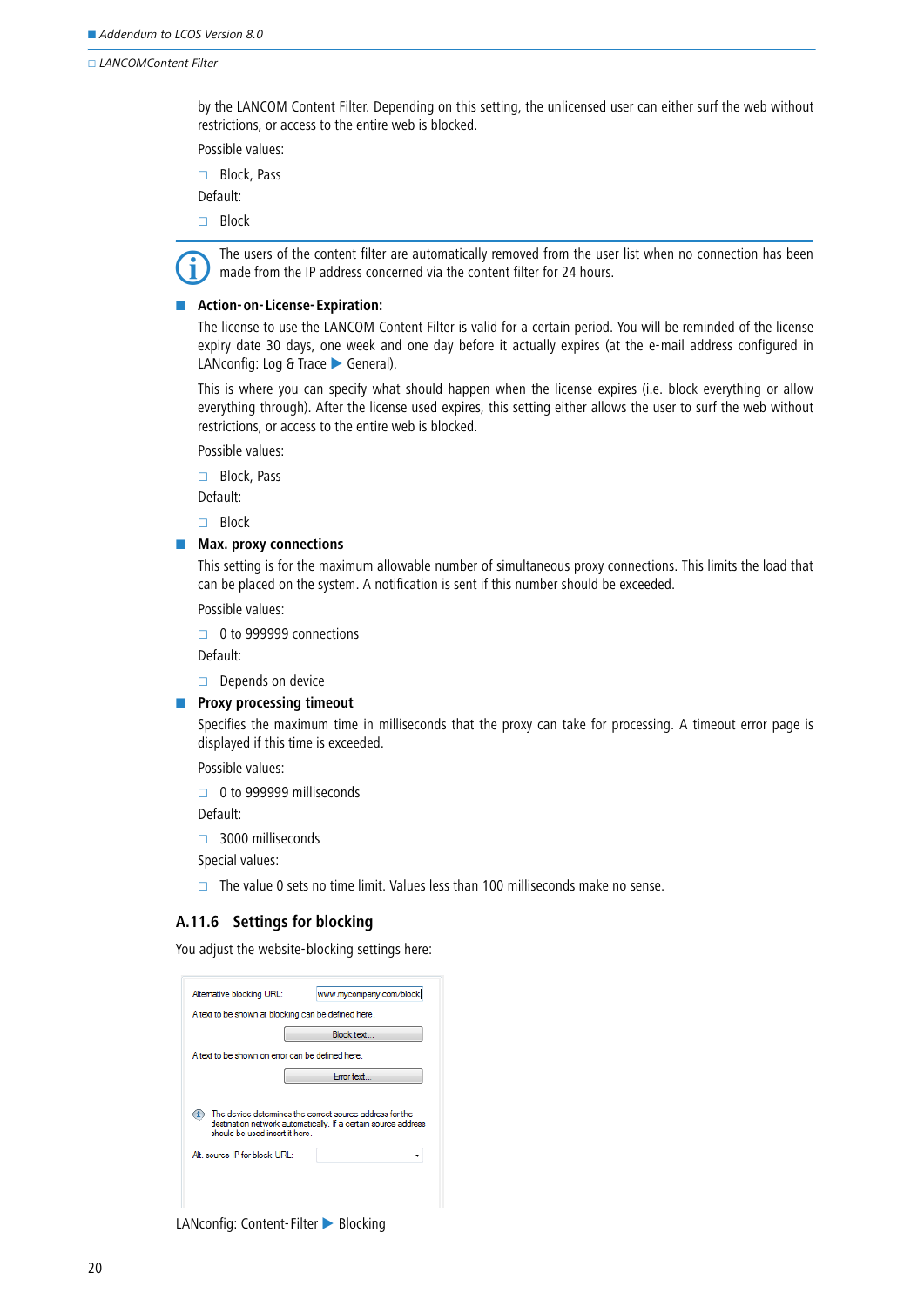WEBconfig: LCOS menu tree > Setup > UTM > Content-Filter > Global-Settings

#### **No. 3 URL-To-Show-On-Blocking:**

This is where you can enter the address of an alternative URL. If access is blocked, the URL entered here will be displayed instead of the requested website. You can use this external HTML page to display your company's corporate design, for example, or to perform functions such as JavaScript routines, etc. You can also use the same HTML tags here as in blocking text. If you do not make any entry here, the default page stored in the device will be displayed..

Possible values:

Valid URL address

Default:

 $\Box$  Blank

#### **Alt. source IP for block URL / Loopback to use on blocking:**

This is where you can configure an optional sender address to be used instead of the one that would normally be automatically selected for this target address. If you have configured loopback addresses you can specify them here as sender address.

Possible values:

- $\Box$  Name of the IP networks whose address should be used
- $\Box$  "INT" for the address of the first intranet
- "DMZ" for the address of the first DMZ (caution: If there is an interface called "DMZ", its address will be taken in this case)
- $\Box$  LB0 ... LBF for the 16 loopback addresses
- □ GUEST
- $\Box$  Any IP address in the form x.x.x.x

Default:

 $\Box$  Blank



The sender address specified here is used unmasked for every remote station.

#### **Block-Text**

This is where you can define text to be displayed when blocking occurs. Different blocking texts can be defined for different languages. The display of blocking text is controlled by the language setting transmitted by the browser (user agent).

| Language | Text                                                                                                    |
|----------|---------------------------------------------------------------------------------------------------------|
| default  | The site <cf-url></cf-url> is blocked because <cf-if bl="">it is blacklisted by the administr</cf-if>   |
| de       | Die Webseite <cf-url></cf-url> wurde blockiert, da <cf-if bl="">sie vom Administrator ver</cf-if>       |
| en       | The site <cf-url></cf-url> is blocked because <cf-if bl="">it is blacklisted by the administral</cf-if> |
|          |                                                                                                         |
|          | Ш                                                                                                       |

#### **Language**

Entering the appropriate country code here ensures that users receive all messages in their browser's preset language. If the country code set in the browser is found here, the matching text will be displayed.

You can add any other language.

Examples of the country code:

- de-DE: German-Germany
- □ de-CH: German-Switzerland
- □ de-AT: German-Austria
- □ en-GB: English-Great Britain
- □ en-US: English-USA



The country code must match the browser language setting exactly, e,g, "de-DE" must be entered for German ("de" on its own is not sufficient). If the country code set in the browser is not found in this table, we say if th or if the text stored under that country code is deleted, the predefined default text ("default") will be used. You can modify the default text.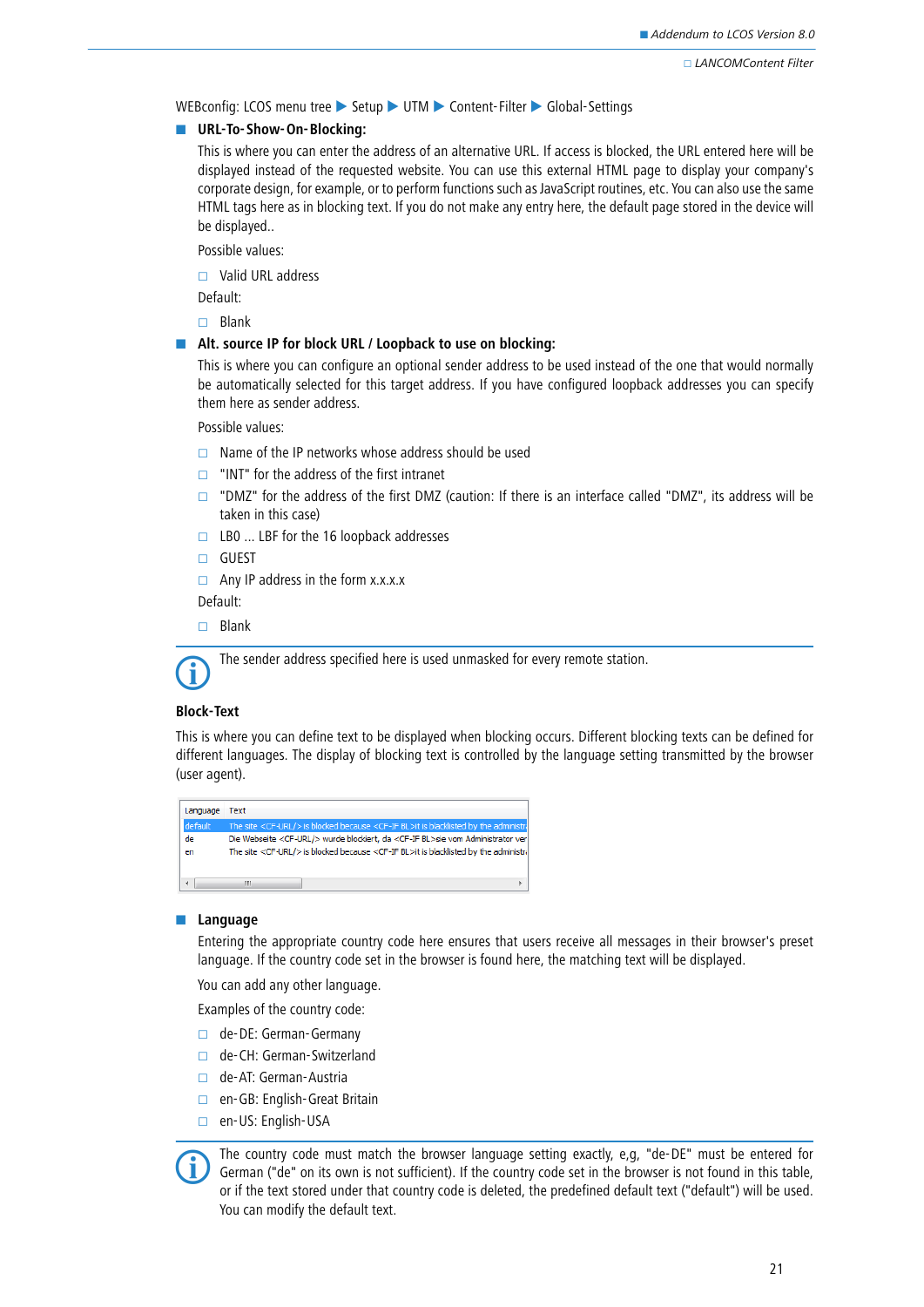Possible values:

 $\Box$  10 alphanumerical characters

Default:

 $\Box$  Blank

## - **Text**

Enter the text that you wish to use as blocking text for this language.

Possible values:

 $\Box$  254 alphanumerical characters

Default:

 $\Box$  Blank

Special values:

You can also use special tags for blocking text if you wish to display different pages depending on the reason why the website was blocked (e.g. forbidden category or entry in the blacklist).

The following tags can be used as tag values:

- $\Box$  <CF-URL/> for a forbidden URL
- $\Box$  <CF-CATEGORIES/ $>$  for the list of categories why the website was blocked
- $\Box$  <CF-PROFILE/> for the profile name
- $\Box$  <CF-OVERRIDEURL/> for the URL used to activate the URL (this can be integrated in a simple <a> tag or in a button)
- $\Box$  <CF-LINK/> adds a link for activating the override
- $\Box$  <CF-BUTTON/ $>$  for a button for activating the override

You can use a tag with attributes to display or hide parts of the HTML document: <CF-IF att1 att2> ... </CF-IF>. Possible attributes are:

- $\Box$  BLACKLIST: If the site was blocked because it is in the profile blacklist
- $\Box$  CATEGORY: If the site was blocked due to one of its categories
- $\Box$  ERR: If an error has occurred.

Since there are separate text tables for the blocking page and the error page, this tag only makes sense if you have configured an alternative URL to show on blocking.

 $\Box$  OVERRIDEOK: If users have been allowed an override (in this case, the page should display an appropriate button)

If several attributes are defined in one tag, the section will be displayed if at least one of these conditions is met. All tags and attributes can be abbreviated to the first two letters (e.g. CF-CA or CF-IF BL). This is necessary as the blocking text may only contain a maximum of 254 characters.

 $\Box$  Example:

<CF-URL/> is blocked because it matches the categories <CF-CA/>.<br>Your content profile is <CF-PR/ >.<br><CF-IF OVERRIDEOK><br><CF-BU/></CF-IF>



The tags described here can also be used in external HTML pages (alternative URLs to show on blocking).

## **Error-Text**

This is where you can define text to be displayed when an error occurs.

| Language | Text                                                                                                    |
|----------|---------------------------------------------------------------------------------------------------------|
| default  | The site <cf-url></cf-url> is blocked because <cf-if bl="">it is blacklisted by the administr</cf-if>   |
| de       | Die Webseite <cf-url></cf-url> wurde blockiert, da <cf-if bl="">sie vom Administrator ver</cf-if>       |
| en       | The site <cf-url></cf-url> is blocked because <cf-if bl="">it is blacklisted by the administral</cf-if> |
|          |                                                                                                         |
|          |                                                                                                         |

#### -**Language**

Entering the appropriate country code here ensures that users receive all messages in their browser's preset language. If the country code set in the browser is found here, the matching text will be displayed.

You can add any other language.

Examples of the country code:

de-DE: German-Germany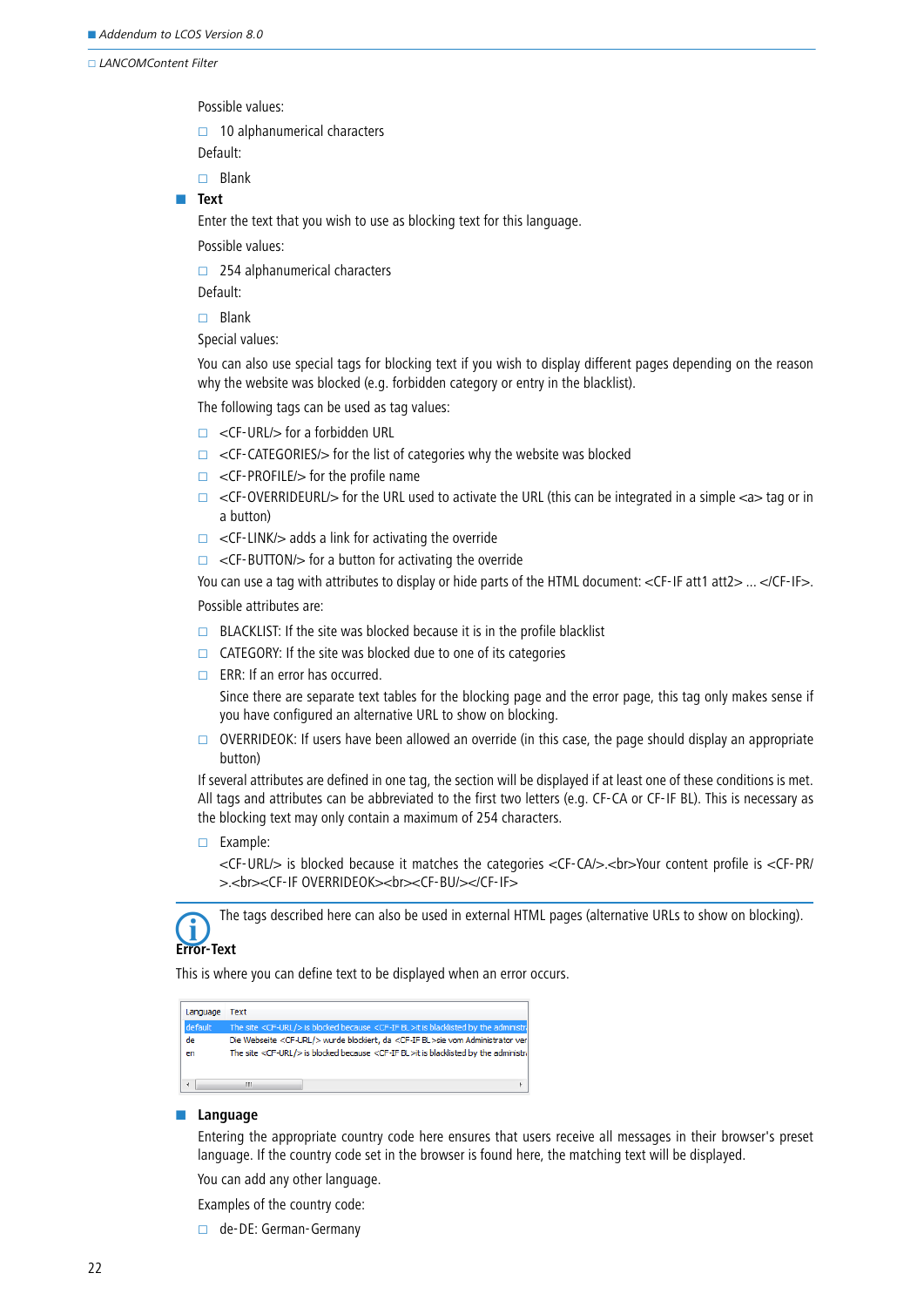- □ de-CH: German-Switzerland
- □ de-AT: German-Austria
- □ en-GB: English-Great Britain
- en-US: English-USA

 The country code must match the browser language setting exactly, e,g, "de-DE" must be entered for German ("de" on its own is not sufficient). If the country code set in the browser is not found in this table, or if the text stored under that country code is deleted, the predefined default text ("default") will be used. You can modify the default text.

Possible values:

 $\Box$  10 alphanumerical characters

Default:

 $\Box$  Blank

- **Text**

Enter the text that you wish to use as error text for this language.

Possible values:

 $\Box$  254 alphanumerical characters

Default:

 $\Box$  Blank

Special values:

You can also use HTML tags for the error text.

The following empty element tags can be used as tag values:

- □ <CF-URL/> for a forbidden URL
- $\Box$  <CF-PROFILE/ $>$  for the profile name
- $\Box$  <CF-ERROR/ $>$  for the error message
- Example:

<CF-URL/> is blocked because an error has occurred:<br><CF-ERROR/>

## **A.11.7 Override settings**

The override function allows a website to be accessed even though it is classified as forbidden. The user must click on the override button to confirm that the forbidden page should be opened. You can configure this feature so that the administrator is notified when the override button is clicked (LANconfig: Content-Filter > Global-Settings).

 If the override type "Category" has been activated, clicking on the override button makes **all** of the categories for that URL accessible to the user The next blocking page to be displayed has just one category explaining why access to the URL was blocked. After clicking on the override button, all of the allowed categories are displayed. If the override type "Domain" has been activated, then the entire domain can be accessed.

The settings for the override function are to be found here:

| $\bf(i)$<br>administrator                                                                                                    | Override offers the opportunity to enter a blocked site anyway.<br>The system can be configured in this respect to inform the |
|------------------------------------------------------------------------------------------------------------------------------|-------------------------------------------------------------------------------------------------------------------------------|
| V Ovemde activated                                                                                                           |                                                                                                                               |
| Override duration:                                                                                                           | 5<br>minutes                                                                                                                  |
| Override type:                                                                                                               | Category & Domain                                                                                                             |
| Alternative override URL:                                                                                                    |                                                                                                                               |
| A text to be shown on override can be defined here.                                                                          |                                                                                                                               |
|                                                                                                                              | Override text                                                                                                                 |
| The device detemines the correct source address for the<br>should be used insert it here<br>Alt. source IP for override URL: | destination network automatically. If a certain source address                                                                |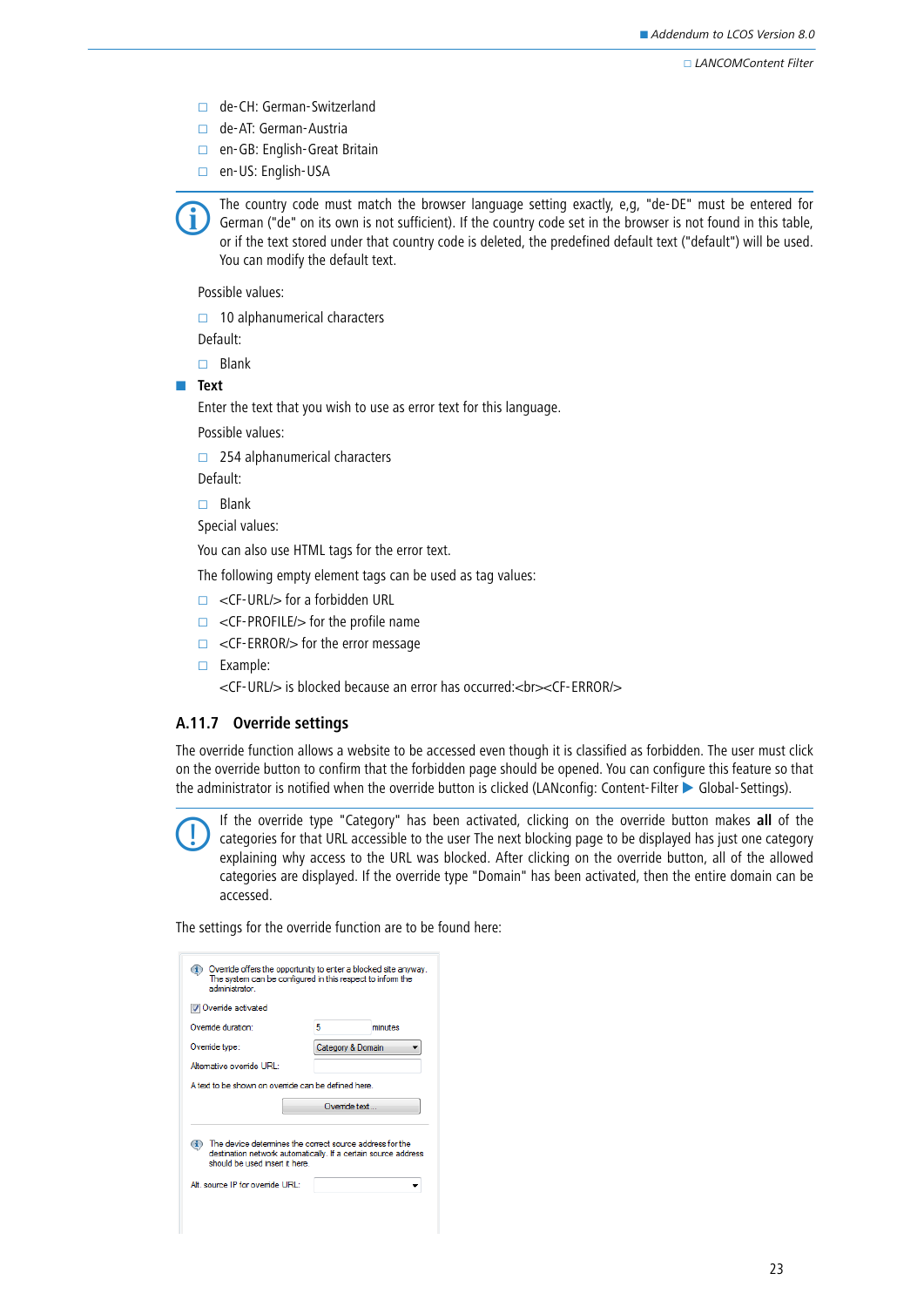LANconfig: Content-Filter > Override

WEBconfig: LCOS menu tree > Setup > UTM > Content-Filter > Global-Settings

### **Noverride-Active**

This is where you can activate the override function and make further related settings.

### **Noverride-Duration**

The override duration can be restricted here. When the period expires, any attempt to access the same domain and/or category will be blocked again. Clicking on the override button once more allows the website to be accessed again for the duration of the override and, depending on the settings, the administrator will be notified once more.

Possible values:

 $\Box$  1-1440 (minutes)

Default:

 $\Box$  5 (minutes)

### **Noverride-Type:**

This is where you can set the type of override. It can be allowed for the domain, for the category of website to be blocked, or for both.

Possible values:

- $\Box$  Category: For the duration of the override, all URLs are allowed that fall under the affected categories (as well as those which would already have been allowed even without the override).
- $\Box$  Domain: For the duration of the override all URLs in this domain are allowed, irrespective of the categories they belong to.
- $\Box$  Category-and-Domain: For the duration of the override, all URLs are allowed that belong to this domain and also to the allowed categories. This is the highest restriction.

Default:

□ Category-and-Domain

## **No. 3 URL-To-Show-On-Override:**

This is where you can enter the address of an alternative URL. In the event of an override, the URL entered here will be displayed instead of the usual website. You can use this external HTML page to display your company's corporate design, for example, or to perform functions such as JavaScript routines, etc. You can also use the same tags here as in the override text. If you do not make any entry here, the default page stored in the device will be displayed..

Possible values:

Valid URL address

Default:

 $\Box$  Blank

## **Noverride sender IP address:**

This is where you can configure an optional sender address to be used instead of the one that would normally be automatically selected for this target address. If you have configured loopback addresses you can specify them here as sender address.

Possible values:

- $\Box$  Name of the IP networks whose address should be used
- $\Box$  "INT" for the address of the first intranet
- $\Box$  "DMZ" for the address of the first DMZ (caution: If there is an interface called "DMZ", its address will be taken in this case)
- $\Box$  LB0 ... LBF for the 16 loopback addresses
- GUEST
- $\Box$  Any IP address in the form x.x.x.x.

Default:

 $\Box$  Blank

The sender address specified here is used unmasked for every remote station.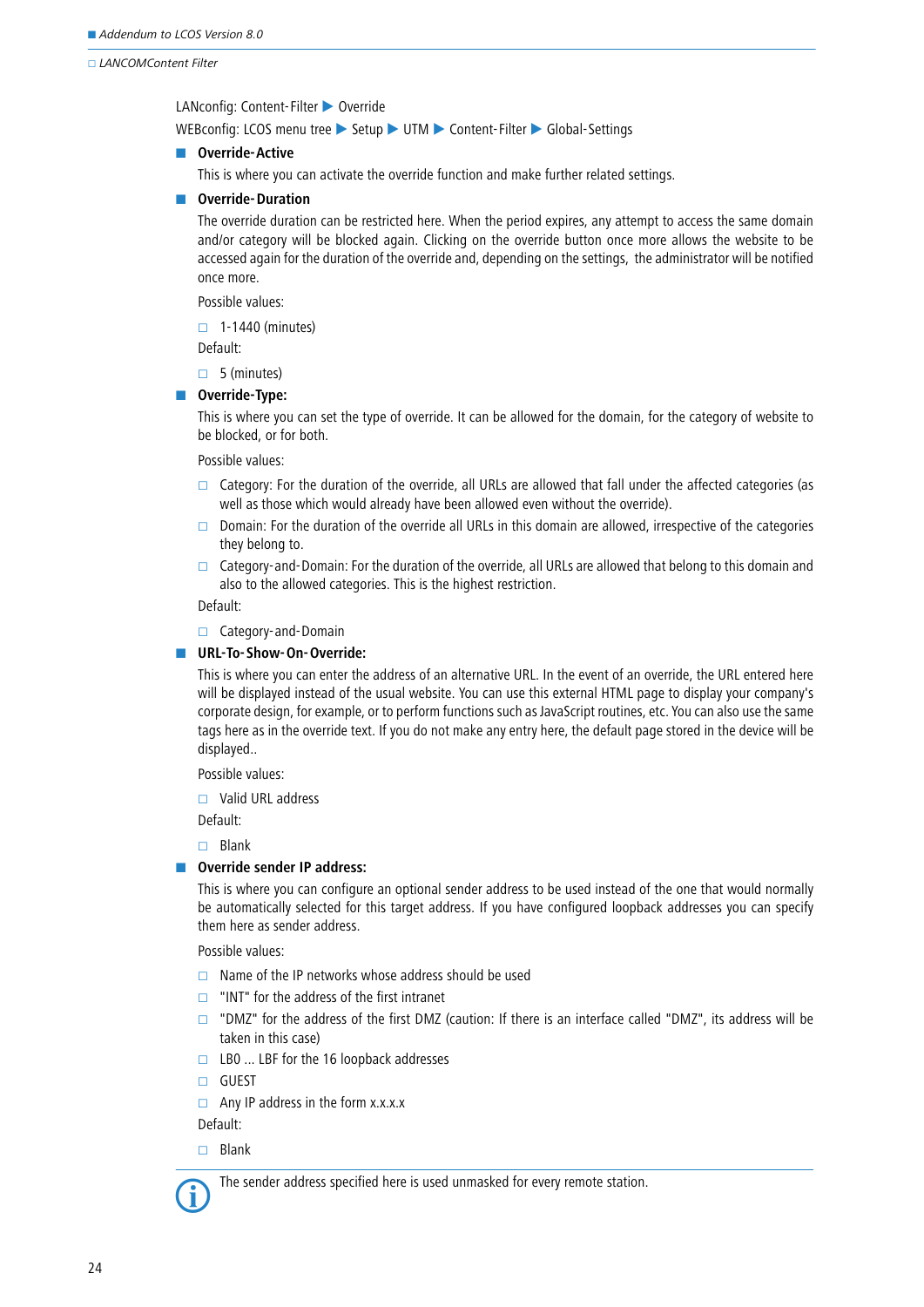## **Override text**

This is where you can define text that is displayed to users confirming an override.

| Language | Text                                                                                                                                                                                                                       |
|----------|----------------------------------------------------------------------------------------------------------------------------------------------------------------------------------------------------------------------------|
| default  | <cf-if ok="">Successfully overrode </cf-if> <cf-if bo="" ca="">the categories <cf-cat></cf-cat></cf-if>                                                                                                                    |
| de<br>en | <cf-if bo="" ca="">Die Kategorien <cf-cat></cf-cat> sind</cf-if> <cf-if bo=""> auf der Seite <cf-do></cf-do><cf-if ok="">Successfully overrode </cf-if><cf-if bo="" ca="">the categories <cf-cat></cf-cat></cf-if></cf-if> |
|          |                                                                                                                                                                                                                            |

#### **Language**

Entering the appropriate country code here ensures that users receive all messages in their browser's preset language. If the country code set in the browser is found here, the matching text will be displayed.

You can add any other language.

Examples of the country code:

- de-DE: German-Germany
- □ de-CH: German-Switzerland
- □ de-AT: German-Austria
- en-GB: English-Great Britain
- en-US: English-USA



 The country code must match the browser language setting exactly, e,g, "de-DE" must be entered for German ("de" on its own is not sufficient). If the country code set in the browser is not found in this table, or if the text stored under that country code is deleted, the predefined default text ("default") will be used. You can modify the default text.

Possible values:

 $\Box$  10 alphanumerical characters

Default:

 $\Box$  Blank

- **Text**

Enter the text that you wish to use as override text for this language.

Possible values:

 $\Box$  254 alphanumerical characters

Default:

 $\Box$  Blank

Special values:

You can also use HTML tags for blocking text if you wish to display different pages depending on the reason why the website was blocked (e.g. forbidden category or entry in the blacklist).

The following tags can be used as tag values:

- $\Box$  <CF-URL/> for the originally forbidden URL that is now allowed
- $\Box$  <CF-CATEGORIES/> for the list of categories that have now been allowed as a result of the override (except if domain override is specified).
- $\Box$  <CF-BUTTON/ $>$  displays an override button that forwards the browser to the original URL.
- $\Box$  <CF-BUTTON/> displays an override link that forwards the browser to the original URL.
- $\Box$  <CF-HOST/ $>$  or <CF-DOMAIN/ $>$  displays the host or the domain for the allowed URL. The tags are of equal value and their use is optional.
- $\Box$  <CF-ERROR/ $>$  generates an error message in the event that the override fails.
- $\Box$  <CF-DURATION/ $>$  displays the override duration in minutes.

You can use a tag with attributes to display or hide parts of the HTML document: <CF-IF att1 att2> ... </CF-IF>. Attributes can be:

- $\Box$  CATEGORY when the override type is "Category" and the override was successful
- $\Box$  DOMAIN when the override type is "Domain" and the override was successful
- $\Box$  BOTH when the override type is "Category-and-Domain" and the override was successful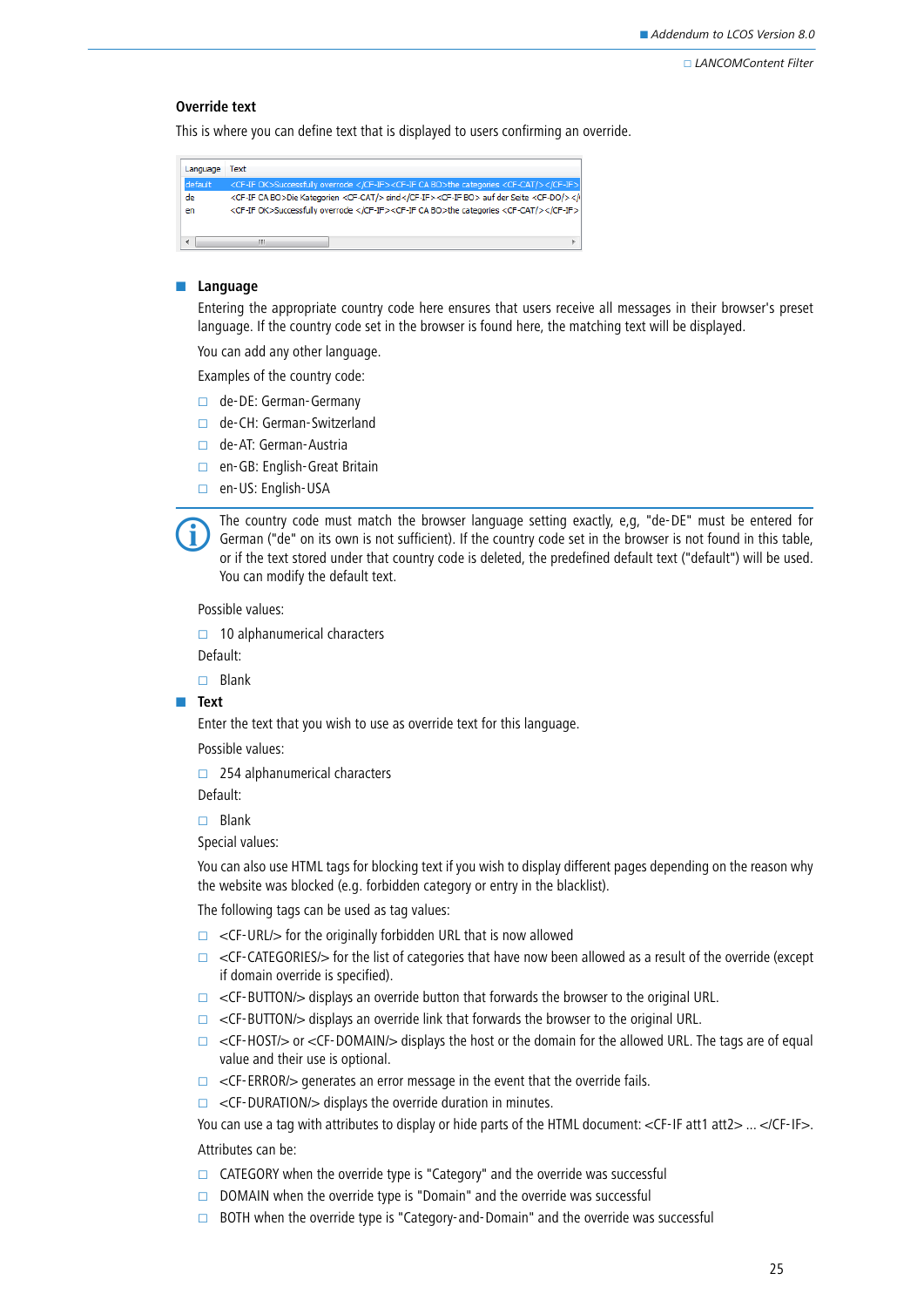$\Box$  ERROR when the override fails

 $\Box$  OK if either CATEGORY or DOMAIN or BOTH are applicable

If several attributes are defined in one tag, the section should be displayed if at least one of these conditions is met. All tags and attributes can be abbreviated to the first two letters (e.g. CF-CA or CF-IF BL). This is necessary as the blocking text may only contain a maximum of 254 characters.

Example:

<CF-IF CA BO>Categories <CF-CAT/> are </CF-IF><CF-IF BO> in domain <CF-DO/></CF-IF><CF-IF DO>. Access to domain <CF-DO/> is allowed for </CF-IF><CF-IF OK> f&uuml;r <CF-DU/> minutes. <br><CF-LI/ ></CF-IF><CF-IF FRR>Override error :<hr><CF-FRR/></CF-IF>

## **A.11.8 Profiles in the LANCOM Content Filter**

This is where you can create content filter profiles that are used to check websites for prohibited content. A content filter profile always has a name and, for various time periods, it activates the desired category profile and, optionally, a blacklist and a whitelist.

In order to provide different configurations for the various timeframes, several content-filter profile entries are created with the same name. The content filter profile is thus made up of the sum of all entries with the same name. The firewall refers to this content-filter profile.



 Please note that you must make corresponding settings in the firewall in order to use the profiles in the LANCOM Content Filter.

#### **Profiles**

The settings for the profiles are to be found here:

| Name:        | NEW-ENTRY                                                | OK     |
|--------------|----------------------------------------------------------|--------|
| Time frame:  | <b>ALWAYS</b>                                            | Cancel |
|              | Refer to the desired black- and whitelist configuration. |        |
| Blacklisted: | <b>MY-BLACKLIST</b>                                      |        |
| Whitelisted: | <b>MY-WHITELIST</b>                                      |        |

LANconfig: Content-Filter > Profiles > Profiles

WEBconfig: LCOS menu tree > Setup > UTM > Content-Filter > Profiles > Profiles

#### - **Name**

The profile name that the firewall references must be specified here.

- Possible values:
- $\Box$  Name of a profile

Default:

- $\Box$  Blank
- $\blacksquare$  Timeframe

Select the timeframe for this category profile and, optionally, the blacklist and the whitelist. The timeframes "ALWAYS" and "NEVER" are predefined. You can configure other timeframes under:

LANconfig: Date/Time > General > Timeframe

WEBconfig: LCOS menu tree Setup Time Timeframe

One profile may have several lines with different timeframes.

Possible values:

- Always
- □ Never

 $\Box$  Name of a timeframe profile

Default:

 $\Box$  Blank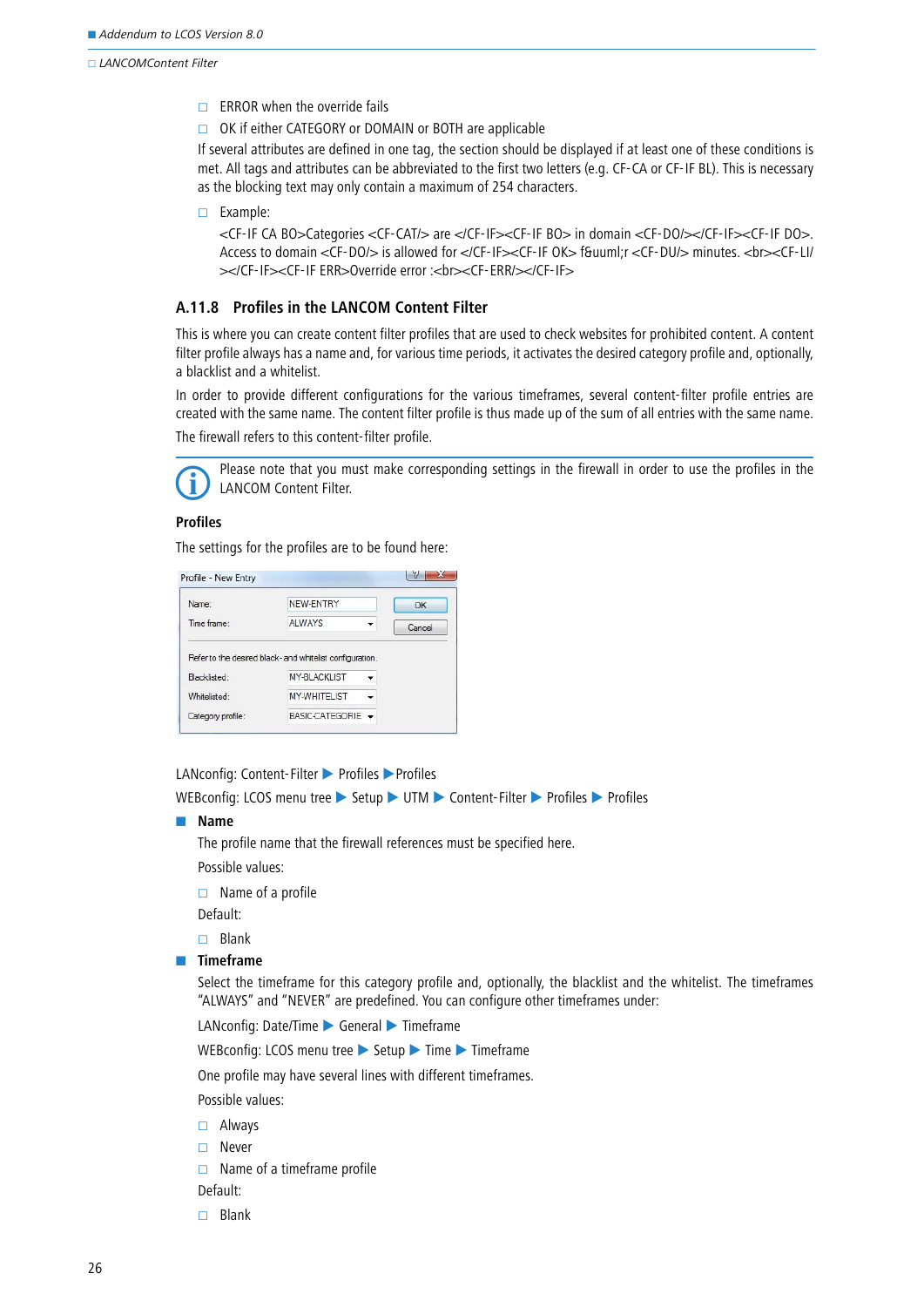If timeframes overlap when multiple entries are used for a content filter profile, all pages contained in one of the active entries will be blocked for that period of time. If a period remains undefined when several entries are used for a content filter profile, access to all websites is unchecked for this period.

### - **Blacklist**

Name of the blacklist profile that is to apply for this content filter profile during the period in question. A new name can be entered, or an existing name can be selected from the blacklist table.

Possible values:

 $\Box$  Name of a blacklist profile

 $\Box$  New name

Default:

 $\Box$  Blank

#### $\blacksquare$  Whitelist

Name of the whitelist profile that is to apply for this content filter profile during the period in question. A new name can be entered, or an existing name can be selected from the whitelist table.

Possible values:

 $\Box$  Name of a whitelist profile

 $\Box$  New name

Default:

 $\Box$  Blank

#### **E** Category-Profile

Name of the category profile that is to apply for this content filter profile during the period in question. A new name can be entered, or an existing name can be selected from the category table.

Possible values:

 $\Box$  Name of a category profile

 $\Box$  New name

Default:

 $\Box$  Blank

## **Blacklist addresses (URL)**

This is where you can configure websites which are to be blocked.

| Name:           | NEW-ENTRY |    | OK     |
|-----------------|-----------|----|--------|
| Address (URL):  |           |    | Cancel |
| www.mypom.com/* |           | z. |        |
|                 |           |    |        |

LANconfig: Content-Filter > Profiles > Blacklist addresses (URL)

WEBconfig: LCOS menu tree > Setup > UTM > Content-Filter > Profiles > Blacklists

#### - **Name**

Enter the name of the blacklist for referencing from the content-filter profile.

Possible values:

 $\Box$  Blacklist name

Default:

 $\Box$  Blank

### **Address (URL)**

Access to the URLs entered here will be forbidden by the blacklist.

Possible values:

 $\Box$  Valid URL address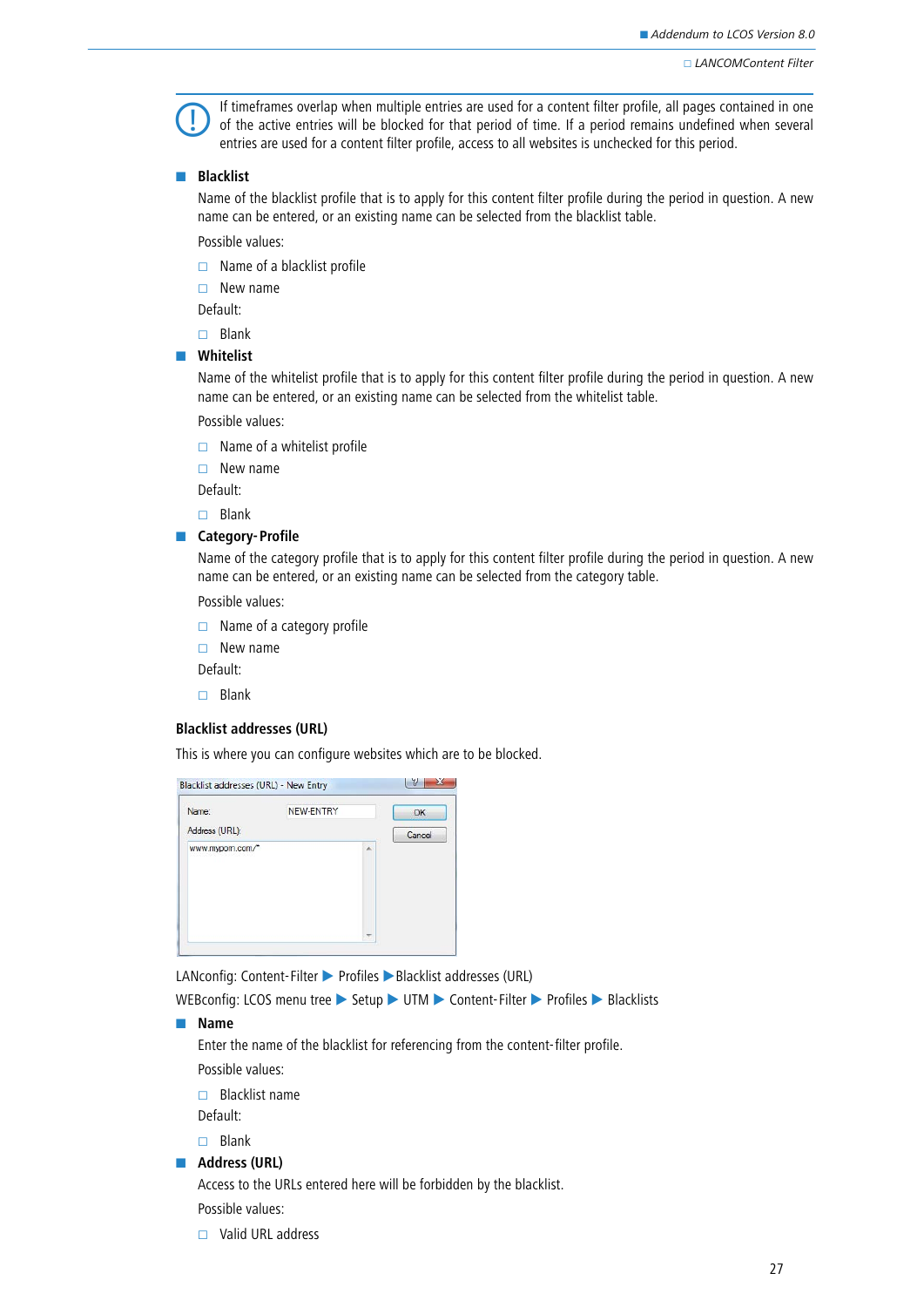The following wildcard characters may be used:

- $\Box$  \* for any combination of more than one character (e.g. www.lancom.\* encompasses the websites www.lancom.de, www.lancom.eu, www.lancom.es, etc.)
- $\Box$  ? \* for any one character (e.g. www.lancom.e\* encompasses the websites www.lancom.eu, www.lancom.es)

Please enter the URL **without** the leading http://. Please note that in the case of many URLs a forward slash is automatically added as a suffix to the URL, e.g. www.mycompany.de/ . For this reason it is advisable to enter the URL as: www.mycompany.de\* .

Individual URLs are separated by a blank.

Default:

 $\Box$  Blank

## **Whitelist addresses (URL)**

This is where you can configure websites to which access is to be allowed.

| Name:               | NEW-ENTRY |   | OK     |
|---------------------|-----------|---|--------|
| Address (URL):      |           |   | Cancel |
| www.mycompany.com/* |           | × |        |
|                     |           |   |        |

LANconfig: Content-Filter > Profiles > Whitelist addresses (URL)

WEBconfig: LCOS menu tree > Setup > UTM > Content-Filter > Profiles > Whitelists

#### - **Name**

Enter the name of the whitelist for referencing from the content-filter profile.

Possible values:

 $\Box$  Name of a whitelist

Default:

 $\Box$  Blank

#### **Addresses (URL)**

This is where you can configure websites which are to be checked locally and then accepted.

Possible values:

□ Valid URL address

The following wildcard characters may be used:

- $\Box$  \* for any combination of more than one character (e.g. www.lancom.\* encompasses the websites www.lancom.de, www.lancom.eu, www.lancom.es, etc.)
- $\Box$  ? \* for any one character (e.g. www.lancom.e\* encompasses the websites www.lancom.eu, www.lancom.es)

 Please enter the URL **without** the leading http://. Please note that in the case of many URLs a forward slash is automatically added as a suffix to the URL, e.g. www.mycompany.de/ . For this reason it is advisable to enter the URL as: www.mycompany.de\* .

Individual URLs are separated by a blank.

Default:

 $\Box$  Blank

#### **Category-Profiles**

Here you create a category profile and determine which categories or groups should be used to rate websites for each category profile. You can allow or forbid the individual categories or activate the override function for each group.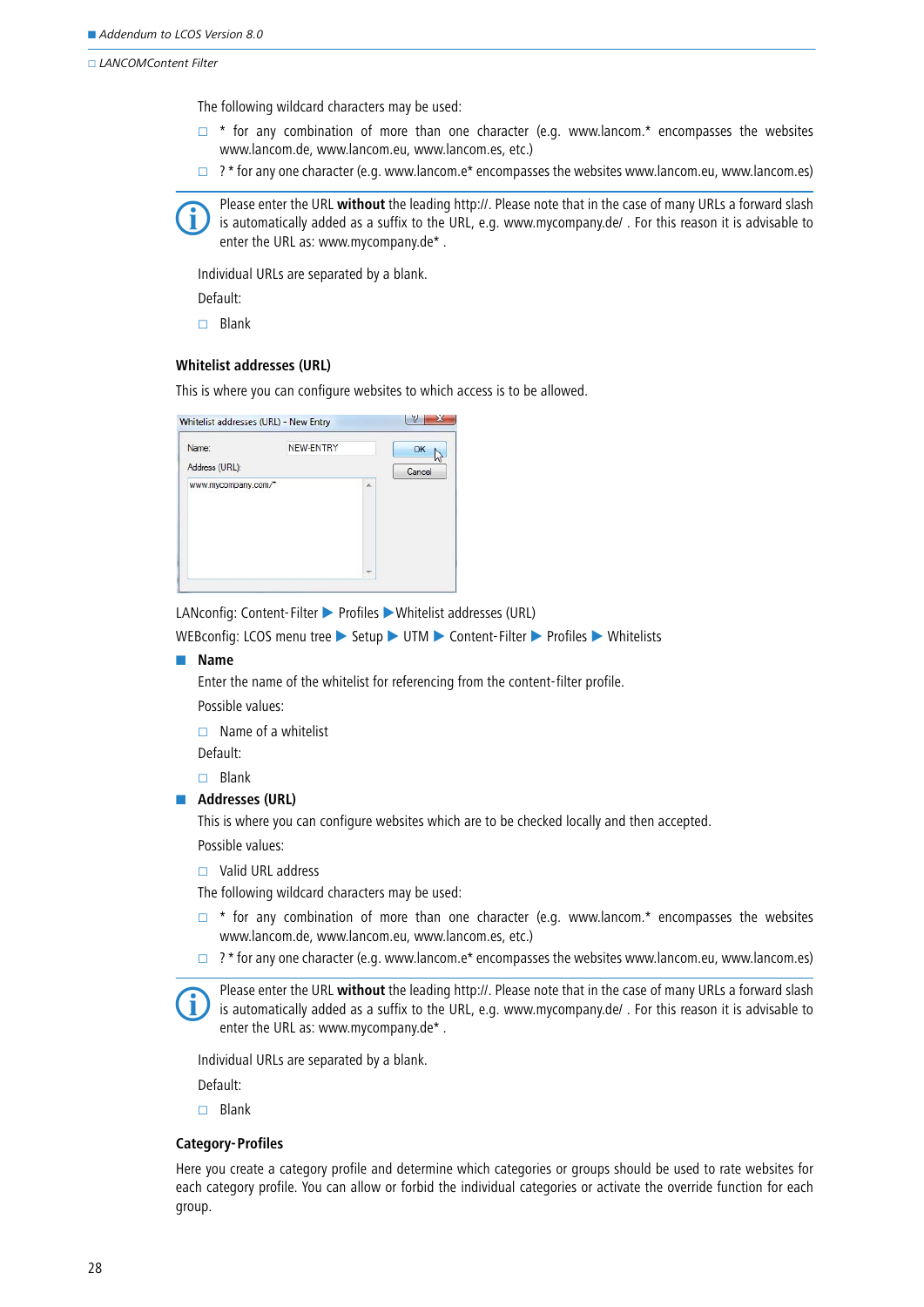| General<br>Pornography / Nudity<br>Ordering<br>Society / Education / Religion<br><b>Criminal Activities</b><br>Games / Gambling<br>Entertainment / Culture<br>Information / Communication<br>Information Technology<br>Drugs<br>Lifestyle<br>Finance / Investment<br>Medicine<br>Spam<br><b>Miscellaneous</b> | Select from the of the major categories.<br>$\bf (i)$<br>prohibition for a certain time.<br>Category profile:<br>Œ | Each sub category is allowed by default so that pages of this<br>category can be opened. Each sub category can be set to<br>forbidden respectively to override seperately. Pages that<br>belong to a forbidden category cannot be opened. Pages that<br>belong to a category that is set to override can be opened by<br>pushing the 'Ovenide button' of the web page in spite of the<br><b>NEW-ENTRY</b><br>Choose a profile name which is descriptive for the certain<br>settings to be referenced at the profile table. |
|---------------------------------------------------------------------------------------------------------------------------------------------------------------------------------------------------------------------------------------------------------------------------------------------------------------|--------------------------------------------------------------------------------------------------------------------|----------------------------------------------------------------------------------------------------------------------------------------------------------------------------------------------------------------------------------------------------------------------------------------------------------------------------------------------------------------------------------------------------------------------------------------------------------------------------------------------------------------------------|
|                                                                                                                                                                                                                                                                                                               |                                                                                                                    | Abbrechen<br>ок                                                                                                                                                                                                                                                                                                                                                                                                                                                                                                            |

LANconfig: Content-Filter ▶ Profiles ▶ Categories

```
WEBconfig: LCOS menu tree Setup VITM Content-Filter Profiles Category-Profiles
```
#### **E** Category profile

The name of the category profile for referencing from the content-filter profile is entered here. Possible values:

 $\Box$  Name of a category profile

Default:

 $\Box$  Blank

## **E** Category settings

For each main category and the associated sub-categories, it is possible to define whether the URLs are to be allowed, forbidden or allowed with override only.

The following main categories can be configured:

- $\Box$  Pornography/Nudity
- $\Box$  Shopping
- □ Society/Education/Religion
- $\Box$  Illegal Activities
- Games/Gaming
- Entertainment/Culture
- $\Box$  Information/Communication
- $\Box$  Information Technology
- $\square$  Drugs
- $\Box$  Lifestyle
- Finance/Investment
- □ Medicine
- $\square$  Spam
- $\Box$  Miscellaneous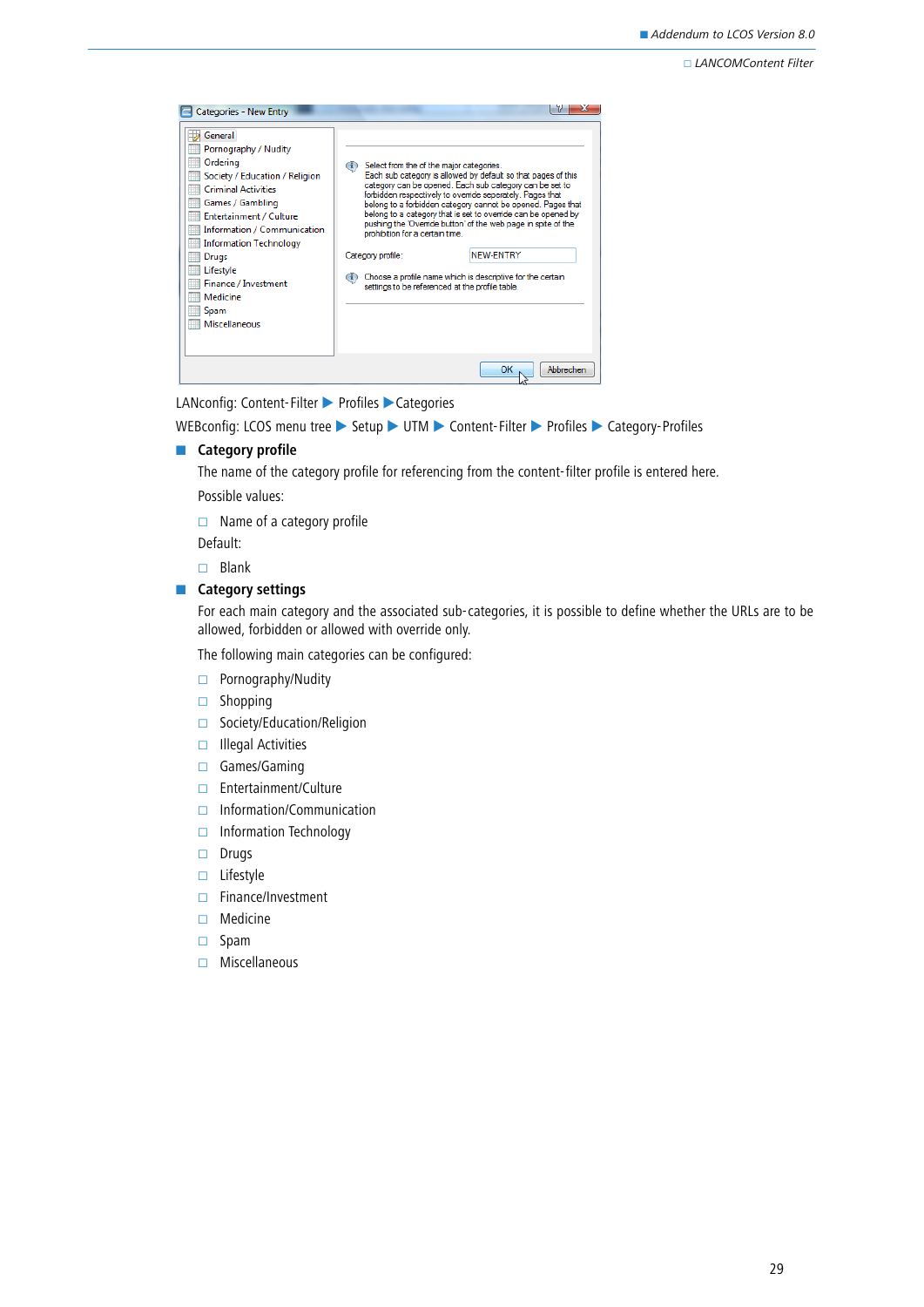| Categories - New Entry                                                                                                                                                                                                                                                                                        |                                                                                 |                                                                                  | $\mathcal{P}$<br>$\mathbf{x}$ |
|---------------------------------------------------------------------------------------------------------------------------------------------------------------------------------------------------------------------------------------------------------------------------------------------------------------|---------------------------------------------------------------------------------|----------------------------------------------------------------------------------|-------------------------------|
| General<br>Pornography / Nudity<br>Ordering<br>Society / Education / Religion<br><b>Criminal Activities</b><br>Games / Gambling<br>Entertainment / Culture<br>Information / Communication<br><b>Information Technology</b><br>Drugs<br>Lifestyle<br>Finance / Investment<br>Medicine<br>Spam<br>Miscellaneous | Pomography, Erotic, Sex:<br>Swimwear, Lingerie:<br>Set above sub categories to: | Ovemide<br>Ovemide<br>Override<br>Allowed<br>Forbidden<br>Override<br>Do not set | ▼                             |
|                                                                                                                                                                                                                                                                                                               |                                                                                 | OK                                                                               | Cancel                        |

The category profile must subsequently be assigned to a content-filter profile (together with a timeframe) to become active.

Possible values:

Allowed, forbidden, override

Default:

Override

## **A.11.9 Options with the LANCOM Content Filter**

This is where you can determine whether you wish to be notified of events and where LANCOM Content Filter information is to be stored.

| events                                                         | Here you may define how to be informed about particular      |
|----------------------------------------------------------------|--------------------------------------------------------------|
|                                                                | <b>Events</b>                                                |
| E-Mail recipient:                                              | admin@mycompany.com                                          |
| Save information                                               |                                                              |
|                                                                |                                                              |
|                                                                | Specify whether the device should regularly store an content |
| Ontent filter snapshot activated                               |                                                              |
|                                                                | monthly                                                      |
|                                                                | 1                                                            |
| filter snapshot.<br>Interval:<br>Day of month:<br>Day of week: | Sunday                                                       |

LANconfig: Content-Filter > Options

WEBconfig: LCOS menu tree > Setup > UTM > Content-Filter > Global-Settings

#### **Events:**

This is where you define how you wish to receive notification of specific events. Notification can be made by email, SNMP or SYSLOG. You can specify that messages for different events should be output in different ways.

Error:

- For SYSLOG: Source "System", priority "Alarm".
- Default: SNMP notification

License expiry:

- For SYSLOG: Source "Admin", priority "Alarm".
- $\Box$  Default: SNMP notification
- License exceeded:
- For SYSLOG: Source "Admin", priority "Alarm".
- Default: SNMP notification

Override applied: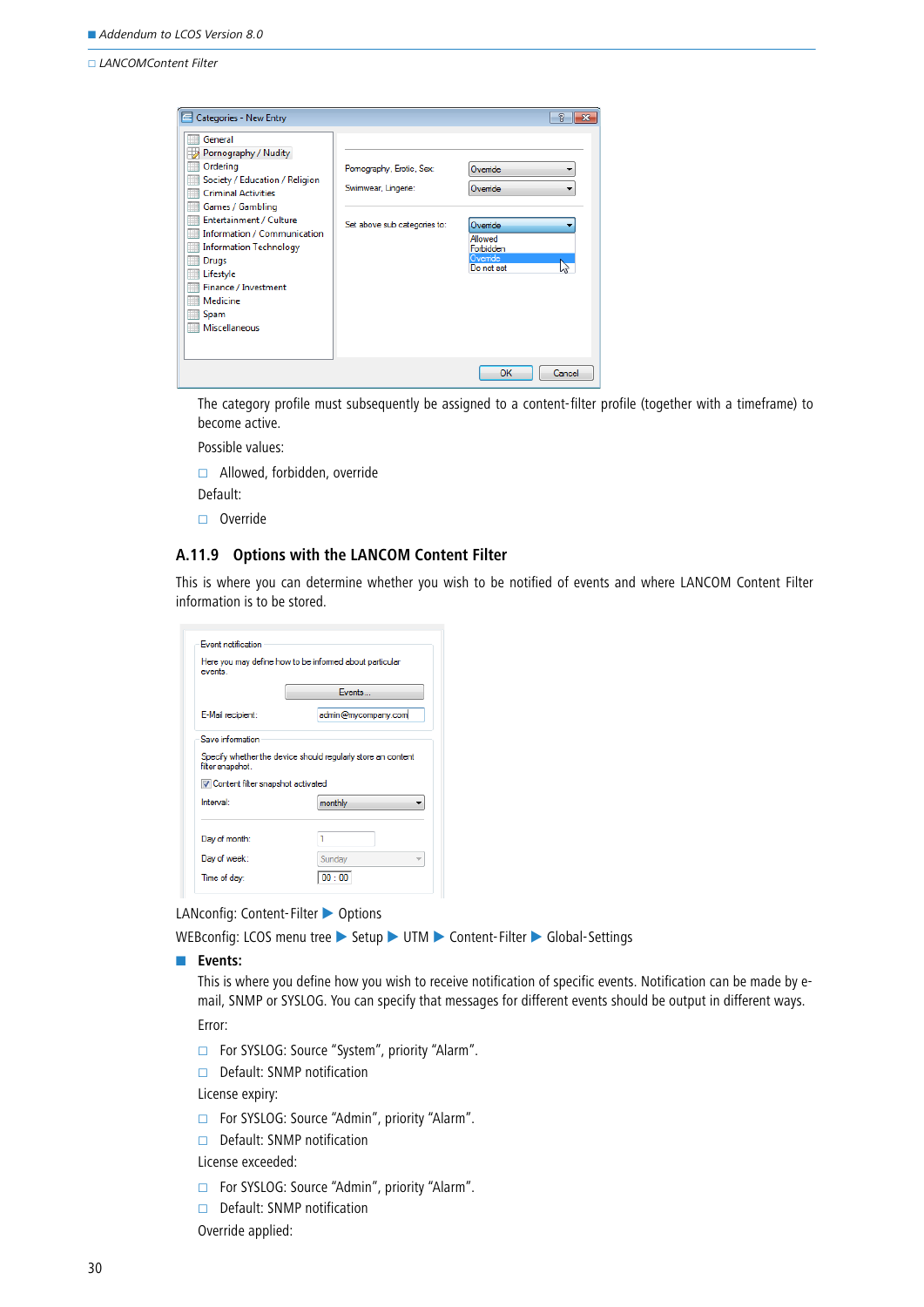For SYSLOG: Source "Router", priority "Alarm".

 $\Box$  Default: SNMP notification

Proxy limit:

- For SYSLOG: Source "Router", priority "Info".
- $\Box$  Default: SNMP notification

| Events                 |            |    |                   |      | X<br>2                  |                    |                   |
|------------------------|------------|----|-------------------|------|-------------------------|--------------------|-------------------|
| Cause                  |            |    | Email SNMP SYSLOG |      | OK                      |                    |                   |
| Error                  | <b>Off</b> | On | <b>Off</b>        |      | Cancell                 |                    |                   |
| License expiration Off |            | On | Off               |      | Events - Edit Entry     |                    | $- x$<br>$\gamma$ |
| License exceeded Off   |            | On | Off               |      |                         |                    |                   |
| Override used          | Off        | On | Off               |      | Notification when:      | License expiration | OK                |
| Proxy limit            | Off        | On | Off               |      | Notification by:        |                    | Cancel            |
|                        |            |    |                   | Edit | Email                   |                    |                   |
|                        |            |    |                   |      | <b>V SNMP</b><br>SYSLOG |                    |                   |

#### - **E-mail recipient:**

An SMTP client must be defined if you wish to use the e-mail notification function. You can use the client in the device, or another client of your choice.

No e-mail will be sent if no e-mail recipient is defined,.

WEBconfig: LCOS menu tree Setup VITM Content-Filter Global-Settings Snapshot

#### **E** Content-Filter-Snapshot

This is where you can activate the content filter snapshot and determine when and how often it should be taken. The snapshot copies the category statistics table to the last snapshot table, overwriting the old contents of the snapshot table. The category statistics values are then reset to 0.

#### $\blacksquare$  Interval

Here you decide whether the snapshot should be taken monthly, weekly or daily.

Possible values:

- □ Monthly
- □ Weekly

 $\square$  Daily

Default:

□ Monthly

#### **Day of month:**

For monthly snapshots, set the day of the month when the snapshot should be taken.

Possible values:

 $\Box$  Max. 2 characters

Default:

1

-

It is advisable to select a number between 1 and 28 in order to ensure that it occurs every month.

## **Weekday:**

For weekly snapshots, set the day of the week when the snapshot should be taken.

Possible values:

Monday, Tuesday, Wednesday, Thursday, Friday, Saturday, Sunday

Default:

□ Monday

#### - **Time:**

If you require a daily snapshot, then enter here the time of day for the snapshot in hours and minutes. Possible values:

 $\Box$  Maximum 5 characters, format HH:MM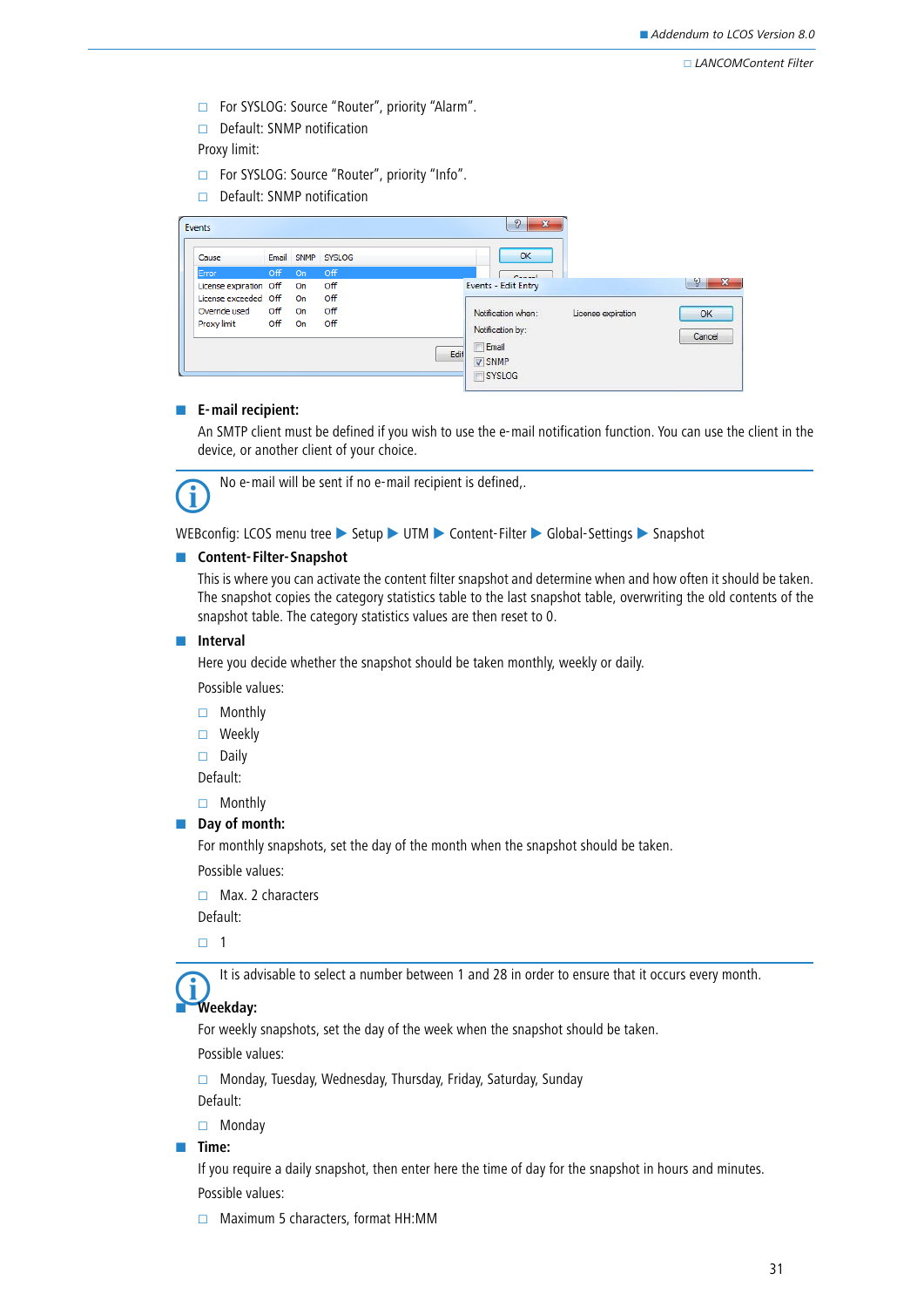Default:

 $\Box$  00:00

### **A.11.10 Additional settings for the LANCOM Content Filter**

#### **Firewall settings for the content filter**

The firewall must be activated in order for the LANCOM Content Filter to function. You can activate the firewall under:

LANconfig: Firewall/QoS > General

WEBconfig: LCOS menu tree Setup PIP-Router Firewall

In the default configuration, you will find the firewall rule CONTENT-FILTER that refers to the action object CONTENT-FILTER-BASIC:

| Prio                     | Name           | Source            | Source Service                                                           | <b>Destination</b> | <b>Target Service</b>                                                                                                                                        | Actions/QoS          |
|--------------------------|----------------|-------------------|--------------------------------------------------------------------------|--------------------|--------------------------------------------------------------------------------------------------------------------------------------------------------------|----------------------|
|                          | <b>WINS</b>    | Any               | <b>ANETBIOS</b>                                                          | Any                | <b>PATCP, UDP</b>                                                                                                                                            | Conditionally reject |
|                          | CONTENT-FILTER | <b>HALOCALNET</b> | All                                                                      | Anv                | <b>PANTCP, HTTP</b>                                                                                                                                          | <b>A</b> Check       |
| $\overline{\phantom{a}}$ |                |                   | Actions<br>exceeded.<br>Trigger<br>Immediately Use proxy; Content filter | Actions            | The actions table describes an arbitrary number of<br>actions which are executed when certain amounts of<br>data or packets that correspond to the rules are |                      |
|                          |                |                   |                                                                          | Add                | Edit                                                                                                                                                         | Delete               |



The firewall rule should be limited to the target service "http" so that only outgoing HTTP connections are<br>examined. Without this restriction all packets will be checked by the content filter, which could lead to a loss examined. Without this restriction all packets will be checked by the content filter, which could lead to a loss of system performance.

A content-filter related firewall rule must contain a special action object that uses packet actions to check the data according to a content-filter profile. In the default configuration you will find the action objects CONTENT-FILTER-BASIC, CONTENT-FILTER-WORK and CONTENT-FILTER-PARENTAL-CONTROL, each of which refer to their corresponding content-filter profile:



Example: When a web page is accessed, the data packets pass through the firewall and are processed by the rule CONTENT-FILTER. The action object CONTENT-FILTER-BASIC checks the data packets using the content-filter profile CONTENT-FILTER-BASIC.

### **Timeframe**

Timeframes are used to define the periods when the content-filter profiles are valid. One profile may have several lines with different timeframes. Different lines in a timeframe should complement each other, i.e. if you specify WORKTIME you will probably wish to specify a timeframe called FREETIME to cover the time outside of working hours.

The timeframes "ALWAYS" and "NEVER" are predefined. You can configure other timeframes under: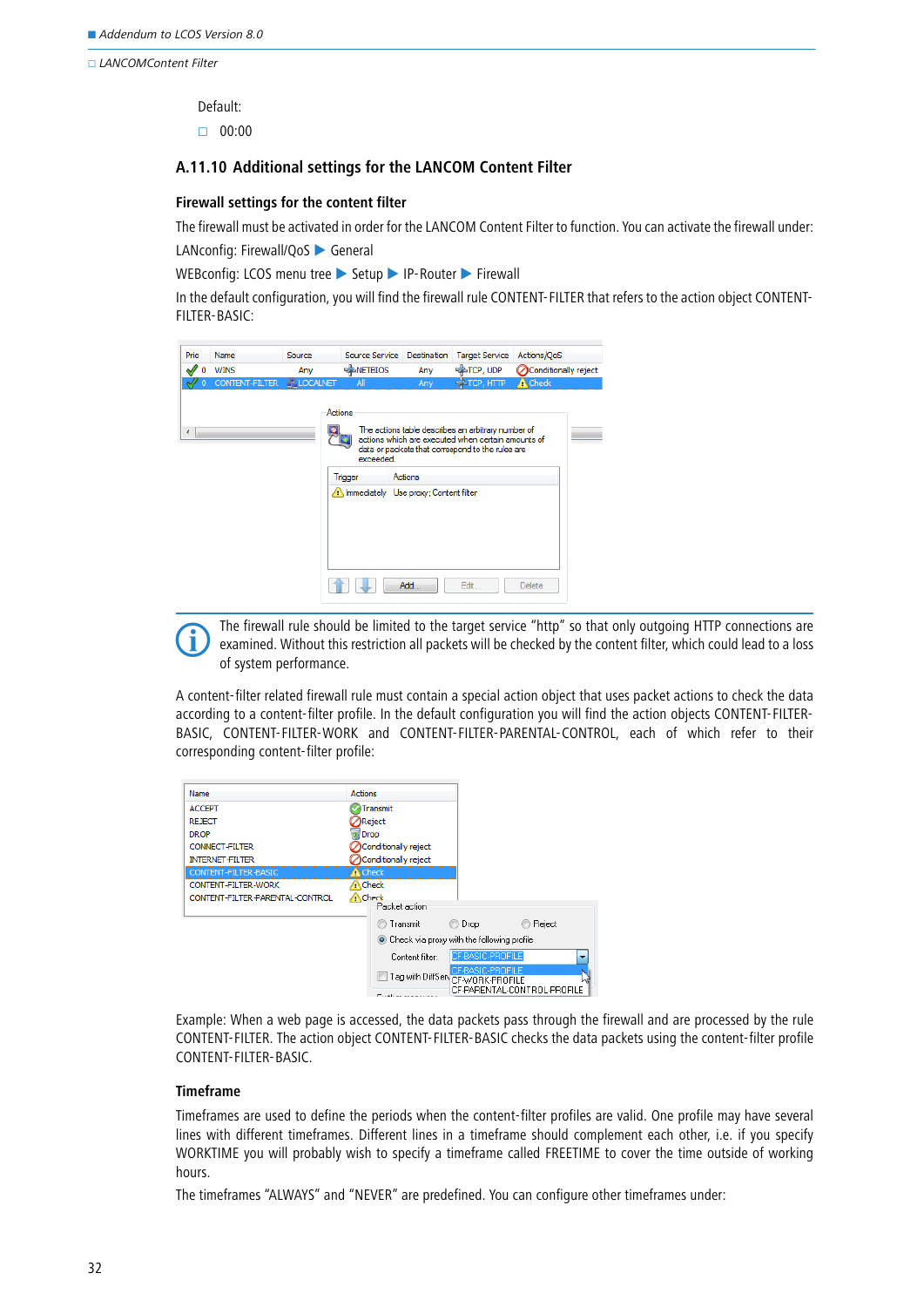#### $\Box$ DFS3



LANconfig: Date/Time General Timeframe

WEBconfig: LCOS menu tree > Setup > Time > Timeframe

#### - **Name**

Enter the name of the timeframe for referencing from the content-filter profile. Possible values:

 $\Box$  Name of a timeframe

Default:

 $\Box$  Blank

#### **■** Start

Here you set the start time (time of day) when the selected profile becomes valid. Possible values:

□ Maximum 5 characters, format HH:MM

Default:

 $\Box$  00:00

## $\blacksquare$  Stop time

Here you set the stop time (time of day) when the selected profile ceases to be valid.

Possible values:

 $\Box$  Maximum 5 characters, format HH:MM

Default:

 $\Box$  23:59

#### - **Weekdays**

Here you select the weekday on which the timeframe is to be valid.

Possible values:

 $\Box$  Monday, Tuesday, Wednesday, Thursday, Friday, Saturday, Sunday Default:

 $\Box$  Activated for Monday, Tuesday, Wednesday, Thursday, Friday, Saturday, Sunday

You can form a time schedule with the same name but with different times extending over several lines:

| Name          | Start time Stop time |       | $\sim$ |
|---------------|----------------------|-------|--------|
| ALWAYS 00:00  |                      | 23:59 |        |
| LEISURE 00:00 |                      | 07:00 |        |
| LEISURE 12:01 |                      | 13:00 |        |
| LEISURE 17:01 |                      | 23:59 |        |
| <b>NFVFR</b>  | 00:00                | 00:00 |        |
|               |                      |       |        |

## <span id="page-32-0"></span>**A.12 DFS3**

#### **A.12.1 Introduction**

In mid 2010 a new version (1.5.1) of the standard EN 301 893 came into force, bringing with it a change in the usage of wireless LAN frequencies in the ranges 5.25 – 5.35 GHz and 5.47 – 5.725 GHz. The new EN 301 893-V1.5 regulates the DFS (Dynamic Frequency Selection) method for the protection of radar stations from WLAN systems working in this frequency range. By using DFS to detect active radar stations from radio-signal patterns, WLAN systems can automatically switch their operating channel. Unlike the EN 301 893-V1.3 (DFS2) regulation used to date, the new standard EN 301 893-V1.5 is referred to as "DFS3".

A radar pattern can be described in terms of its pulse rate, pulse width and the number of pulses. Former DFS technology was only able to detect fixed radar patterns as defined by the various combinations of pulse rate and pulse width which were stored in the WLAN device. According to DFS3 systems must now be able to recognize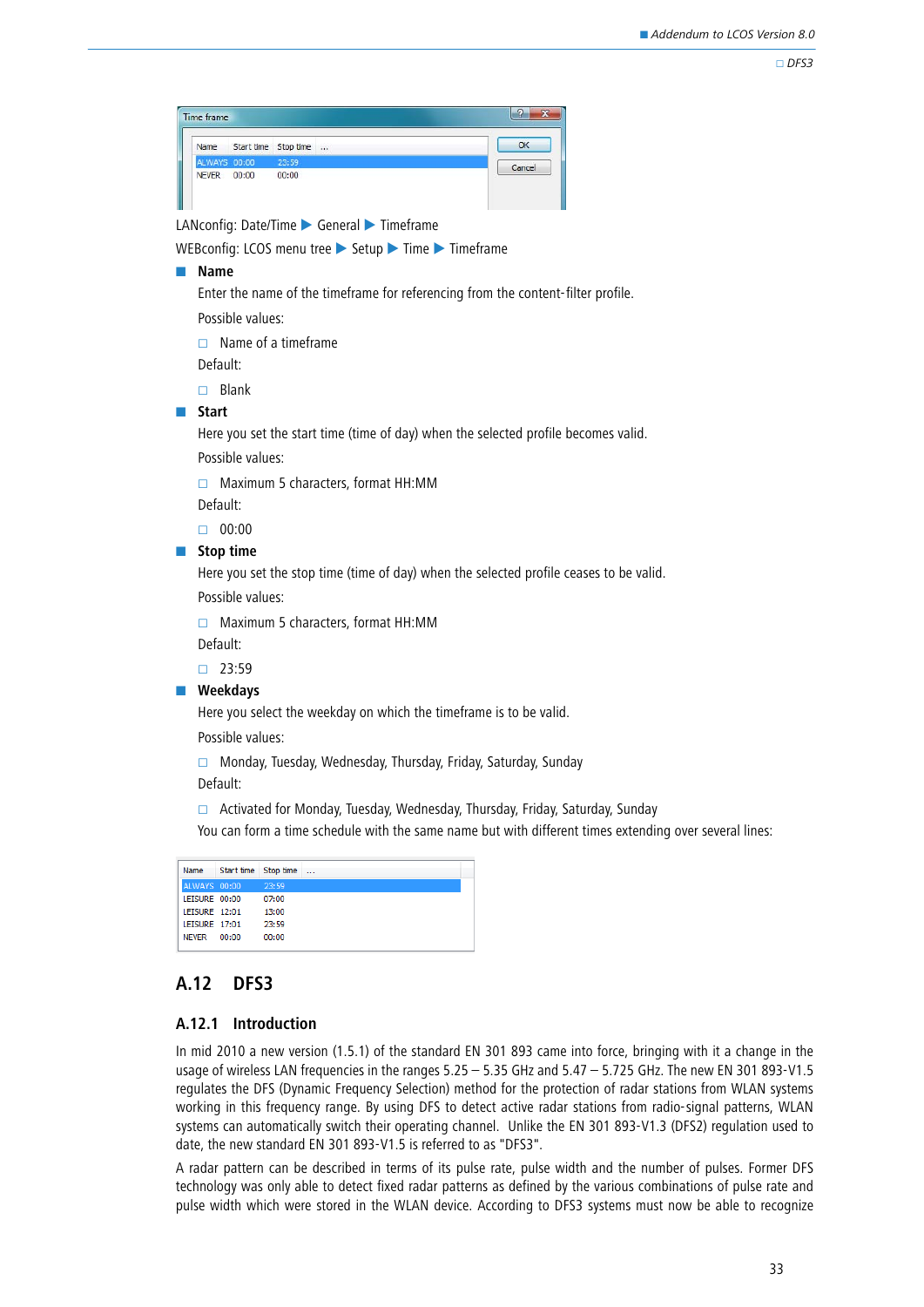□ Alternative URLs for CRLs

changing pulse rates and pulse widths as radar patterns. Furthermore, two or three different pulse rates may be used within a radar signal.

 Channels 120, 124 and 128 in the 5.6 – 5.65 MHz frequency range as used by weather radar are subject to special conditions of use. The DFS implementation in LCOS does not support these requirements, and so these three channels have been disabled in the newer versions.

## **A.12.2 Configuration**

All WLAN systems put into operation after EN 301 893-V1.5 came into effect are required to use DFS3 in the 5 GHz band. To activate DFS3 in your WLAN device, select the following menu items:

WEBconfig: LCOS menu tree Setup Interfaces WLAN Radio settings

**Preferred DFS scheme** 

Here you can select between DFS2 (EN 301 893-V1.3) and DFS3 (EN 301 893-V1.5).

 $\Box$  Possible values:

EN 301 893-V1.5

EN 301 893-V1.3

Default:

EN 301 893-V1.5

When upgrading from a firmware version older than LCOS version 8.00 to an LCOS version 8.00 or higher, the existing setting of DFS2 (EN 301 893-V1.3) remains in effect.

 No selection can be made for devices permanently set to DFS3, for those with processors that do not support DFS3 or for those which transmit on the 2.4 GHz frequency only.

## <span id="page-33-0"></span>**A.13 Alternative URLs for CRLs**

## **A.13.1 Introduction**

The address where a certificate revocation list (CRL) can be collected is normally defined in the certificate (as crlDistributionPoint). LCOS has a table where alternative CRLs can be specified. After a system start the CRLs are automatically collected from these URLs. These are used in addition to the lists offered by the certificates.

## **A.13.2 Configuration**

The table for the alternative CRL URLs can be found under the following paths:

LANconfig: Certificates CRL Alternative URLs

WEBconfig: LCOS menu tree > Setup > Certificates > CRLs > Alternative URL table

**Alternative URL** 

Here you enter the URL where a CRL can be collected.

 $\Box$  Possible values:

Any valid URL with max. 251 characters.

Default: Blank

## <span id="page-33-1"></span>**A.14 Broken link detection**

When an access point is not connected to the cabled LAN, it is normally unable to fulfill its primary task, namely the authorization of WLAN clients for access to the LAN. The broken-link detection function allows a device's WLAN to be disabled if the connection to the LAN should fail. Clients associated with that access point are then able to login to a different one (even if it has a weaker signal).

Until LCOS version 7.80, broken-link detection always applied to LAN-1, even if the device was equipped with multiple LAN interfaces. Furthermore, deactivation affected all of the WLAN modules in the device.

With LCOS version 8.00, broken-link detection could be bound to a specific LAN interface.

The settings for broken link detection are to be found under the following paths:

LANconfig: Wireless LAN  $\triangleright$  General  $\triangleright$  Physical WLAN settings  $\triangleright$  Operation

WEBconfig: LCOS menu tree Setup Interfaces WILAN Deperational